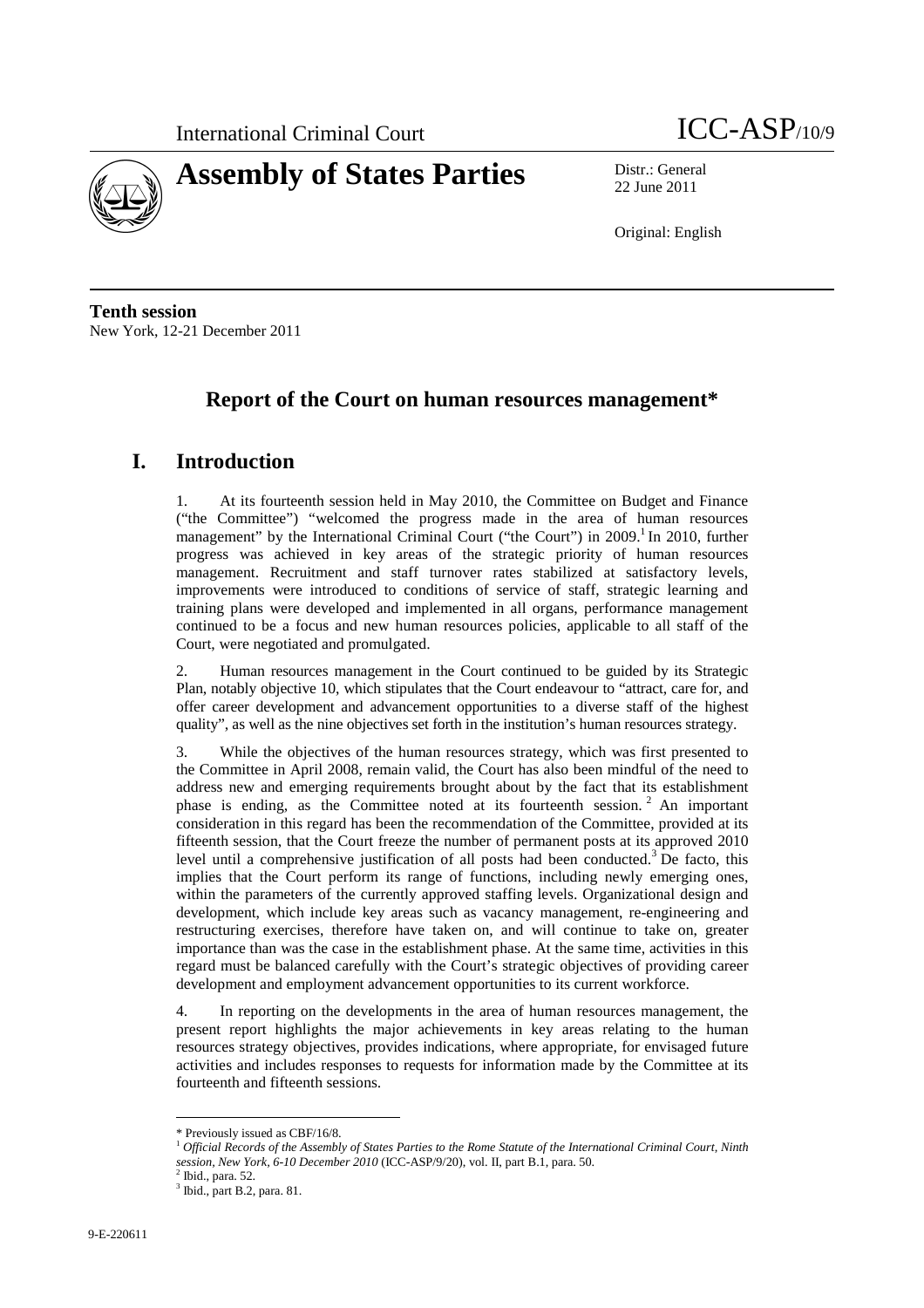- 5. The key areas, for the purpose of this report, are
	- (a) Recruitment and staffing;
	- (b) Conditions of service, including human resources policy development;
	- (c) Staff wellbeing;
	- (d) Performance management;
	- (e) Learning and training;
	- (f) Other matters:
		- (i) Reclassification of posts
		- (ii) Operational support to human resources management.

6. The objectives of the 2008 human resources strategy are provided in annex I for reference purposes.

7. The requests and recommendations made by the Committee that are addressed in this report are the following:

8. At its fourteenth session, the Committee

(a) Requested that the Court provide, in its future reports, as a matter of course, the estimated cost of staff salary increases, further information on approved and unapproved General Temporary Assistance (GTA), as well as detailed information on the use of consultants;<sup>4</sup>

(b) Recommended that the Court consider the costs and benefits of mechanisms to ensure the transparency of its recruitment processes such as developing a confirmation board that would include staff representatives as is the practice in other international organizations. The Committee also recommended that the Court take appropriate steps to provide for equitable geographical representation on the recruitment boards to the extent possible;<sup>5</sup>

(c) Recommended that the Court develop a special proposal on the Junior Professional Officer (JPO) Programmes, including new guidelines to be submitted to the Committee at its sixteenth session;<sup>6</sup>

(d) Recommended that the conditions of service applicable to staff are clearly established and applied evenly in all organs. The Committee further requested that the Court establish clear guidelines in order to establish appropriate application of service benefits:<sup>7</sup>

(e) Recommended that, to further build on this progress; i.e., performance appraisals, the general appraisal criteria be more broadly circulated, that systems be reinforced to ensure consistent and uniform application of the appraisal system throughout the Court, that the appraisal process be reinforced and that appraisals be further linked to the strategic objectives and the contract renewal process.<sup>8</sup>

9. At its fifteenth session, the Committee

(a) [Noted that it] [H]ad also raised some concerns with the proposed process for reclassification and had asked to review the legal bases for the process at its last session [and that] this information had not yet been provided; $\frac{9}{2}$ 

(b) Recommended that the Court freeze the number of permanent posts at its approved 2010 level until a comprehensive justification of all posts had been conducted;<sup>10</sup>

(c) Requested the Court to report […] on the directives for use of GTAs and on the criteria used in such recruitment;<sup>11</sup>

(d) Requested the Court to address in its report on human resources the question of the application of the rules on gratis personnel to the Secretariat of the Trust Fund.<sup>12</sup>

<sup>4</sup> Ibid., part B.1, para. 51.

<sup>5</sup> Ibid., para.55.

 $6$  Ibid., para.60.

 $<sup>7</sup>$  Ibid., para.61.</sup>

<sup>8</sup> Ibid., para.63. 9 Ibid., part B.2, para. 108.

<sup>10</sup> Ibid., para.81.

<sup>&</sup>lt;sup>11</sup> Ibid., para. 69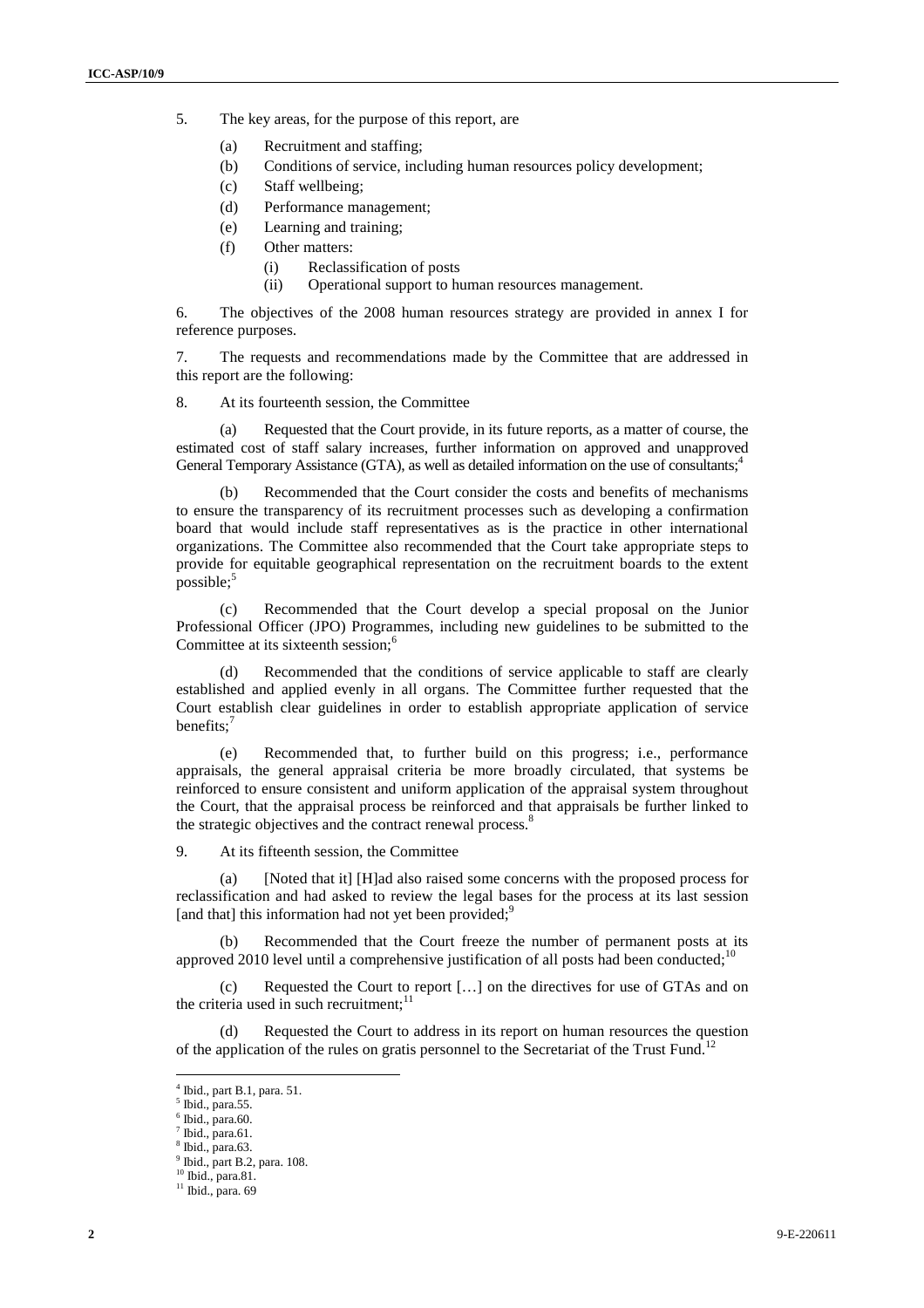10. In reporting on progress made in the five key areas listed above, cross-references are provided to the respective objectives of the human resources strategy and the requests and recommendations of the Committee made at its fourteenth and fifteenth sessions.

## **II. Recruitment and staffing**

11. The human resources strategy objectives in the area of recruitment relate to systematic, fair and transparent selection processes, ensuring the highest quality of external recruitment and internal placement, the strengthening of the capabilities of staff with hiring responsibilities, and increased external awareness of the Court's employment opportunities. The Committee's recommendations and requests for reports by the Court dealt with under this heading relate to recruitment performance, transparency of the recruitment processes, including the establishment of a confirmation board, GTA, the use of consultants, gratis personnel and the establishment of the JPO modality. The Committee's decision to freeze staffing at the 2010 level will have an impact on the Court's staffing policies and approaches in the medium-term, as explained below.

## **A. Recruitment performance for established posts: external recruitment, internal placements and staff turnover**

12. The recruitment of a diverse staff of the highest quality continued to be a cornerstone of the Court's human resources management activities. In 2010, the Court filled a total of 93 vacancies in established posts. Of these, 65 (or about 70 per cent) were external appointments, whereas 28 vacancies (or about 30 per cent) were filled by internal candidates. This represents an increase of the number of internal placements over 2009, when the percentage of staff filling new vacancies was 20 per cent.

For the second consecutive year, the staff turnover rate decreased in 2010: A total of 58 staff left the Court in 2010. This represents a turnover rate for the year of 8.4 per cent and is thus below the rates of 9.8 per cent in 2009 and 12 per cent in 2008, and yields a retention rate of 91.6 per cent. The Court considers this a satisfactory retention rate.

14. Given internal placements and staff turnover, the net increase of staff at the end of 2010 over 2009 was seven additional staff. As of 31 December 2010, the Court thus had 696 staff in established posts. The vacancy rate, for the year, was 9 per cent. It can be noted that the vacancy and turnover rates are at almost the same levels. This thus signals that the Court has stabilized its recruitment performance to the level expected of an organization that has accomplished the hiring goals of its establishment phase. Without the addition of new established posts, future recruitment will focus on the filling of vacancies created by departures of staff due to resignation or retirement. At the same time, a further reduction of staff turnover, a not uncommon trend in organizations that are moving towards the stage of maturity, would also lead to a further reduction in the vacancy rate.

15. Tables 1 and 2 below summarize the recruitment performance, appointments, internal placement and turnover by major programme as at 31 December 2010.

|            | <b>Budgeted</b><br>Posts | Headcount | Vacancy<br>Rate | Under<br><i>Spot-Check</i><br>Separations<br>(2010)<br>Rate Recruitment** |    |    |        | Separation Gender Balance<br>(Female) |
|------------|--------------------------|-----------|-----------------|---------------------------------------------------------------------------|----|----|--------|---------------------------------------|
| <b>ICC</b> | 763                      | 696       | 9%              | 9%                                                                        | 40 | 58 | 8.39%  | 47%                                   |
| Judiciary  | 50                       | 45        | 8%              | 10%                                                                       |    |    | 6.48%  | 67%                                   |
| <b>OTP</b> | 215                      | 199       | 7%              | 7%                                                                        |    | 21 | 10.47% | 52%                                   |
| Registry   | 477                      | 437       | 9%              | 8%                                                                        | 27 | 33 | 7.65%  | 42%                                   |

### **Table 1: 2010 Recruitment Performance**\*

\* Above figures include five budgeted posts for elected officials (three in OTP and two in the Registry).

\*\* Vacant posts for which recruitment activity has been initiated following closing of advertisement.

 $\overline{a}$ <sup>12</sup> Ibid., para. 126.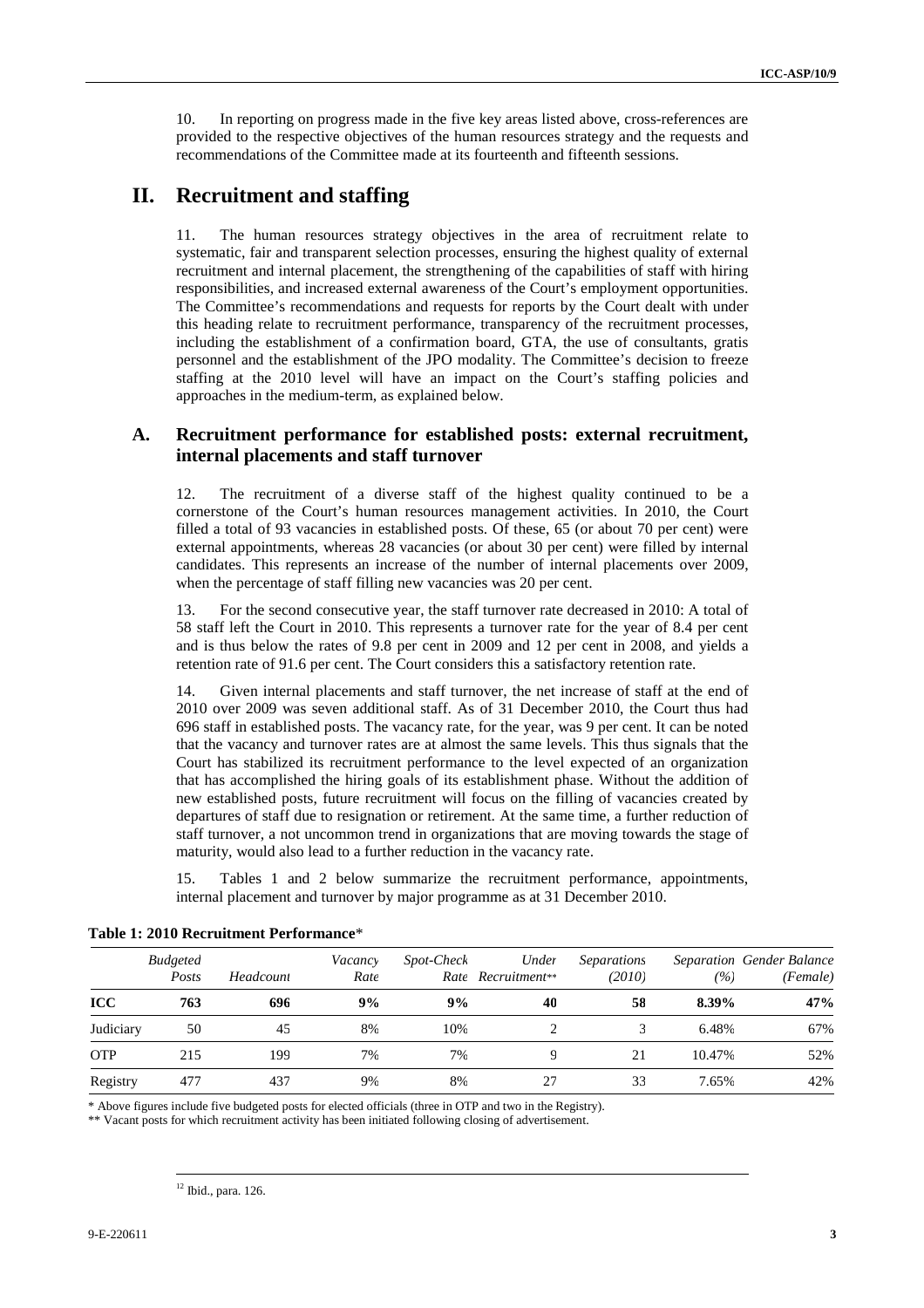|                                                  | External | Internal<br>appointments appointments Resignations |                | Movements to<br>GTA | Secondment     | $Non-$<br>extensions/<br>dismissals | Net increase |
|--------------------------------------------------|----------|----------------------------------------------------|----------------|---------------------|----------------|-------------------------------------|--------------|
| Judiciary<br>Major Programme I                   | 8        | $\mathbf 0$                                        | 3              | $\theta$            | 0              | $\theta$                            | 5            |
| Office of the Prosecutor<br>Major Programme II   | 16       | 6                                                  | 18             |                     |                | $\overline{c}$                      | $-5$         |
| Registry<br>Major Programme III                  | 36       | 21                                                 | 27             | $\mathfrak{D}$      | $\Omega$       | 4                                   | 3            |
| Secretariat of the ASP<br>Major Programme IV     | 4        | $\mathbf 0$                                        | $\overline{0}$ | $\Omega$            | $\overline{0}$ | $\theta$                            | 4            |
| Secretariat of the TFV<br>Major Programme VI     |          |                                                    | $\overline{0}$ | $\Omega$            | $\overline{0}$ | $\Omega$                            |              |
| Proj Office Perm Premises<br>Major Programme VII | $\Omega$ | 0                                                  |                | $\Omega$            | $\Omega$       | $\Omega$                            | $-1$         |
| <b>Total ICC</b>                                 | 65       | 28                                                 | 49             | 3                   | 0              | 6                                   | 7            |

#### **Table 2: 2010 ICC appointments and resignations**

16. An update on recruitment, internal placement and turnover against established posts during the first three months of 2011 will be presented separately to the Committee at its sixteenth session.

17. In connection with recruitment performance, the Court wishes to advise that the erecruitment system went live in October 2010. The system will offer opportunities for efficiencies; for the time being, enhancements and improvements will still need to be made in 2011 and 2012.

18. With respect to geographical representation, the Committee will be provided with updated information prior to its sixteenth session. Overall, the situation did not change significantly in 2010. While the Court had planned to undertake missions to underrepresented and non-represented countries to raise awareness of employment opportunities with the Court, which had been welcomed by the Committee, this plan could not be realized due to budgetary and staffing constraints of the human resources section. A strategy for alternative measures to raise awareness of employment opportunities with the Court in under-represented regions and under-represented or non-represented countries will be presented to the Committee in the Court's next annual report on human resources management. Such measures may include the production of information materials on employment opportunities, the combination of staff travel on mission with employment awareness-raising events in relevant countries, and the increased engagement of relevant embassies/government offices in the publicizing of ICC employment opportunities. In addition, the increased utilization of the Court's Internship and Visiting Professionals Programme for the purpose of raising awareness of employment opportunities will be considered.

## **B. Transparency of the recruitment processes and establishment of a confirmation board**

19. At its fourteenth session, the Committee recommended that the Court consider the costs and benefits of mechanisms to ensure the transparency of its recruitment processes, including the establishment of a confirmation board, with the participation of staff representatives, as well as taking appropriate steps to provide for equitable geographical representation on recruitment boards.<sup>13</sup>

20. Until 2007, the Court operated with a Selection Committee. The Selection Committee reviewed all recommendations made by interview panels for the filling of established posts. Its primary mandate was to review the recommendations from the point

<sup>13</sup> Ibid., part B.1, para. 55.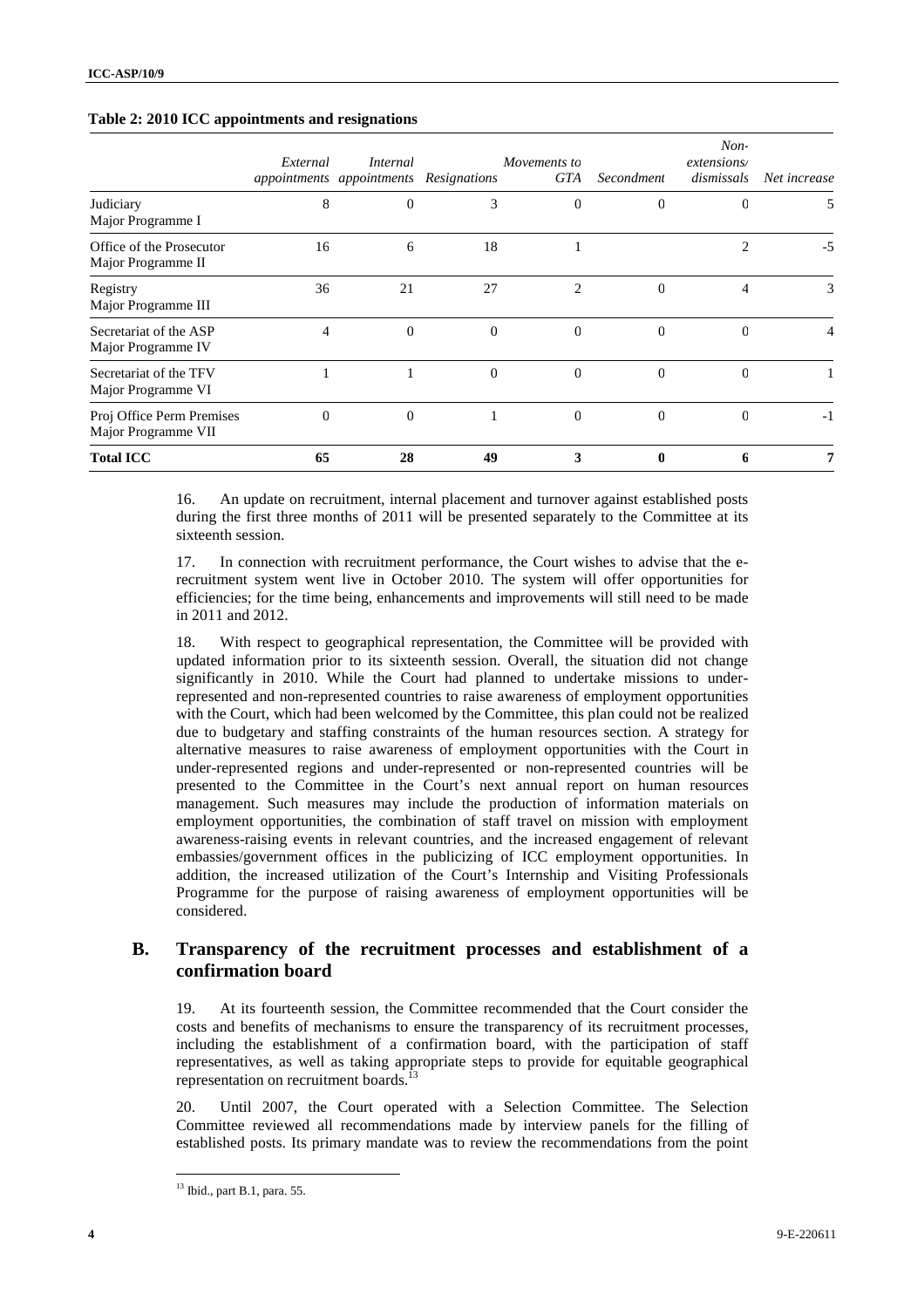of view of gender and geographical distribution. When the Court streamlined its recruitment processes in order to accelerate the filling of vacancies, which was then seen as too slow, the Selection Committee was suspended, as it was seen as a major cause for recruitment delays. Following three years of operating without this additional layer in the recruitment process, the Court is of the view that its re-establishment would not add to the quality of the existing selection processes. The costs of doing so would be, on the one hand, additional workload for both hiring managers, committee members and the human resources section, and inefficiencies caused by unnecessary delays in the filling of vacancies. Moreover, in the Court, unlike in other organizations, the appointing authorities personally review and approve, or not, each recommendation by interview panels thereby adding the oversight and review brought by a Selection Committee.

21. With regard to the composition of interview panels, the Court pays fullest attention to the greatest possible equitable geographical representation, as well as gender balance. Interview panels comprise between three and five members, and the Court can confidently state that they never consist of representatives of only one geographical region. Hiring managers at all levels are fully aware of the need to ensure appropriate representation; and this is also monitored by the human resources section. The "Recruitment Guidelines for Established Posts", promulgated in 2009, provide specific instructions in this regard.

22. In 2010, the Court organized its first assessment centre exercise for a senior position, on a pilot basis. A second one is planned to take place in 2011. Assessments, conducted by external providers specialized in this area; provide useful information regarding a candidate's competency profile, including leadership and decision-making skills. A review of the pilot experience will be conducted in order to determine the future use of assessment centres for senior positions at the Court.

## **C. General Temporary Assistance (GTA)**

23. As of 31 December 2010, the Court employed 215 staff funded from GTA. Of these, only eleven staff were performing functions not foreseen at the time of the preparation of the 2010 programme budget. An updated list of staff against "non-approved" GTA as of 31 March 2011 will be provided to the Committee at its sixteenth session.

24. At its fifteenth session, the Committee observed that there was no standard policy for the recruitment of GTA staff by the Court.<sup>14</sup> The Court wishes to advise the Committee that it operates with a fully standardized policy with regard to the principles for determining the use of GTA. These principles, first presented to the Committee at its twelfth session, are recaptured in Table 3 below.

| Category                | Description                                                                                                                                                                                          |  |  |  |  |  |  |
|-------------------------|------------------------------------------------------------------------------------------------------------------------------------------------------------------------------------------------------|--|--|--|--|--|--|
| Approved<br>function    | GTA is performing a function as approved by the Assembly in the budget. The<br>function is considered to be of a temporary nature and therefore does not warrant<br>creation of an established post. |  |  |  |  |  |  |
| Replacement<br>function | GTA is performing the tasks of an established post:<br>which is vacant,<br>(a)<br>of which the regular incumbent is on extended unpaid leave, second ments<br>(b)<br>or loan.                        |  |  |  |  |  |  |
| New/changed<br>function | GTA is performing tasks for which a need arises that were not foreseen in the budget<br>document.                                                                                                    |  |  |  |  |  |  |
| Specific<br>function    | GTA requiring separate reporting, e.g.:<br>appointments funded from the Contingency Fund,<br>(a)<br>in support of Trust Fund projects or other extra-budgetary funded functions.<br>(b)              |  |  |  |  |  |  |

**Table 3: GTA categories and descriptions** 

25. The above principles for the use of GTA have been communicated to all managers and are applied uniformly across the Court. It should be noted that requests for GTA within

<sup>14</sup> Ibid., part B.2, para. 69.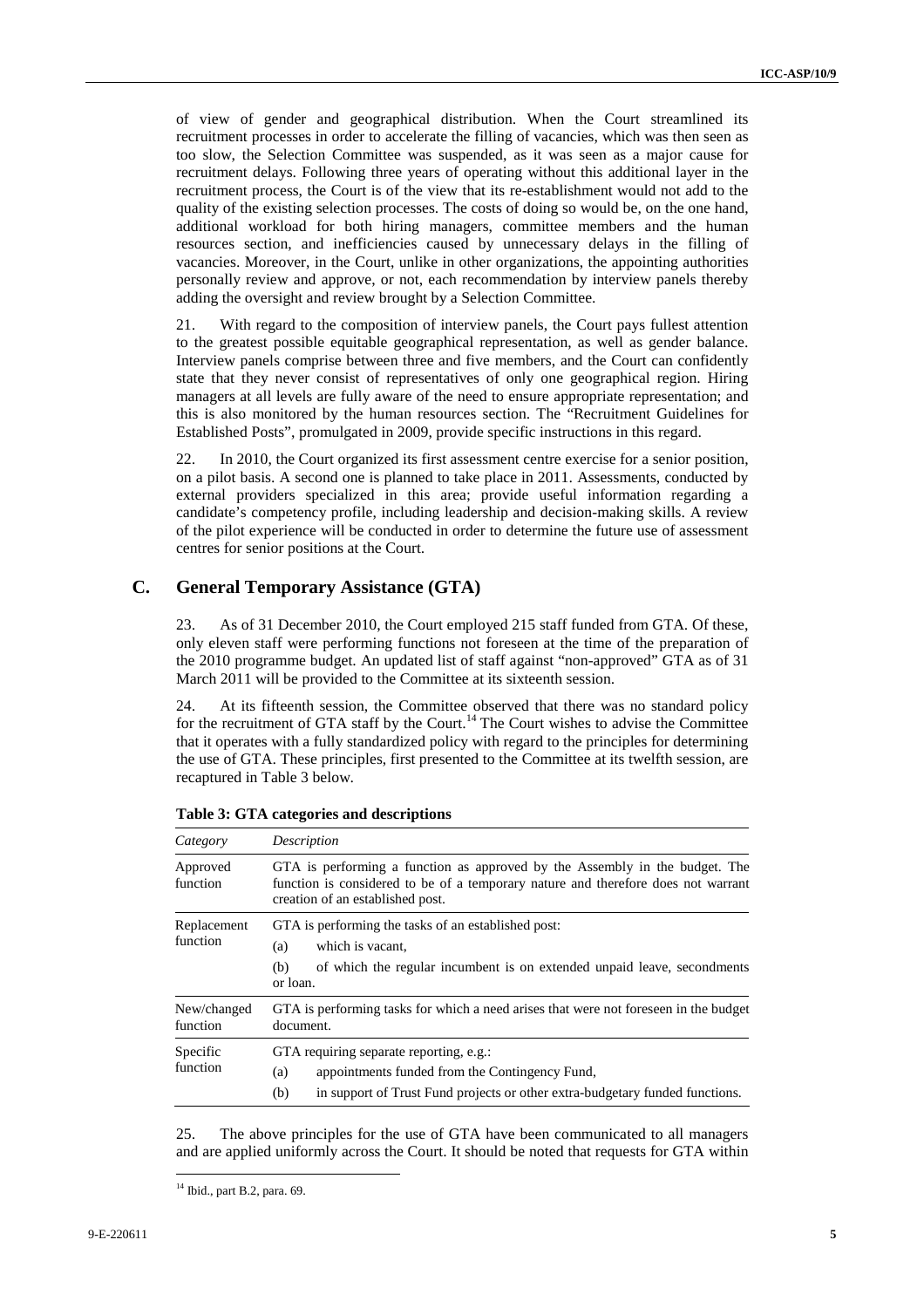the first category, approved function, need to be made and justified at the time of the preparation of the proposed programme budget. If the head of organ approves their inclusion in the proposed programme budget, they are reviewed by the Committee at its August sessions. Final approval rests with the Assembly of States Parties ("the Assembly"). Requests for GTA in the other three categories are made at the time when the need arises and need to be fully justified in writing and approved at that time, subject to availability of funding. Prior to any recruitment activity, a request form indicating the relevant category of GTA is completed, and this is used uniformly across the Court.

26. With regard to the recruitment of staff against GTA, unlike in the earlier years of the Court's operations the normal recruitment and selection processes governing the hiring against established posts have been followed for the last two years. GTA positions with duration of more than two months are advertised, interview panels are established, candidates are shortlisted and the final selection decision is made by the respective head of organ. This policy is applied in all organs. Very limited exceptions to the competitive selection process requirement may be authorized by the head of organ under specific circumstances, such as an unexpectedly arisen urgent need for rare language skills. These are fully in line with the "desirability for flexibility in the recruitment of GTA staff", and the relevance of the "operational and functional needs of the Court", both noted by the Committee at its fifteenth session.<sup>15</sup>

27. The Court has also introduced a performance appraisal system for staff funded by GTA.

### **D. Use of consultants**

28. Consultants are not staff of the Court and they do not occupy established posts. Consultants are employed by the Court under the Special Services Agreement (SSA) modality. A policy on SSA is currently under preparation and is expected to be promulgated as an Administrative Instruction (AI) in 2011.

29. Annex II provides detailed information about the use of consultants by the Court in 2010.

### **E. Junior Professional Officers (JPO)**

30. The need for JPOs, serving at the P-1 to P-3 levels, exists in many functional areas of the Court, for example, the junior legal officer functions in Chambers and Registry, functions relating to Victims and Witness Protection and the Trust Fund for Victims, as well as in the administrative areas. In view of the increasing workload in many parts of the Court, there exists an urgent need for additional support, particularly at the more junior professional levels.

31. The concept and principles underlying the JPO modality, which has existed for almost fifty years across the United Nations system, were described in the Court's report on human resources management submitted to the Committee at its fourteenth session.<sup>16</sup> JPOs are young professionals who become staff of the organization for a limited duration (usually two years). JPOs are recruited under bilateral agreements between the organization and donor countries ("sponsoring countries"). JPOs do not occupy established posts and thus do not impact on the geographical representation. Also, as noted in the previous submission, the Court applies the principle of mandatory competitive recruitment to all established posts, and former JPOs wishing to apply for regular established posts following their JPO service would have to participate in the competition like any other competing candidate.

32. At its fourteenth session, the Committee generally welcomed the Court's intention to establish this programme, $17$  and recommended that the Court develop a special proposal on the JPO programme. The Committee also discussed the relationship of the JPO programme with regard to the existing guidelines on gratis personnel<sup>18</sup> and emphasized that the

 $15$  Idem.

<sup>16</sup> ICC-ASP/9/8; paras. 27 to 31.

<sup>17</sup> *Official Records … Ninth session … 2010* (ICC-ASP/9/20), vol. II, part B.1, para. 58.

<sup>18</sup> Ibid, para. 59.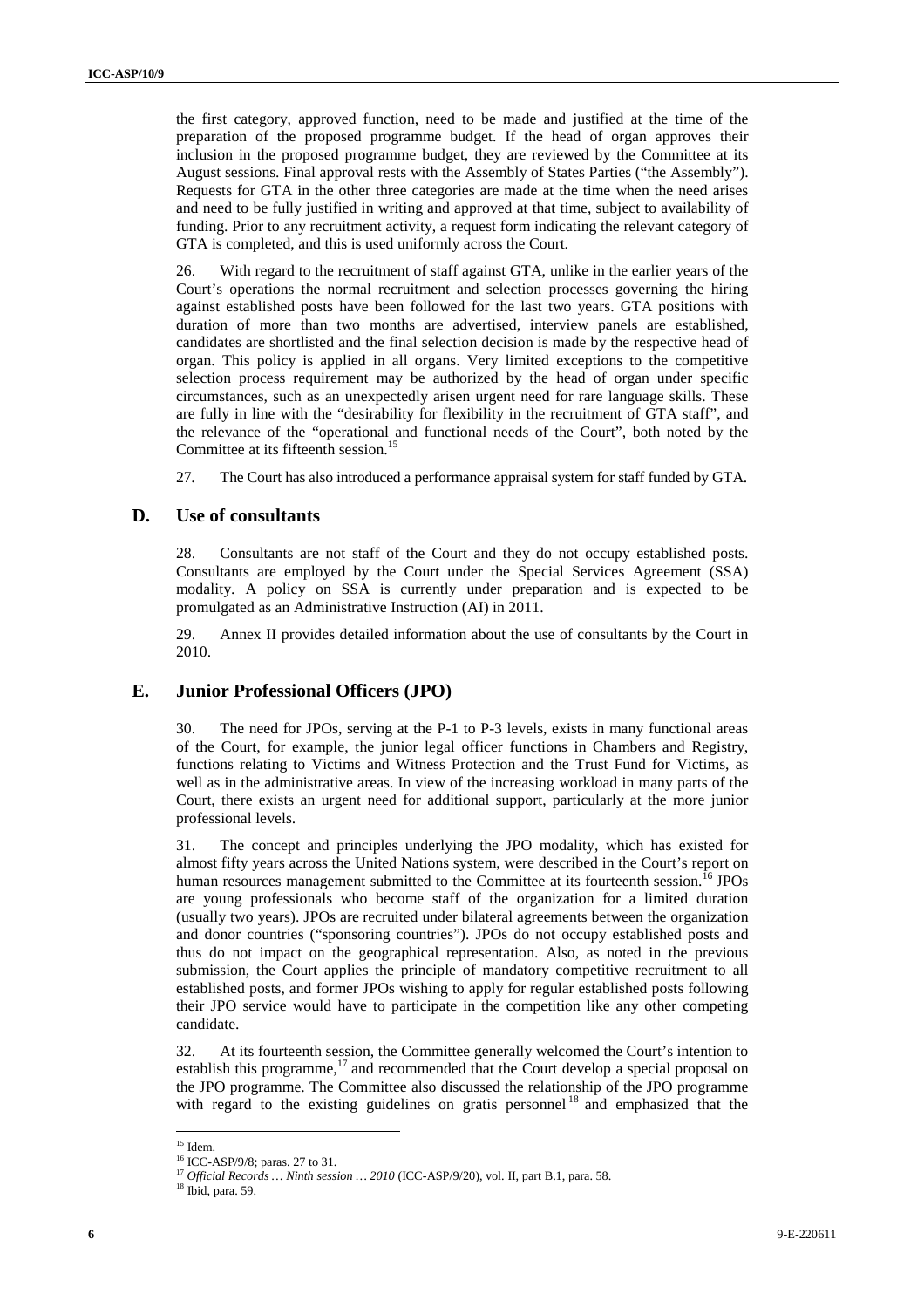implementation of the JPO programme should not in any way have a negative effect on geographical representation of regular professional posts.<sup>19</sup>

### **1. Proposal for establishment of a JPO programme at the Court**

33. In order to establish a JPO programme in the Court, the following steps are envisaged:

### **(a) Identification of sponsoring countries and bilateral agreements**

34. As a first step, the Court will ascertain the willingness of sponsoring countries to participate in its JPO programme. More than 30 countries are currently sponsoring JPO programmes in the United Nations system, and the Court will contact all States Parties to the Court with a view enquiring on their possible participation. Where willingness to participate is obtained, a Memorandum of Understanding (MOU) will be prepared. A generic draft sample MOU, based on similar agreements existing in the United Nations system, is attached as annex III. At this stage of the process, the Court will also seek to obtain an indication of the number of JPOs sponsoring countries are likely to fund.

### **(b) Creation of JPO posts in the Court, including (generic and specific) job descriptions**

35. Concurrently with the above, the Court will identify JPO posts at the Court and develop job descriptions. Generally, JPOs are carrying out functions at the P-2 level, although in some cases sponsoring countries are also willing to fund a P-3 JPO position. It is envisaged that JPOs could work in all major programmes. Given the Court's core mandate, the emphasis would be on legal positions; typical profiles would be Associate Legal Officers or Associate Trial Lawyers at the P-2 level. However, other areas within the Court may also furnish employment opportunities of mutual interest, such as work with victims and witnesses, court services, investigations or general administration. The Court will establish internal procedures for the establishment of JPO posts.

#### **(c) Establishment of mechanisms for annual selection and recruitment processes**

36. Mechanisms for the recruitment of JPOs may vary, based on specific sponsoring country provisions. In most instances, however, countries carry out an initial pre-selection process, as JPO assignments are usually subject to intense competition at national levels, and provide the receiving organization with a shortlist of qualified candidates. The final selection decision; however, will rest with the Court.

### **(d) Establishment of provisions for management of JPOs during their assignments, including supervision, orientation, training and evaluation**

37. It will be critical that the young professionals joining the Court as JPOs obtain maximum benefits from their assignments with the institution in terms of quality supervision and development. Every JPO will be assigned an immediate supervisor, who will be required to guide and assist the young professional as necessary. JPOs will also participate in the Court's orientation programmes and may receive special training geared to their particular needs. Regular feedback in terms of performance evaluation will be mandatory for all managers supervising JPOs.

### **(e) Preparation of detailed guidelines governing the JPO programme describing (b) to (d) above**

38. In preparation for the introduction of the JPO programme, the Court will prepare guidelines that provide detailed information on the management of the programme. Preparation of such guidelines will be subject to the identification of sponsoring countries and the elaborations of specific provisions; however, for the purpose of this special proposal, an outline of these guidelines is provided in annex IV to this report.

 $\overline{a}$ <sup>19</sup> Ibid. para. 60.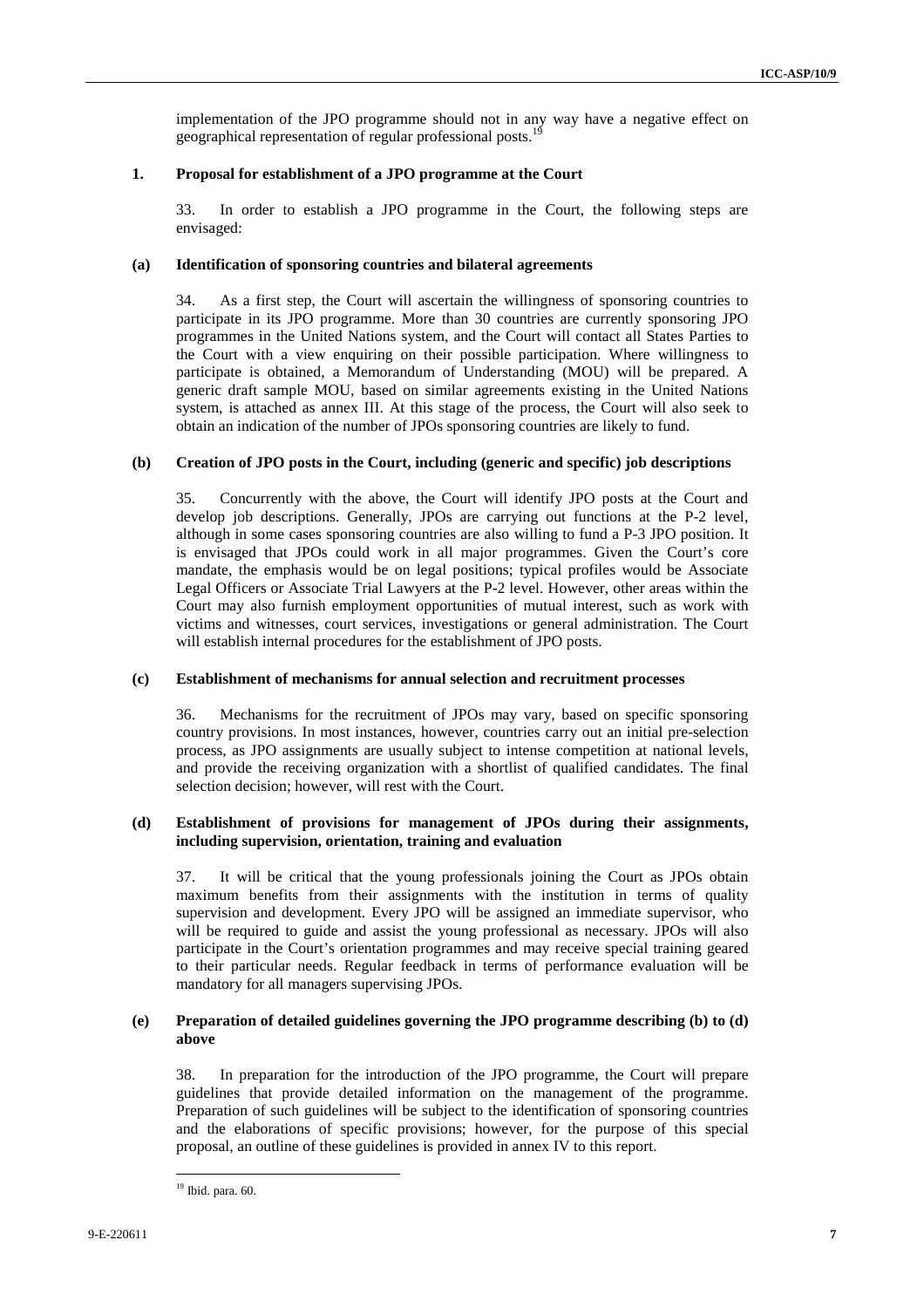### **(f) Timeline**

39. The Court aims at commencing the JPO programme in 2012. The Committee's guidance is sought with respect to the commencement, in the course of 2011, of the implementation activities described above, bearing in mind that the arrival of the first JPOs would be subject not only to Assembly approval of the programme as such, but also to the timely allocation of funding for JPO positions in the Court in the sponsoring countries' respective national budgets.

### **2. JPO and gratis personnel guidelines**

40. At its fourteenth session, the Committee noted that the existing guidelines on gratis personnel, adopted by the Assembly at its fourth session, did not seem to be applicable to JPOs as they only applied to "specialized functions".<sup>20</sup> This approach is also followed by organizations across the United Nations system which have JPO programmes in place while adhering to gratis personnel guidelines similar to those applicable to the Court. The current guidelines already make it explicit that they do not apply to interns and visiting professionals. <sup>21</sup> The Court therefore proposes that the Committee recommend to the Assembly the adoption of revised guidelines which add "Junior Professional Officer programme" to this category.

### **F. Use of gratis personnel and application of gratis personnel guidelines to the Trust Fund for Victims ("the TFV")**

41. In its report on human resources management, submitted to the Committee at its fourteenth session, the Court advised that it had not availed itself of any gratis personnel.<sup>2</sup> The same holds true for 2010.

42. Subsequent to the submission of the report, a legal expert funded under a bilateral agreement, joined the TFV. At its fifteenth session held in August 2010, the Committee requested further information on the application of the guidelines to the TFV.<sup>23</sup>

43. The use of gratis personnel is regulated by article 44, paragraph 4, of the Rome Statute and by the guidelines for the selection and engagement of gratis personnel, adopted by the Assembly at its fourth session.<sup>24</sup> Both article 44 of the Rome Statute and the guidelines are fully applicable to all parts of the Court, including the TFV. In particular, for very specialized functions and on an exceptional basis, as set out in section 2 of the guidelines, the TFV may accept gratis personnel in the spirit of article 44 of the Rome Statute and the guidelines. However, to date the Trust Fund has not engaged any such gratis personnel.

44. A distinctive feature of the TFV as compared to other parts of the Court is that it may and does receive voluntary contributions to fulfill its mandate. Such voluntary contributions are guided by different rules from those that apply to assessed contributions by State Parties. In particular, in December 2007, the Assembly approved resolution ICC-ASP/6/Res.3, amending regulation 27 of the Regulations of the TFV pertaining to voluntary contributions so that the restriction on earmarking voluntary contributions, including those of governments, may be waived "when the funds have been raised at the initiative of the members of the Board of Directors and/or the Executive Director".<sup>25</sup>

45. With regard to the particular case that may have given rise to the request for clarification by the Committee, it is important to note that the TFV currently does not have any established post provision for a legal capacity within its Secretariat. The Board has considered legal support to the TFV's operations to be a special requirement, not least in regard of the start-up of activities in support of eligible victims and their communities.

<sup>&</sup>lt;sup>20</sup> Ibid., para. 59.

<sup>21</sup> *Official Records … Fourth session … 2005* (ICC-ASP/4/32), resolution ICC-ASP/4/Res.4, annex II, section 1,

p. 342.<br><sup>22</sup> ICC-ASP/9/8, para. 26

<sup>23</sup> *Official Records…Ninth session… 2010* (ICC-ASP/9/20), vol. II, part B.1, para. 126.

 $24$  See footnote 21 above.

<sup>25</sup> *Official Records … Sixth session … 2007* (ICC-ASP/4/32), resolution ICC-ASP/6/Res.3, vol I, p. 342.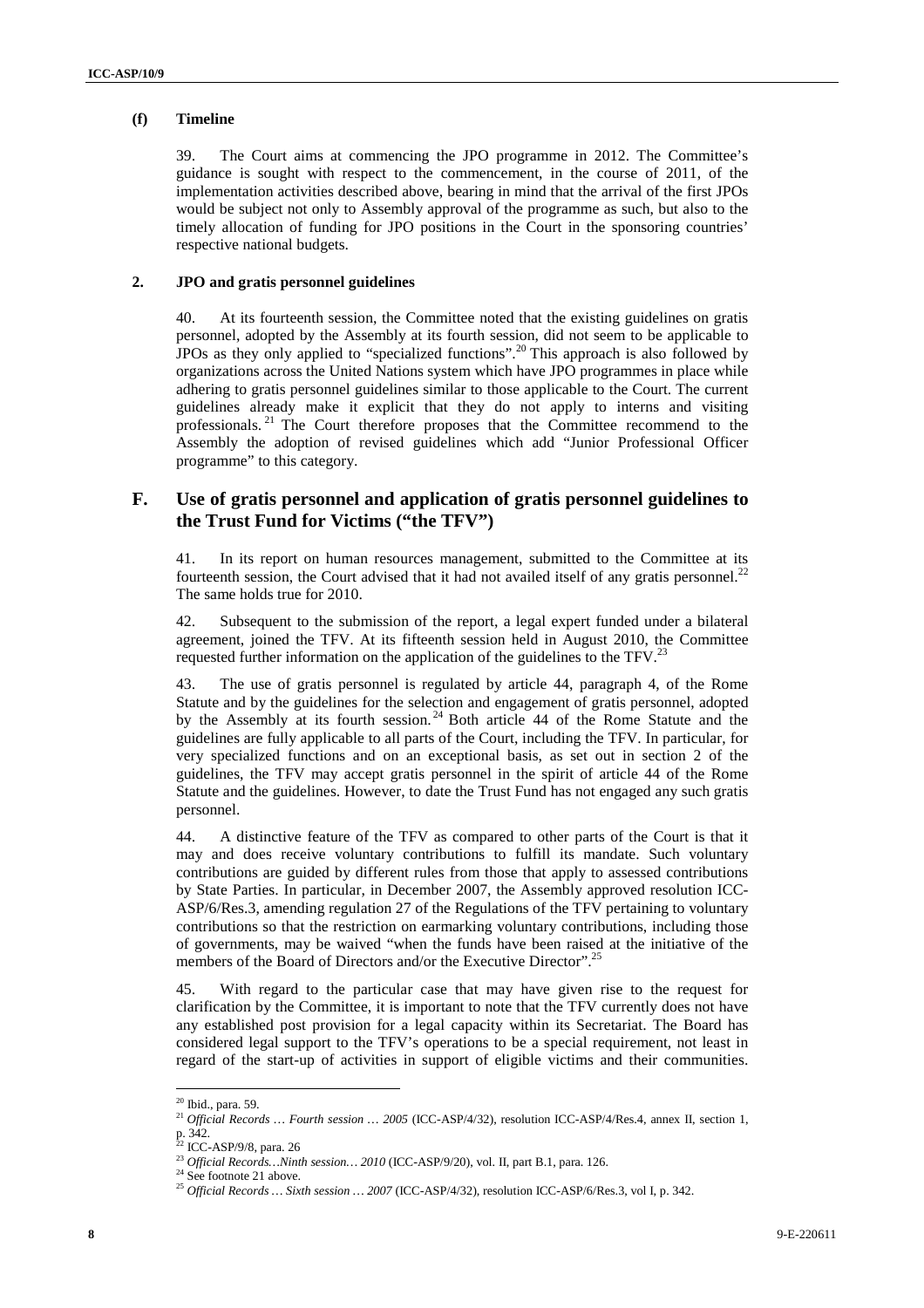Accordingly, in June 2009, at the sixth annual meeting of the Board of Directors of the TFV, after the then Executive Director had approached various State Parties with a view to contributing towards the provision of legal expertise to the TFV at this defining early stage in its existence, the Board took a decision to accept an earmarked contribution for a project entitled "Legal Start-up for the Secretariat of the Trust Fund".

### **G. Freezing of established post level and re-justification of existing posts**

46. At its fifteenth session, the Committee recommended that the Court freeze the number of permanent posts at its approved 2010 level until a comprehensive re-justification of all posts had been conducted.<sup>26</sup> A re-justification of existing posts will be undertaken for two sub-programmes in Registry and presented to the Committee at its seventeenth session. This is connected to the Court's feasibility study on "zero-based budgeting", as well as a report on the staff needed to run Court proceedings and the "skeleton" staff required to operate the Court without Court proceedings, which will be presented to the Committee in separate reports at its sixteenth session.

47. For the purpose of this report, the Court wishes to note that the potential new "zerobudgeting" approach to managing its human resources would present both opportunities and challenges. A review of existing structures, including the distribution of responsibilities and reporting levels, may present opportunities for efficiencies and flexibilities with regard to addressing newly emerging requirements for the Court's operations. This could be a timely undertaking as the Court approaches the end of its first decade. At the same time, due regard would need to be paid to considerations relating to employment security and advancement of staff. This may imply internal redeployments and re-tooling exercises. If such route is chosen, it will be important that the Court develop a comprehensive approach and dedicate sufficient resources to the exercise.

### **H. Committee queries on vacant and other specific posts**

48. The Court received queries on the post of Senior Administrative Officer (P-5), Immediate Office of the Registrar (IOR), the post of Head, Staffing Unit (P-4), Human Resources Section (HRS) and the post of spokesperson (P-4), Public Information and Documentation Section (PIDS). At its fifteenth session, the Committee had not allocated funding for 2011 for these three posts. It was, however, clarified that if funding could be identified within the Registry, these posts could be maintained.

49. The following update is provided in respect to the three positions:

50. The post of Senior Administrative Officer was never vacant. It had been loaned from the IOR to the Trust Fund for Victims in 2009. In 2010, when the new Director of the Trust Fund assumed his functions, the post of Senior Administrative Officer was returned to the IOR with a new job description addressing new requirements within Registry. At its fifteenth session, the Committee recommended that a full justification for this post be provided in the proposed programme budget for 2012.<sup>27</sup>

51. With regard to the post of Head, Staffing Unit, the Committee expressed the view<sup>28</sup> that the post had been vacant for a significant amount of time. In fact, the post was advertised and recruitment activity started before the then incumbent had even left the Court. At the time of the fifteenth session in August 2010, the recruitment process was almost concluded and did therefore not fall in the category of vacant. The post is now filled.

52. Spokesperson, PIDS. This post has been advertised and the selection process will be completed in March 2011.It is a key position which continues to be required. The Court has identified funding for this post for 2011.

 $\overline{a}$ <sup>26</sup> *Official Records … Ninth session … 2010* (ICC-ASP/9/20), vol. II, part B.2, para. 81.

<sup>&</sup>lt;sup>27</sup> ICC-ASP/9/15 para. 100.

<sup>28</sup> *Official Records … Ninth session … 2010* (ICC-ASP/9/20), vol. II, part B.2, para. 112.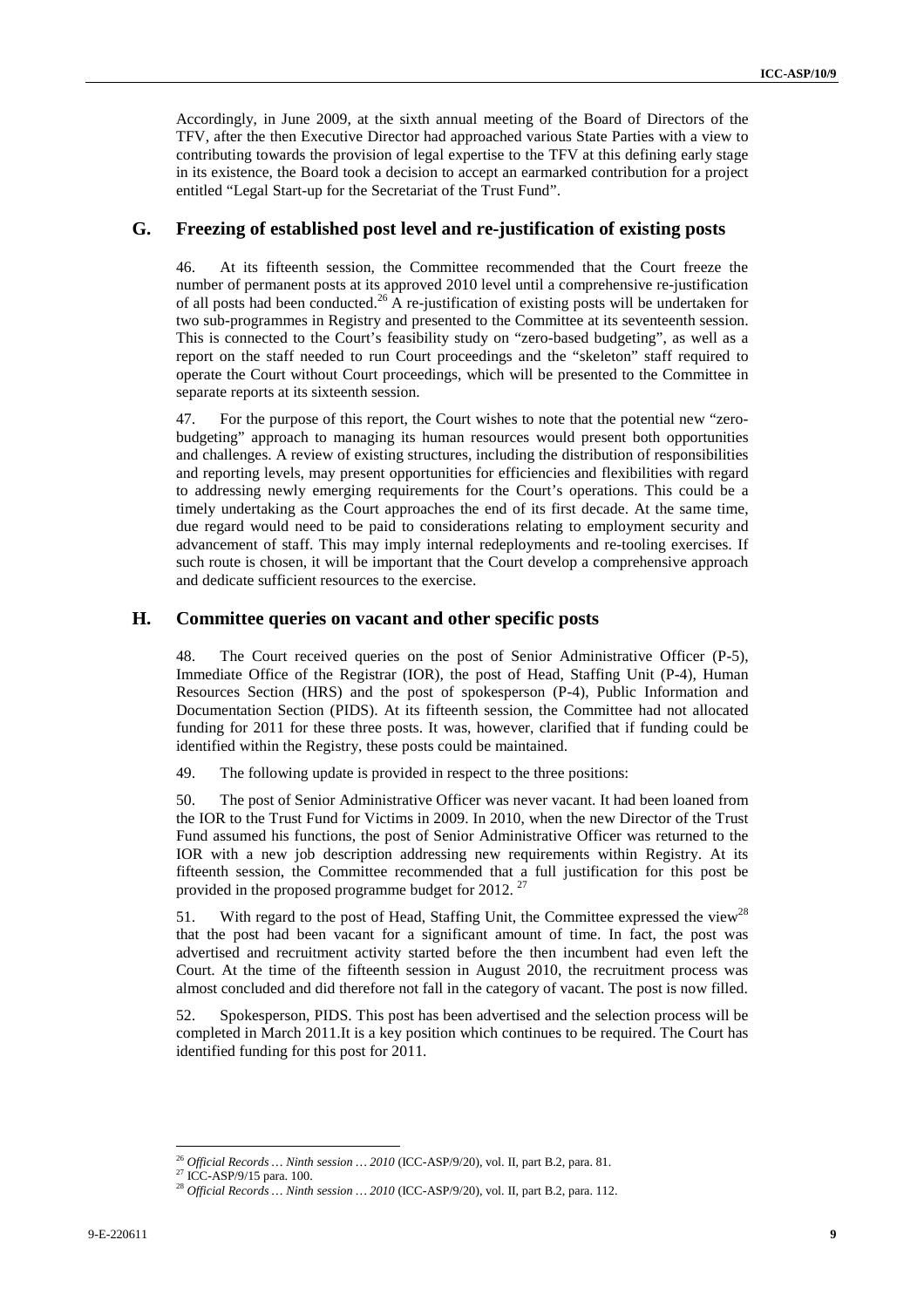# **III. Conditions of service**

53. Objective 4 of the human resources strategy aims at ensuring attractive conditions of service for all Court staff serving at headquarters and field duty stations. In this regard, the Committee recommended that conditions of service applicable to staff are clearly established and applied evenly in all organs. The Committee further requested that the Court establish clear guidelines in order to establish appropriate application of service benefits.<sup>29</sup> A related request of the Committee is a report on annual salary increases.<sup>3</sup>

## **A. Development and applicability of human resources policies**

54. In addition to the administrative instruction on performance rebuttals (see para. 58 below), the Court has promulgated several policies governing the revised conditions of service for internationally-recruited professional field staff. Other important new policies issued through the first quarter of 2011 relate to the administration of medical and emergency leave, attendance recording and staff development leave. The Code of Conduct is expected to be finalized in the first quarter of 2011. Projects under development include administrative instructions on performance appraisals, duration of appointments, the use of the probationary period, special service agreements and retiree health insurance; these are expected to be finalized in the course of 2011. In 2012, policies on compensatory time off and overtime payment, short-term appointments and various benefits-related matters are expected to be prepared.

55. To ensure Court-wide applicability, human resources policies are developed through inter-organ consultative mechanisms, with the participation of the staff representatives, and approved by the heads of organs. Generally, benefits and entitlements are those of the United Nations common system of salaries, allowances and benefits and are stipulated in the Court's Staff Regulations and Rules and these are uniformly applied across organs. Administrative Instructions, promulgated by the Registrar, in consultation with the Prosecutor, also apply to all organs. An exception has been the Administrative Instruction on Performance Rebuttal, which includes a differentiation in the final decision-making process. Within Registry, the findings of the Rebuttal Panel are considered final; in the Office of the Prosecutor, they are subject to the authority of the Prosecutor.

56. In contrast to Administrative Instructions, Standard Operating Procedures (SOP) or Guidelines may apply, as appropriate, on an organ, division or section basis. At times, such SOP may also serve a pilot function to test a new approach with a view to being formalized as a policy at a later stage. An example is the policy on staff development leave, first introduced by the Office of the Prosecutor on a trial basis as an SOP. A Court-wide policy on staff development leave was subsequently prepared to apply to all organs and is currently being finalized as an Administrative Instruction.

57. It should be noted that the development of a solid human resources policy framework, in the form of administrative instructions covering all relevant areas of human resources management, is still a work in progress. To a significant extent, this is due to the fact that, in the early years of its operations, the Court intentionally placed little emphasis on the development of administrative instructions. Moreover, unlike other independent international organizations of comparable size, the Court does not have a dedicated human resources policy unit, staffed with professional-level posts. As a result, progress in the development of an adequate framework has been slow and, in the absence of any possibility to create the required capacity, this is not expected to change in the near future.

### **B. Internationally-recruited Professional staff serving at field locations**

58. In 2010, the Court implemented improved conditions of service for Professional staff serving at field duty stations, in line with the conditions applied by the United Nations funds and programmes. The introduction of these improved conditions followed a two-year review process, of which the Committee was informed at its tenth, twelfth and fourteenth

 $29$  Ibid., part B.1, para. 61.

<sup>30</sup> Ibid., para. 51.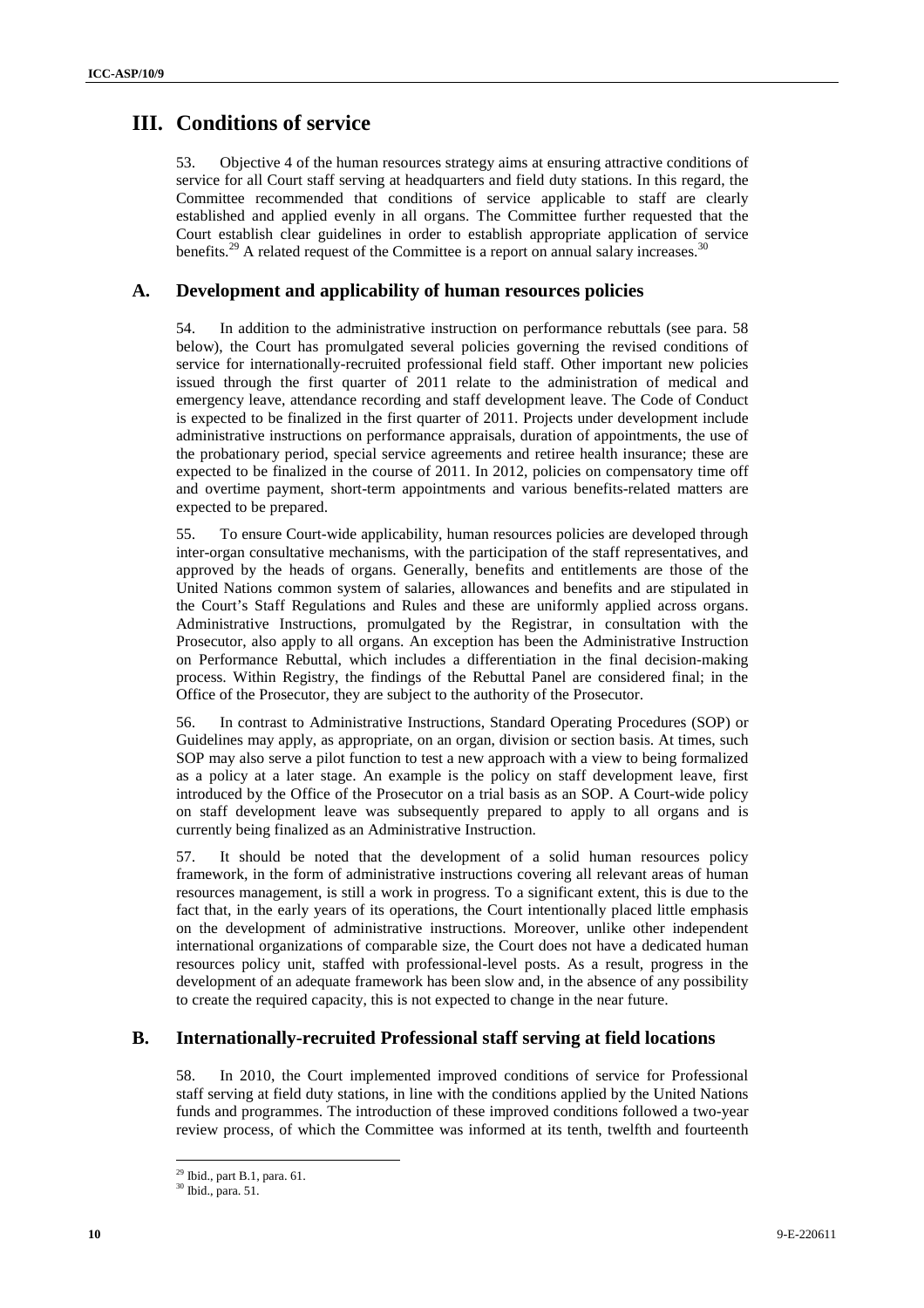sessions.<sup>31</sup> Staff at locations classified by the United Nations as "family duty stations" now have the possibility for families to join them at the duty station. Staff at locations classified as "non-family duty stations" may install families at another family duty station. The compensation for staff serving at non-family field offices now includes post adjustment and a special operations living allowance. The increase in compensation as explained is part of the Common staff cost component as in the UN system, and therefore has always been included into the staff cost budget calculations.

### **C. Salary increases**

59. The Court applies the United Nations common system of salaries, allowances and benefits. The rationale for applying the system, and its implications, were presented to the Committee at its thirteenth session in a report entitled "Report of the Court on its salary framework".<sup>32</sup>

60. Increases in annual salary costs are due to the following:

(a) Annual within-grade step increases: In accordance with Staff Rule 103.8, staff receive one additional step within their respective grade level on an annual basis. This is applicable to all staff and subject to satisfactory performance. It is difficult to estimate the annual costs of these increases, as the effective date of a step increment depends on the individual staff member's appointment dates rather than the budgetary cycle.

Increases in the salary scale for locally-recruited General Service staff. Salary scales for locally-recruited staff are established for each official duty station. Comprehensive local salary surveys are conducted every five years; interim adjustments are made on an annual basis. The most recent adjustment, effective October 2010, led to a 2.5 per cent increase in salaries, corresponding to an amount of €570,000.

61. As regards the salary scale for internationally-recruited Professional staff (which includes gross and net salaries, but not the location-specific post adjustment allowance), it should be noted that no real increase in this salary scale has taken place since 2002. The salary scale of the United Nations applies to internationally-recruited Professional staff worldwide, and is approved by the General Assembly of the United Nations. In line with the requirements of the methodology for establishing professional salary scales with respect to the national comparator of the United Nations, an annual increase in the salary scale is offset by a reduction in post adjustment on a "no loss no gain" basis. There is no budgetary impact of these adjustments.

### **D. Implementation of improvements in social security provisions**

62. In its report on human resources management presented to the Committee at its fourteenth session, the Court highlighted the need to improve several aspects of its health insurance package<sup>33</sup>. In particular, the Court pointed out that it had not yet introduced a subsidy scheme for health insurance premiums of long-serving staff who retire from the organization. The Court noted that such subsidies were provided by all international organizations that did not limit employment duration and ranged in the order of 50 to 80 percent, with more than half of common system organizations subsidizing 75 or 80 per cent. Provisions for affordable health care for long-standing former civil servants were also an integral part of social security provisions of national administrations. The Court therefore informed the Committee of its intention to introduce a two-thirds (67 per cent) subsidy as of 1 January 2011 for eligible staff who might have reached retirement age (62, or 55 for early retirement). The Court had carefully examined the financial implications of the proposed subsidy scheme and was satisfied that, for the next 10 to 15 years, the costs could be absorbed within the budget and would not require an increase in the budget.

63. At its fourteenth session, the Committee discussed the retiree insurance subsidy scheme and was provided with detailed additional information on the envisaged modalities of the scheme and the estimated cost implications. In its report on the fourteenth session,

<sup>31</sup> ICC-ASP/7/6, para. 15 (b) Rationale, and annex II; ICC-ASP/8/8, paras. 24-29, ICC-ASP/9/8 paras. 34-36.

<sup>32</sup> ICC-ASP/8/32.

<sup>33</sup> ICC-ASP/9/8, paras. 43-47.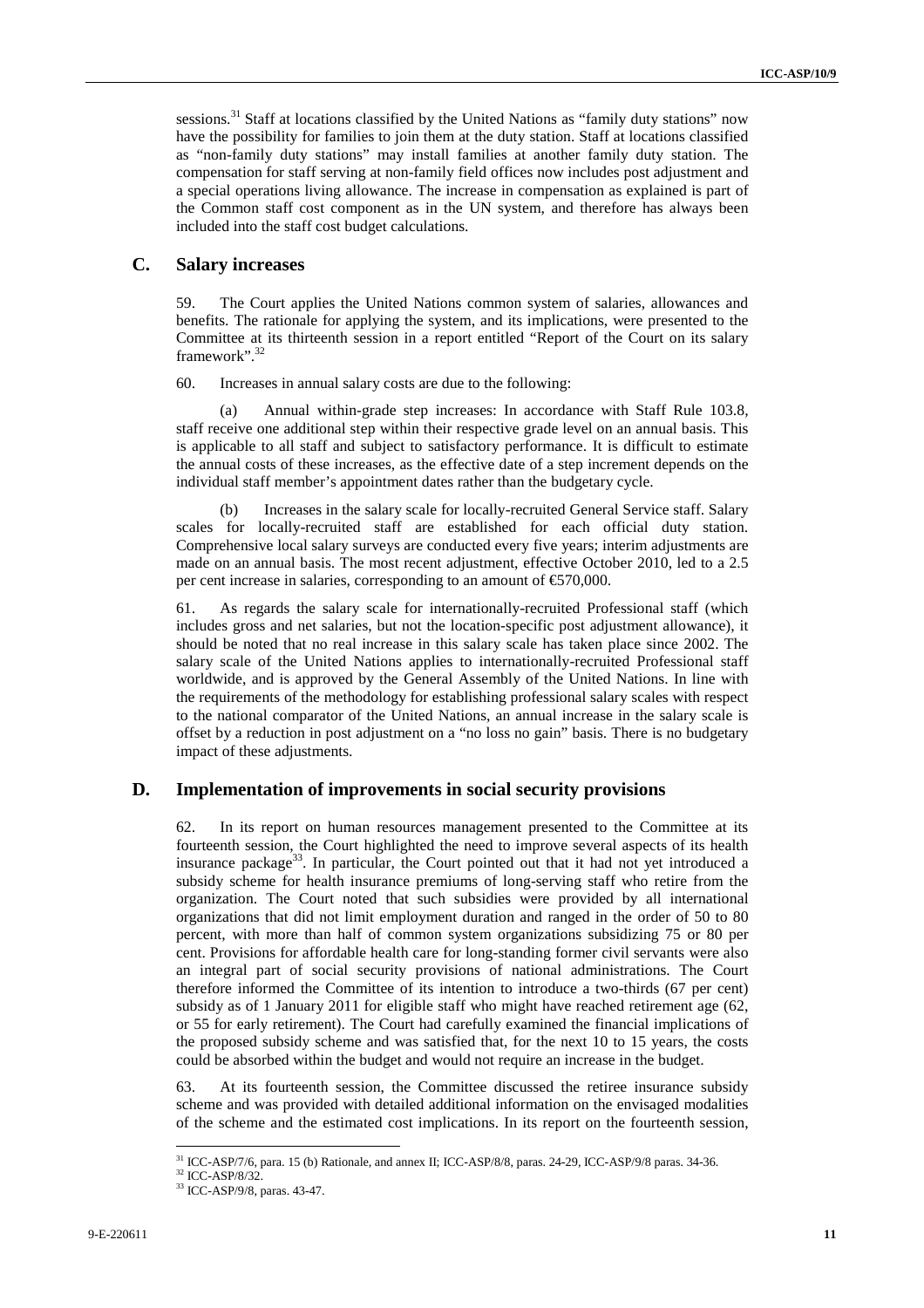the Committee did not specifically refer, in the summary of its discussion of the report on human resources, to this matter. The Court, therefore, reiterates its intention to offer the subsidy scheme to eligible staff who retire in or after 2011. Additional information, provided to the Committee at its fourteenth session, is provided in annex V.

## **IV. Staff well-being**

64. Objective 5 of the human resources strategy aims at increasing staff well-being by enhancing existing support programmes and developing new ones. In 2010, the Court conducted group sessions, workshops, trainings and awareness information sessions in the area of staff health and welfare for a total of 237 staff members. These included secondary traumatization awareness raising sessions, stress management workshops, team counseling sessions, work-life balance training and an information session on depression.

65. At the individual level the staff welfare office of the Court conducted 427 consultations for a total of 90 clients. 90 per cent of those staff members who were on sick leave for reasons such as burn-out, stress or workplace problems had returned to work fulltime following short term coaching/counseling with the staff welfare office.

66. On the medical side, the Court improved and developed further its services and carried out health and safety risk management activities, which included advising managers on managing sickness absences and early back-to-work reintegration, providing internal training in CPR and First Aid to all floor wardens and organizing a number of information sessions relating to women's health issues.

67. As in previous years, a number of the Court's health-related activities focused on staff in the field and staff travelling to the field on mission. Support activities included pretravel health briefings, malaria prophylaxis, travel medical kits, vaccinations and travel medical clearances to 263 travellers to the field; missions to field offices by health and welfare staff to DRC, Uganda and the Central African Republic. The Medical Officer of the Court also participated in a reconnaissance mission to Kenya, with a view to ensuring adequate medical access for staff to be posted there. The Court provided HIV/AIDS and tuberculosis awareness training to staff in the field and put emphasis on improving staff's access to health and psychological care in the field

68. The Environment and Health System module was implemented as part of the Court Enterprise Resources Planning (ERP) system.

# **V. Performance management**

69. Objective 7 of the human resources strategy relates to the institutionalization of a well-functioning performance management system. The Committee, at its fourteenth session, made a number of recommendations in this regard.<sup>34</sup>

70. In its last annual report on human resources management, the Court provided the Committee with detailed information on its performance management system.<sup>35</sup> Since then, further progress was noted with regard to the institutionalization of the system. A performance rebuttal system was formalized through an administrative issuance. An administrative instruction on the performance appraisal process will be prepared in 2011, replacing the current guidelines as a more formal tool. An electronic monitoring system that measures compliance with the appraisal process is under preparation.

71. Annual individual workplans continue to be linked to section and division plans, which in turn are guided by the strategic priorities and budget assumptions of the Court as a whole. Due regard to satisfactory performance is paid at the time of the renewal of appointments. Where performance is less than satisfactory, managers are required to establish clear objectives and performance indicators for improvement and to provide regular feedback, both orally and in writing. In a few cases, appointments were not extended due to unsatisfactory performance. In such cases, care is taken to ensure that the

<sup>34</sup> *Official Records … Ninth session … 2010* (ICC-ASP/9/20), vol. II, part B.1, para.63.

<sup>35</sup> ICC-ASP/9/8, paras. 56-64.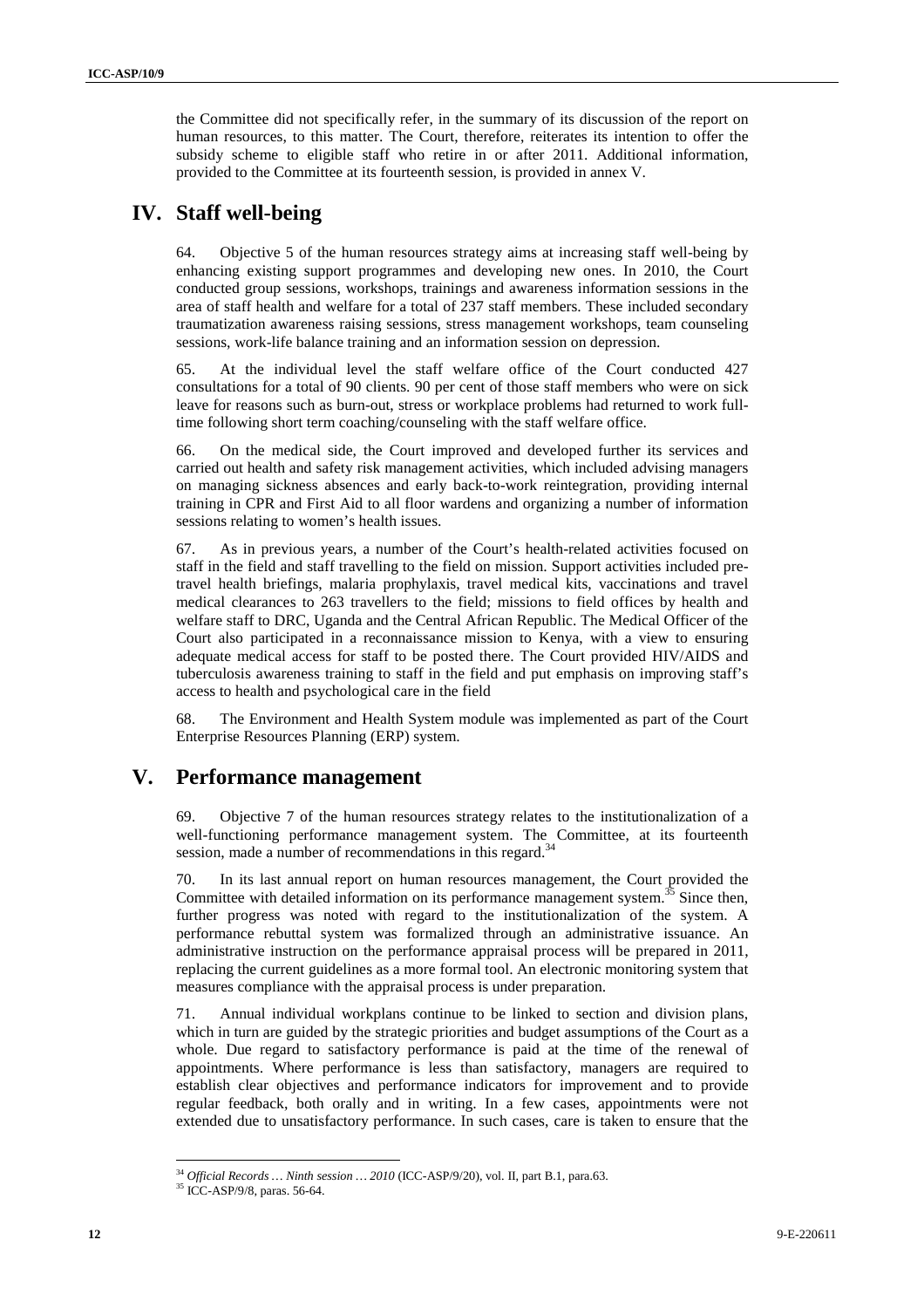process leading to non-extension is thoroughly documented and complies fully with the jurisprudence established by the International Labour Office Administrative Tribunal (ILOAT).

## **VI. Learning and training**

72. Objective 8 of the human resources strategy aims at the provision of learning and training opportunities that contribute to the achievement of the Court's goals and address individual development needs. In its 2010 report on human resources management, the Court presented to the Committee its new strategic approach to learning, including the methodology for determining learning needs and its 2009 Strategic Learning Plan.<sup>36</sup> In 2010, the same approach was pursued, encompassing the key strategic areas of

- (a) Leadership, management and organizational development;
- (b) Substantive and technical knowledge;
- (c) Information technology;
- (d) Languages;
- (e) Staff well-being;
- (f) Human resources and financial management; and
- (g) Induction and career support.

73. In order to take into account learning needs identified through the annual performance management process, which has a cycle from March through February, the Strategic Learning covers the period April through March. An update on the implementation of the 2010 Plan will therefore be provided to the Committee at its sixteenth session.

74. It should be noted that access to developmental opportunities continues to be a priority for staff and has been highlighted as such by staff representatives on a number of occasions, not only with regard to immediate learning needs that target performance enhancements in a staff member's current job, but also with a view to addressing mediumand longer-term career development objectives. At the present time, the Court's resources for training and learning suffice only to address certain of the immediate needs.

## **VII. Other matters**

### **A. Reclassifications**

75. At its fifteenth session, the Committee requested information on the legal bases of the process for reclassifications in the Court.<sup>37</sup>

76. The legal bases for reclassifications are Staff Regulation 2.1 and Staff Rule 102.1, entitled "Classification of Posts", which stipulate that posts in the Court shall be classified according to the nature of their duties and responsibilities, in conformity with the United Nations common system of salaries, allowance and benefits. Conformity with the common system in this case implies the application of the job evaluation standards of the International Civil Service Commission developed for the General Service and the Professional and higher categories.

77. In this context, the Court wishes to draw the attention of the Committee to the detailed information provided to the fourteenth session of the Committee in the context of its report on human resources management.<sup>38</sup> The report described the purpose and rationale for reclassification, the required justifications, the procedures for requesting a review, the evaluation criteria, approval process and the implementation of reclassifications. In respect of the selection of consultants to evaluate requests for post

<sup>&</sup>lt;sup>36</sup>Ibid., paras. 69-81 and annexes II and III.

<sup>37</sup> *Official Records … Ninth session … 2010* (ICC-ASP/9/20), vol. II, part B.2, para. 108.

<sup>38</sup> ICC-ASP/9/8, paras. 84-103.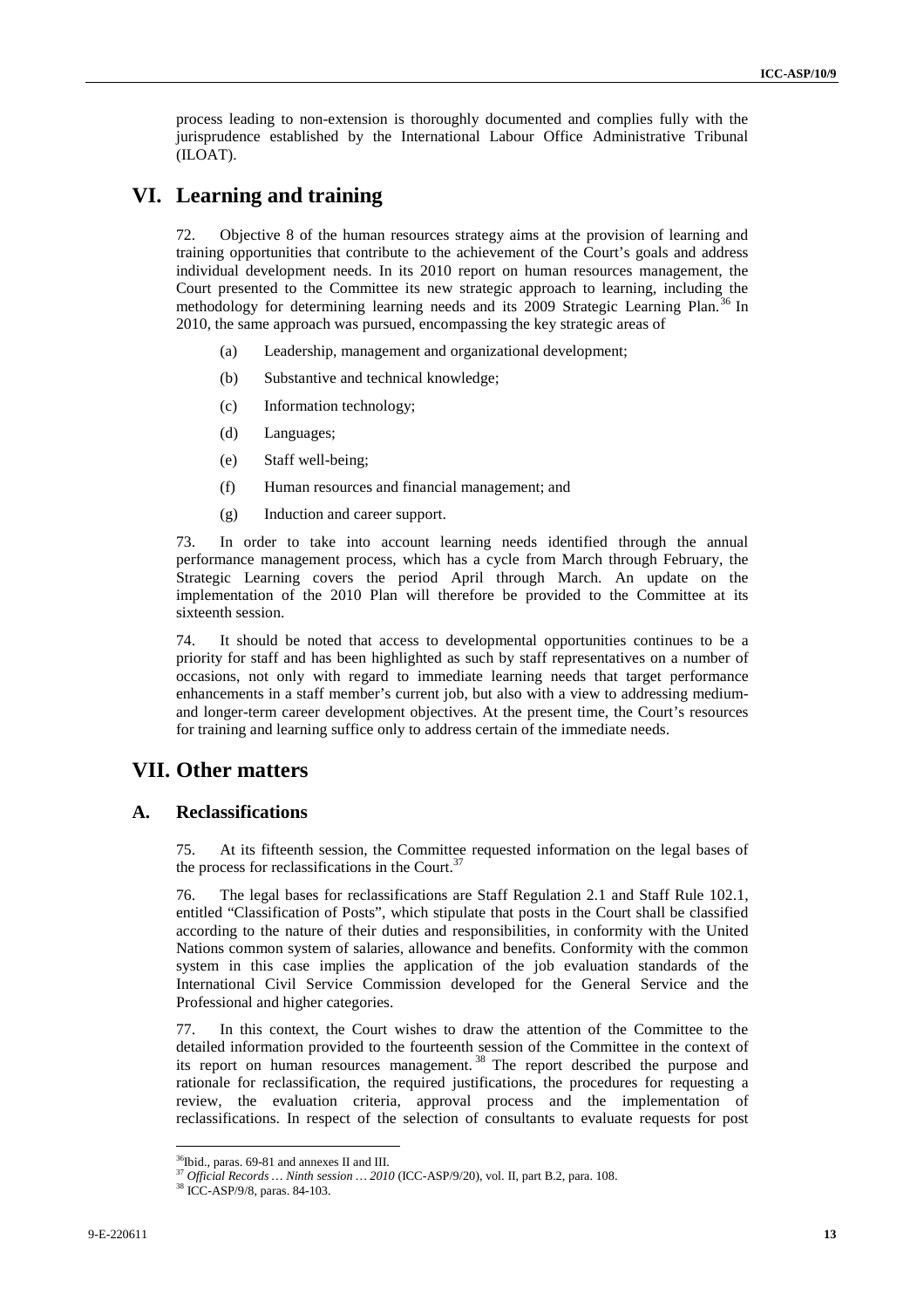reclassification, the Court highlighted that these consultants are chosen from a list of qualified consultants who are familiar with the ICSC methodology. There are not too many of such experts and selection is often subject to availability. To-date, the Court has worked with four different consultants.

78. All of these elements to the policy have also regularly been communicated to managers and staff within the Court and constitute the institution's policy with regard to reclassification. Such policy is now being formalized through an Administrative Instruction.

79. The Court has noted that the Committee did not recommend approval of most of the Professional posts proposed for reclassification in the 2011 programme budget. In most of these cases, the Committee expressed a lack of conviction that the responsibilities of the respective post had increased significantly enough to warrant a reclassification. The Committee has also communicated to the Court its concern that reclassifications may be used for the purpose of promotion of individual incumbents. While the Court has assured the Committee that this has not been the case, in light of the concerns expressed by both the Committee and the Assembly, the Court wishes to propose that the issue of reclassifications be addressed with a new and different approach, guided by the following principles:

The Court will not make new requests for reclassifications in the context of the 2012 programme budget; a separate submission will be made by the Office of the Prosecutor regarding the previously submitted request for the classification of the post of Prosecution Coordinator;

(b) In 2011, the Court will review its approach to reclassification in the context of its revised human resources strategy with regard to the freezing of the overall number of posts and the requirement for re-justification of existing posts in the case of requests for additional posts. The underlying concept in this regard will be the consideration of reclassifications within the framework of overall organizational structures and responsibilities at section, division and organ levels;

(c) Based on this review, the Court will submit to the Committee at its eighteenth session a proposal for a future approach to reclassifications. Once this approach is agreed, an administrative instruction will be developed.

80. In proposing the above, the Court is mindful of the concerns expressed by the Committee with regard to reclassifications as well as of the organizational imperatives to adjust structures assigned to organizational units and responsibilities assigned to individual staff in accordance with the institution's strategic and operational requirements. Such requirements are subject to change at all times, and like any other organization, the Court needs to have the possibility of balancing organizational stability with organizational flexibility. If flexibility drivers lead to a significant shift in job contents and level of responsibilities of staff, post levels need to be reviewed and, if necessary, reclassified. The Court therefore remains of the view that reviews of classified levels of posts are necessary at times and that reclassifications are an essential tool for organizations to adjust to changing requirements and strategic as well as operational demands.

### **B. 2010 Staff Survey**

 $\overline{a}$ 

81. In the fall of 2010, the Court conducted its second staff survey, the results of which will be provided to the Committee at its sixteenth session. Heads of organs and senior management have been reviewing the results and started to consider suitable follow-up actions, geared to addressing specific areas and tailored to specific needs. Funding will be requested to support the follow-up actions; including for the leadership development programme, which has not yet been implemented.

### **C. Operational support to human resources management**

82. At its fifteenth session, the Committee decided not to allocate funding in 2011 for the position of P-4, Head of Staffing Unit.<sup>39</sup> The Court is of the view that the position,

<sup>39</sup> *Official Records … Ninth session … 2010* (ICC-ASP/9/20), vol. II, part B.2, para. 112.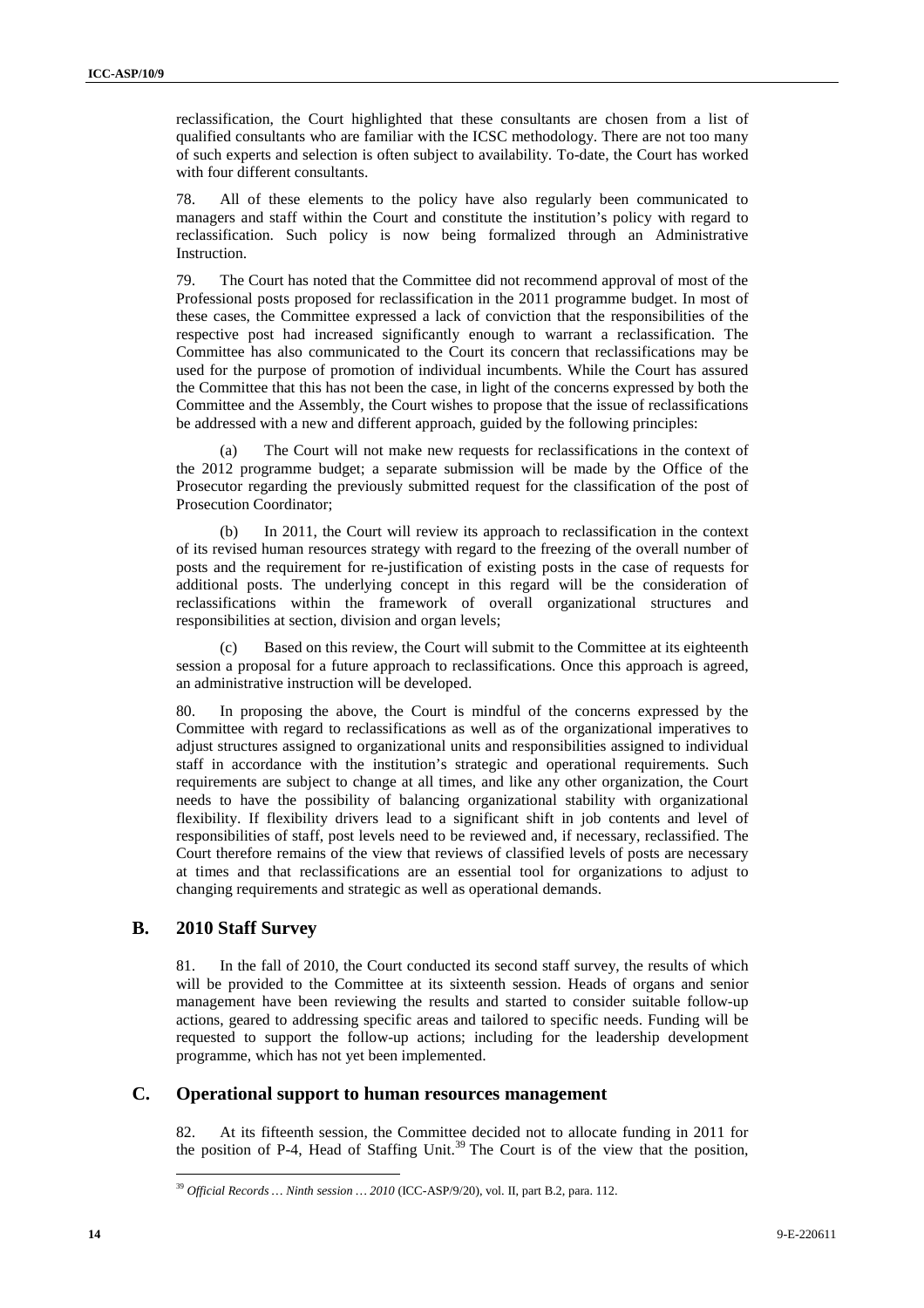which also functions as Deputy to the Chief of the Section, is a key one, without which many of the planned and required activities of the human resources section cannot be carried out or need to experience significant delay. The Head of the Staffing Unit will be expected to provide critical support to managers across the Court as they review their organizational structures and provide re-justifications for existing posts in the context of the revised human resources strategy that envisages the freezing of established posts at 2010 levels. The incumbent of the post will also be responsible for preparing the abovementioned strategy with regard to geographical representation.

83. With regard to the overall staffing of the human resources function in the Court, the Court considers that the number of established posts in the human resources section is not sufficient to deliver the results and tasks expected in an independent organization of the size of the Court. While the section has 22 established posts, the actual headcount at any given time over the last four years has been between 30 and 35. As noted in para. 47 above, unlike in similar institutions of comparable size, there are no professional-level posts dedicated to human resources policy development and implementation.

84. The Staffing Unit has operated for several years with GTAs, individual contractors and posts borrowed or funded from other parts of the Registry. It should be noted that the Staffing Unit is not merely responsible for recruitment but also for a range of other staffing matters, including career advice to staff. The Staff Administration Unit, which is responsible for the processing of contracts and benefits and entitlements, has remained at the same staffing levels for years, despite the fact that the overall staff of the Court has doubled. This Unit thus also depends on support from GTA and individual contractors. The training function is supported by only two established posts, one at the Professional and one at the General Service level. This is insufficient to cope with the workload related to training and learning, and the Unit has thus had to employ an individual contractor, and this will need to continue in order to implement the leadership development programme, which was commenced in 2010.

85. The Court is currently undertaking a benchmark study of human resources departments in comparable international organizations and will provide the findings to the Committee at its seventeenth session.

## **VIII.Summary and conclusions**

86. Throughout 2010, the Court continued to work towards the achievement of its human resources strategy, and progress could be noted in key areas. Recruitment activities were on target and the number of staff leaving the Court was lower than in previous years. Internal candidates filled about one third of vacant posts, which represents an increase over 2009 and is indicative of career development opportunities that exist for Court staff. Staff welfare and development were supported through ongoing activities and learning programmes and performance management was further strengthened throughout the Court. Several new human resource related policies were promulgated or are nearing finalization. The conditions of service of the Court's internationally-recruited professional field staff were improved.

87. Challenges for the future remain. As a permanent institution, the Court has yet to define a comprehensive career development framework; policy development in the area of human resources management should usefully be accelerated; access to training and developmental opportunities continues to be seen as limited by staff. A particular challenge, however, stems from the institution's move from its growth and establishment phase towards a stage of maturity and the decision of the Assembly to maintain the Court's number of established posts at 2010 levels. Unless a re-justification of existing posts is made, the number of established posts will remain at 2010 levels and the Court will need to manage its range of functions, including new ones, within existing staffing levels. This will require greater focus on organizational design efforts, including re-engineering, restructuring and redeployments, and, where required, reclassifications.

88. Within this challenge, however, also lies opportunity: the opportunity for the Court to achieve stability and maintain internal flexibility while providing for employment security and advancement for its well-performing staff.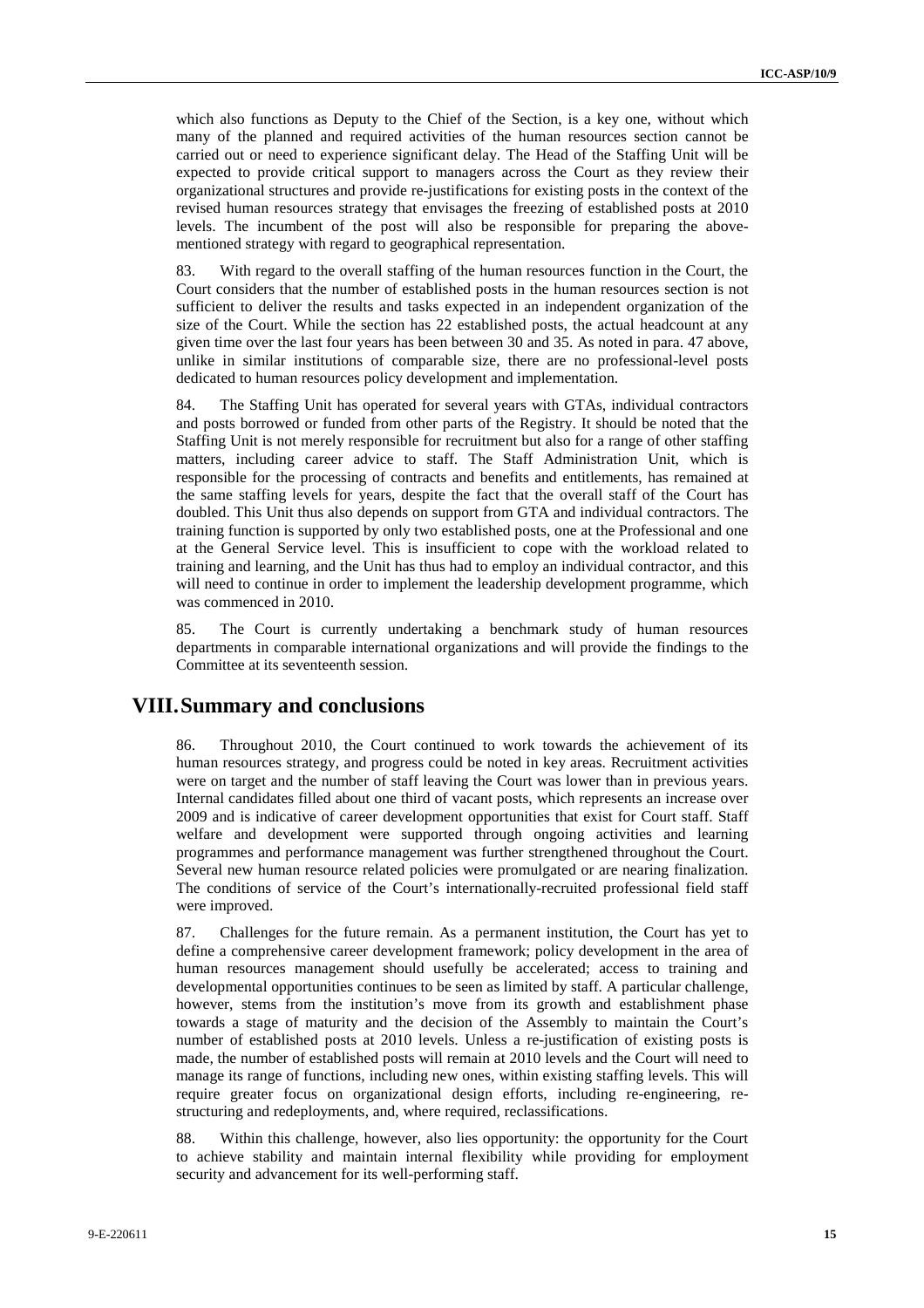# **Annex I**

# **HR Strategy Objectives**

# **ICC Strategic Plan Objective 10**

### **Attract, care for and offer career development and advancement opportunities to a diverse staff of the highest quality**

| Key areas          | <i>Specific HR Objectives</i>                                                                                                                                          |  |  |  |  |  |  |  |
|--------------------|------------------------------------------------------------------------------------------------------------------------------------------------------------------------|--|--|--|--|--|--|--|
| Recruitment        | Define and apply a systematic, fair and transparent selection process<br>1.<br>ensure the highest quality of (external) recruitment and (internal)<br>to<br>placement; |  |  |  |  |  |  |  |
|                    | 2.<br>Strengthen the capabilities of staff with hiring responsibilities;                                                                                               |  |  |  |  |  |  |  |
|                    | 3.<br>Increase external awareness of ICC employment opportunities;                                                                                                     |  |  |  |  |  |  |  |
| Caring environment | Ensure attractive conditions of service and compensation systems for<br>4.<br>all Court staff at headquarters and field duty stations;                                 |  |  |  |  |  |  |  |
|                    | 5.<br>Increase staff well-being by enhancing existing support programmes<br>and developing new ones;                                                                   |  |  |  |  |  |  |  |
|                    | Enhance and develop further the administration of internal justice<br>6.<br>systems;                                                                                   |  |  |  |  |  |  |  |
| Career Development | Institutionalize a well-functioning performance management system,<br>7.<br>including performance-based incentives;                                                    |  |  |  |  |  |  |  |
|                    | Provide learning and training opportunities that contribute to the<br>8.<br>achievement of the Court's goals and address individual development needs;                 |  |  |  |  |  |  |  |
|                    | 9.<br>Develop and implement approaches and systems for career<br>management and advancement of staff.                                                                  |  |  |  |  |  |  |  |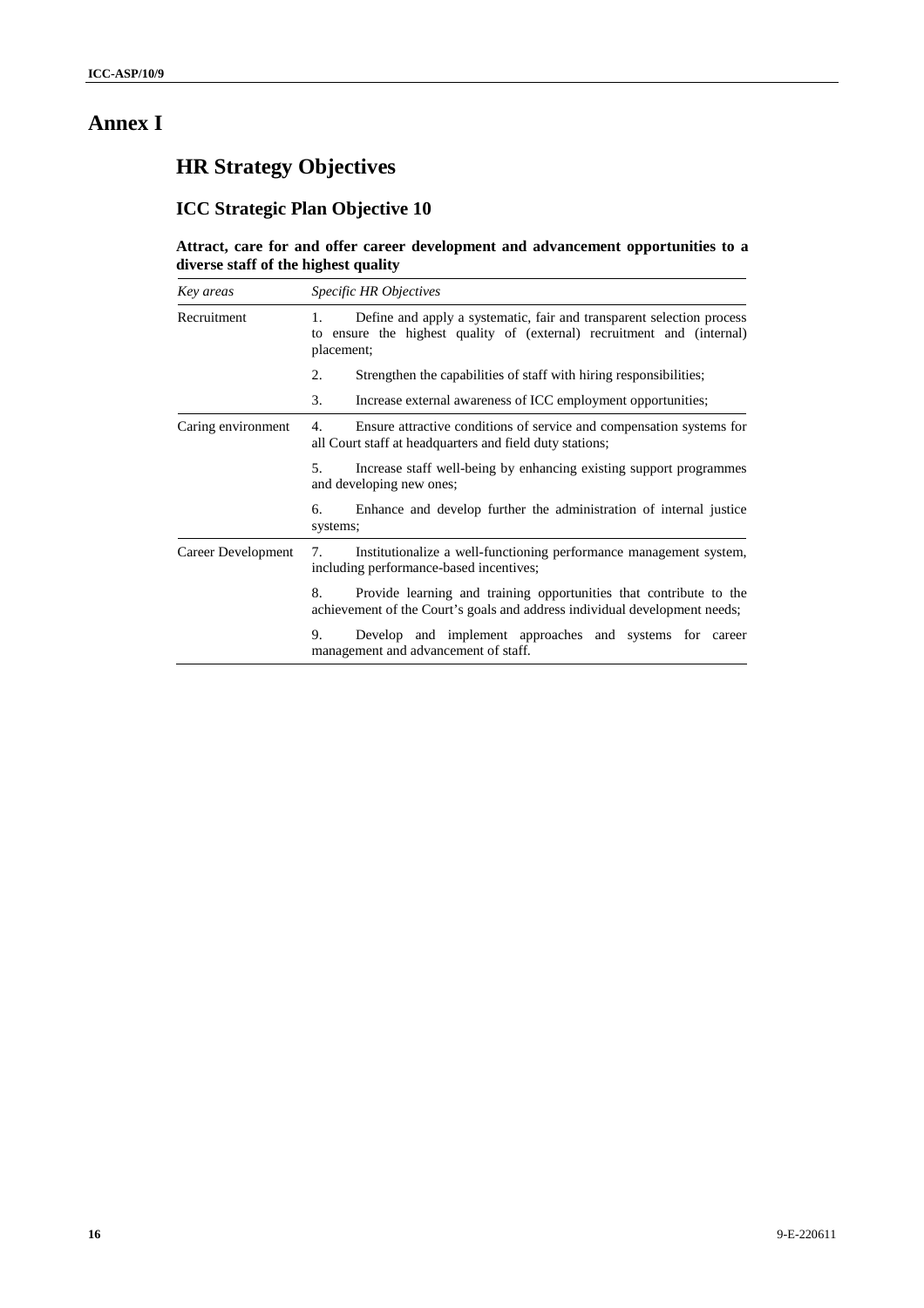# **Annex II**

# **Use of consultants**

## **SSA overview 2010 - Judiciary**

| <b>Short Text</b> | Matl Group                         |                | Fund Funds Ctr G/L Acct Net price in EUR |      |              |                               | <b>Justification</b>                                                                    |
|-------------------|------------------------------------|----------------|------------------------------------------|------|--------------|-------------------------------|-----------------------------------------------------------------------------------------|
|                   | Legal Assistance Indiv. Contractor | <b>ICC2010</b> | 1100                                     |      | 3190 Total   | 9,750.00                      | To assist during staffing shortage in<br>Presidency                                     |
|                   | Legal Assistance Indiv. Contractor | <b>ICC2010</b> | 1200                                     | 3190 | <b>Total</b> | 9,000.00                      | Coverage in relation to SLWOP                                                           |
|                   | Legal Assistance Indiv. Contractor | <b>ICC2010</b> | 1200                                     | 3190 | <b>Total</b> | 6,000.00                      | Assist with peak workload in Pre-Trial - as<br>indicated in budget                      |
|                   | Legal Assistance Indiv. Contractor | <b>ICC2010</b> | 1200                                     | 3190 |              | 8,082.71                      | To assist during paternity leave (approved                                              |
|                   |                                    | <b>CON1001</b> | 1200                                     | 3190 |              | 3,000.00                      | funding in Chambers budget) and then during<br>period of recruitment for Contingency-   |
|                   |                                    |                |                                          |      |              | Total 11,082.71               | Funded posts                                                                            |
| Clerk assistant   | Indiv. Contractor                  | <b>ICC2010</b> | 1200                                     | 3190 | <b>Total</b> | 8,400.00                      | Assist with peak workload in Pre-Trial - as<br>indicated in budget                      |
|                   | Legal Assistance Indiv. Contractor | <b>CON1001</b> | 1200                                     | 3190 |              | Total 15,105.00               | To assist during period of recruitment for<br>Contingency-Funded posts                  |
|                   | Legal Assistance Indiv. Contractor | <b>ICC2010</b> | 1200                                     | 3190 | <b>Total</b> | 2,100.00                      | Assist with peak workload in Pre-Trial - as<br>indicated in budget                      |
|                   | Legal Assistance Indiv. Contractor | <b>SRF2010</b> | 1200                                     | 3190 | <b>Total</b> | 6,858.00                      | To assist during staffing shortage in<br>Presidency                                     |
|                   | Legal Assistance Indiv. Contractor | <b>SRF2010</b> | 1200                                     | 3190 | <b>Total</b> | 6,858.00                      | To assist during staffing shortage in<br>Presidency                                     |
|                   | Legal Assistance Indiv. Contractor | <b>ICC2010</b> | 1200                                     | 3190 |              | Total 20,981.06               | Coverage in relation to SLWOP                                                           |
|                   | Legal Assistance Indiv. Contractor | <b>ICC2010</b> | 1200                                     | 3190 | <b>Total</b> | 7,793.09                      | To assist during period of recruitment for<br>Contingency-Funded posts                  |
|                   | Legal Assistance Indiv. Contractor | <b>ICC2010</b> | 1200                                     | 3190 |              | Total 18,661.75               | To assist during period of recruitment for<br>GTA legal officer support for judge Ozaki |
|                   |                                    |                |                                          |      |              | <b>Grand total 122,589.61</b> |                                                                                         |

### **SSA overview 2010 - Office of the Prosecutor**

|                                                   |            |                        |      | <b>Funds Total Fee</b> |                                                                                                                                                                                                                                                 |  |  |
|---------------------------------------------------|------------|------------------------|------|------------------------|-------------------------------------------------------------------------------------------------------------------------------------------------------------------------------------------------------------------------------------------------|--|--|
| <b>Short Text</b>                                 | Category   | Fund                   | Ctr  | (EUR)                  | <i>Justification</i>                                                                                                                                                                                                                            |  |  |
| Consultant Legal Tools Consultant                 |            | T202-2010              | 2110 | 72,000                 | Project consultant/coordinator and legal assistant for the ICC                                                                                                                                                                                  |  |  |
| Legal/Administrative<br>Assistant                 | Consultant | T <sub>202</sub> -1002 | 2110 | 7,500                  | Legal Tools Project. Project funded by extra budgetary<br>contributions (EU, Fin, DE, NL) and in accordance with<br>approved allocations for consultancy.                                                                                       |  |  |
| Sub total consultants (Extra-budgetary donations) |            |                        |      | 79,500                 |                                                                                                                                                                                                                                                 |  |  |
| Consultancy services                              | Consultant | SRF2010                | 2110 | 6.000                  | Consultant will conduct an evaluation and produce a report on<br>how to encourage the continued cooperation and support from<br>states parties and at the same time preserve the independent<br>mandate of office of the Prosecutor of the ICC. |  |  |
| <b>UN Consultants</b>                             | Consultant | SRF2010                | 2110 | 14,820                 | Provide necessary consultancy services concerning the release of<br>UN documents relating to OTP cases relating to article $5(3)(e)$                                                                                                            |  |  |
| Legal Adviser                                     | Consultant | SRF2010                | 2110 | 12,314                 | Legal advice on DRC1 case                                                                                                                                                                                                                       |  |  |
| <b>OTP</b> Consultant                             | Consultant | SRF2010                | 2110 | 13,495                 | To evaluate the effectiveness of OTP communication efforts in<br>respect of francophone media                                                                                                                                                   |  |  |
| Consultancy contract                              | Consultant | <b>SRF2010</b>         | 2110 | 1.115                  | Consultant/Advisor to Prosecutor's Office on interacting with<br>mediators                                                                                                                                                                      |  |  |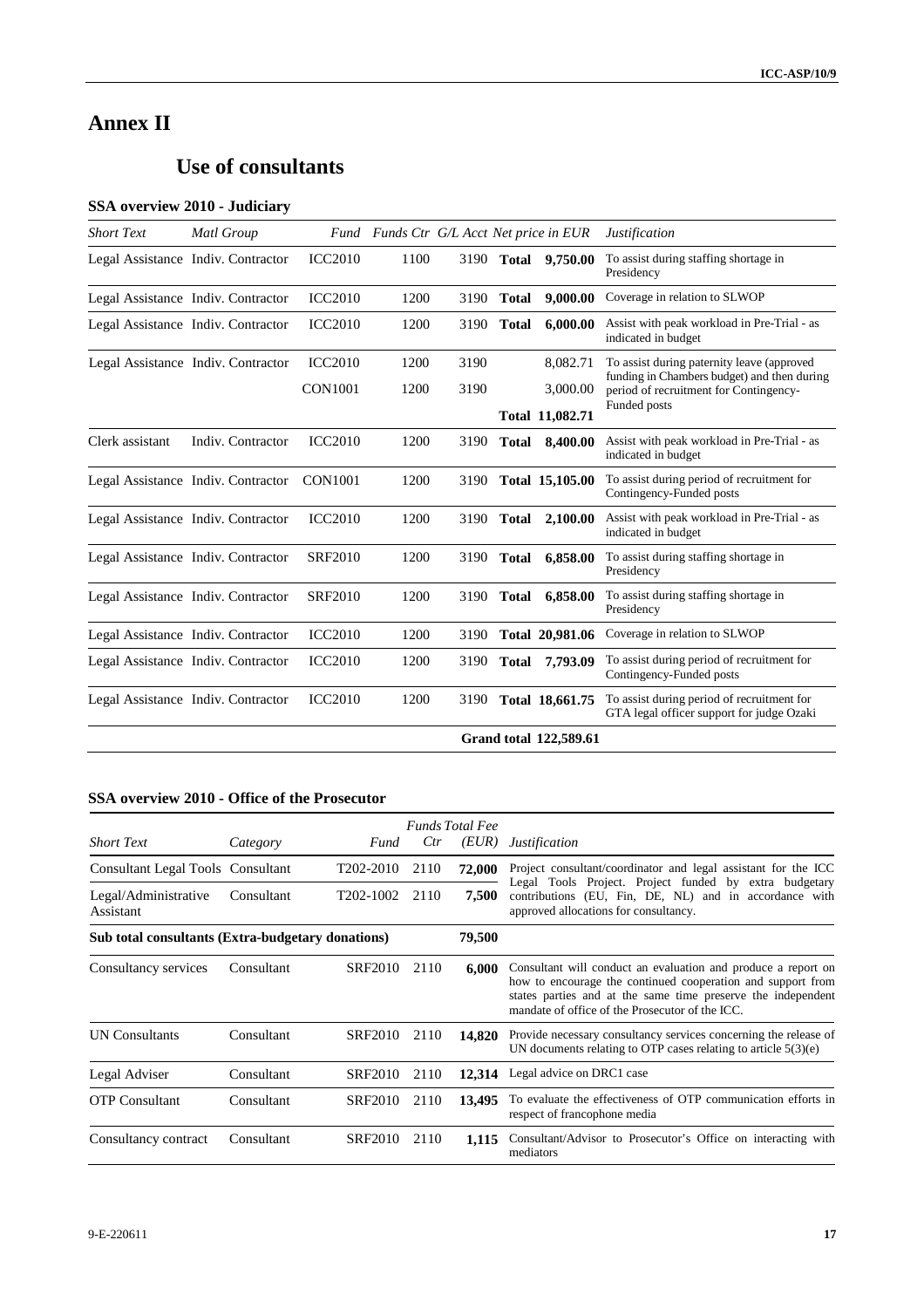| <b>Short Text</b>                             | Category          | Fund           | Ctr  | <b>Funds Total Fee</b><br>(EUR) | <i>Justification</i>                                                                                                                  |
|-----------------------------------------------|-------------------|----------------|------|---------------------------------|---------------------------------------------------------------------------------------------------------------------------------------|
| Consultant for workshopConsultant             |                   | <b>SRF2010</b> | 2110 | 1,524                           | Familiarization of Investigators and Trial Lawyers in regard to                                                                       |
|                                               |                   |                |      |                                 | cultural issues in the context of the Kenya case                                                                                      |
| Consultant for workshopConsultant             |                   | SRF2010        | 2110 | 1,861                           | Familiarization of Investigators and Trial Lawyers in regard to<br>cultural issues in the context of the Kenya case                   |
| Consultancy services                          | Consultant        | SRF2010        | 2110 | 21,175                          | Providing specific advice and training on investigation<br>techniques                                                                 |
| Consultancy services                          | Consultant        | SRF2010        | 2110 | 15,494                          | Expert witnesses for the CAR case                                                                                                     |
| Consultancy services                          | Consultant        | SRF2010        | 2110 | 10,868                          |                                                                                                                                       |
| Consultancy services                          | Consultant        | <b>SRF2010</b> | 2110 | 4,304                           |                                                                                                                                       |
| <b>Sub total consultants (Regular Budget)</b> |                   |                |      | 102,970                         |                                                                                                                                       |
| PIU Liaison Officer                           | Indiv. Contractor | <b>ICC2010</b> | 2110 | 6,000                           | PIU Liaison Officer                                                                                                                   |
| Translator                                    | Indiv. Contractor | SRF2010        | 2120 | 6,245                           | Translation services                                                                                                                  |
| Translator                                    | Indiv. Contractor | <b>SRF2010</b> | 2120 | 2,803                           | Zaghawa translation work for Darfur cases                                                                                             |
| Translator                                    | Indiv. Contractor | SRF2010        | 2120 | 42,118                          | English-Arabic translation in relation to Darfur cases                                                                                |
| Translation work                              | Indiv. Contractor | SRF2010        | 2120 | 13,734                          | To replace French-English Translator/Reviser who deputized for<br>Head of LSU during extended sick leave (9 weeks)                    |
| Glossary work                                 | Indiv. Contractor | <b>SRF2010</b> | 2120 | 701                             | Glossary work                                                                                                                         |
| Translation work                              | Indiv. Contractor | SRF2010        | 2120 | 2,570                           | Translation work                                                                                                                      |
| Translation work                              | Indiv. Contractor | SRF2010        | 2120 | 2,102                           | To prepare terminology for Kenya Swahili and Luo in<br>preparation for Kenya case                                                     |
| Language Adviser                              | Indiv. Contractor | SRF2010        | 2120 | 3,387                           | To assist the LSU staff in testing and recruiting Zaghawa<br>language contractors (field interpreters) for Darfur cases               |
| Field Interpretation                          | Indiv. Contractor | <b>SRF2010</b> | 2120 | 674                             | All individual contractors in this group have been selected from                                                                      |
| Field Interpretation                          | Indiv. Contractor | SRF2010        | 2120 | 584                             | the LSU roster to provide interpretation for witness interviews<br>conducted by OTP investigators in place of mission or at           |
| Field Interpretation                          | Indiv. Contractor | SRF2010        | 2120 | 3,971                           | headquarters. Multiple contracts have been issued to a number of<br>these rostered candidates reflecting the small pool of trained    |
| Field interpretation                          | Indiv. Contractor | <b>SRF2010</b> | 2120 | 4,205                           | interpreters available for some language combinations.<br>Allocation is ASP approved for these functions.                             |
| Field interpretation                          | Indiv. Contractor | SRF2010        | 2120 | 79                              |                                                                                                                                       |
| Field Interpretation                          | Indiv. Contractor | SRF2010        | 2120 | 3,753                           |                                                                                                                                       |
| Field Interpretation                          | Indiv. Contractor | SRF2010 2120   |      | 4,760                           |                                                                                                                                       |
| Field Interpretation                          | Indiv. Contractor | <b>SRF2010</b> | 2120 | 1,608                           |                                                                                                                                       |
| Field Interpretation                          | Indiv. Contractor | <b>SRF2010</b> | 2120 | 916                             |                                                                                                                                       |
| Field Interpretation                          | Indiv. Contractor | <b>SRF2010</b> | 2120 | 2,336                           |                                                                                                                                       |
| Field Interpretation                          | Indiv. Contractor | <b>SRF2010</b> | 2120 | 8,877                           |                                                                                                                                       |
| Field Interpretation                          | Indiv. Contractor | SRF2010        | 2120 | 3,504                           |                                                                                                                                       |
| Field interpretation                          | Indiv. Contractor | <b>SRF2010</b> | 2120 | 1,243                           |                                                                                                                                       |
| Field Interpretation                          | Indiv. Contractor | SRF2010        | 2120 | 1,603                           |                                                                                                                                       |
| Field Interpretation                          | Indiv. Contractor | <b>SRF2010</b> | 2120 | 2,860                           |                                                                                                                                       |
| Psycho-social Expert                          | Indiv. Contractor | <b>SRF2010</b> | 2320 | 500                             | The contractors in this group are engaged from the Children and                                                                       |
| Psycho-social Expert                          | Indiv. Contractor | SRF2010        | 2320 | 750                             | Gender Unit roster of trained psychologists to provide<br>assessments of victims and witnesses (all child witnesses) prior            |
| Psycho-social Expert                          | Indiv. Contractor | <b>SRF2010</b> | 2320 | 750                             | to investigative interviews so as to assess/mitigate the risks of<br>retraumatisation. Multiple contracts were issued for a number of |
| Psycho-social Expert                          | Indiv. Contractor | SRF2010        | 2320 | 250                             | these experts in support of different missions. Allocation is ASP<br>approved for these functions                                     |
| Provide 4 days training Indiv. Contractor     |                   | <b>SRF2010</b> | 2320 | 852                             | Forensic photography training (360 degree imaging and presentation);<br>trainer specialized in technology and software development    |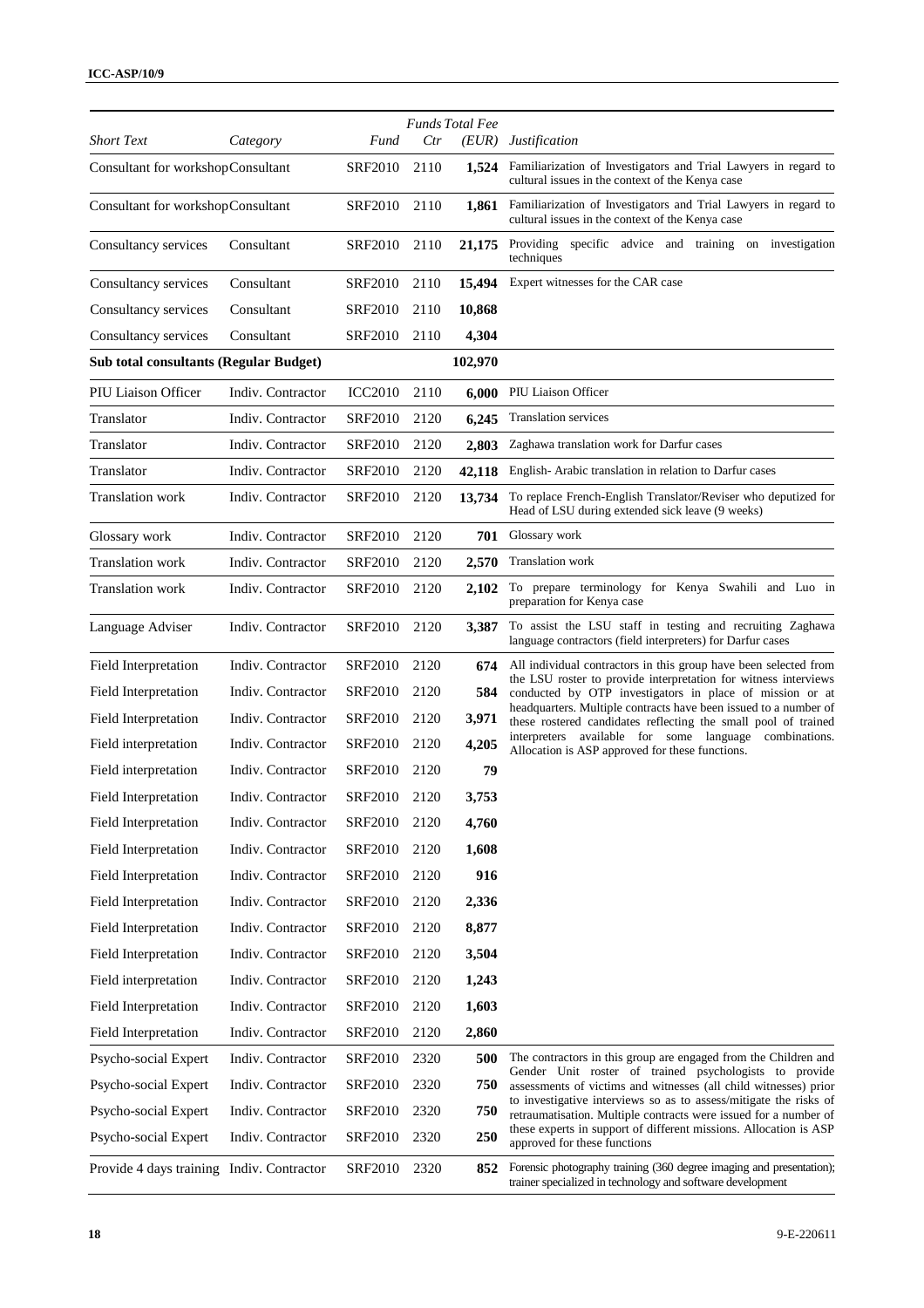|                                               |                   |                |      | <b>Funds Total Fee</b> |                                                                                                                                        |
|-----------------------------------------------|-------------------|----------------|------|------------------------|----------------------------------------------------------------------------------------------------------------------------------------|
| <b>Short Text</b>                             | Category          | Fund           | Ctr  | (EUR)                  | <i>Justification</i>                                                                                                                   |
| Intermediary services                         | Indiv. Contractor | <b>SRF2010</b> | 2330 | 54                     | All individual contractors in this group have been selected by the                                                                     |
| Intermediary services                         | Indiv. Contractor | <b>SRF2010</b> | 2330 | 1,508                  | OTP Joint Teams to provide intermediary services in support of<br>the investigations in the field where there is risk-benefit analysis |
| Intermediary services                         | Indiv. Contractor | SRF2011        | 2330 | 435                    | to warrant engaging an intermediary. Multiple contracts have<br>been issued to some of these intermediaries where need for             |
| Intermediary services                         | Indiv. Contractor | SRF2012        | 2330 | 87                     | services continued. The Intermediaries work under the<br>supervision of an official handler (investigator) to facilitate               |
| Intermediary services                         | Indiv. Contractor | <b>SRF2010</b> | 2330 | 353                    | contact between the OTP or any other source of information                                                                             |
| Intermediary services                         | Indiv. Contractor | <b>SRF2010</b> | 2330 | 2,104                  |                                                                                                                                        |
| Intermediary services                         | Indiv. Contractor | <b>SRF2010</b> | 2330 | 1,332                  |                                                                                                                                        |
| Intermediary services                         | Indiv. Contractor | <b>SRF2010</b> | 2330 | 403                    |                                                                                                                                        |
| Intermediary services                         | Indiv. Contractor | <b>SRF2010</b> | 2330 | 84                     |                                                                                                                                        |
| <b>Sub total contractors (Regular Budget)</b> |                   |                |      | 130,096                |                                                                                                                                        |
| <b>Total consultants and contractors</b>      |                   |                |      |                        |                                                                                                                                        |

## **SSA overview 2010 - Registry**

| <b>Short Text</b>        | Matl Group        |                | Fund Funds Ctr G/L Acct Net price in EUR |                   |           | <b>Justification</b>                                                                                                                                                                                                                                                                                                              |
|--------------------------|-------------------|----------------|------------------------------------------|-------------------|-----------|-----------------------------------------------------------------------------------------------------------------------------------------------------------------------------------------------------------------------------------------------------------------------------------------------------------------------------------|
| <b>SSA</b> Contract      | Consultant        | <b>ICC2010</b> | 3120                                     | 3410 Total        | 2,000.00  | Stipend and travel fees covered for the                                                                                                                                                                                                                                                                                           |
| <b>SSA</b> Contract      | Consultant        | <b>ICC2010</b> | 3120                                     | 3410 Total        | 2,000.00  | eAudit Committee.                                                                                                                                                                                                                                                                                                                 |
| <b>SSA</b> Contract      | Consultant        | <b>ICC2010</b> | 3120                                     | 3410 Total        | 2,000.00  |                                                                                                                                                                                                                                                                                                                                   |
| <b>SSA</b> Contract      | Consultant        | <b>ICC2010</b> | 3120                                     | 3410 Total        | 2,000.00  |                                                                                                                                                                                                                                                                                                                                   |
| Asst.Leg.Officer         | Indiv. Contractor | <b>ICC2010</b> | 3130                                     | 3190 <b>Total</b> | 19,478.60 | The SSA was engaged to fill the gap<br>resulting from the temporary deployment<br>of a P4 as Interim Head of VWU. Given<br>the uncertainties regarding finalization of<br>the recruitment and possible return of the<br>incumbent, SSA was considered to be the<br>best option for enabling LASS to manage<br>its heavy workload. |
| SSA fees                 | Indiv. Contractor | <b>ICC2010</b> | 3160                                     | 3190 Total        | 32,249.32 | Provide necessary administrative support<br>to POPP and support contact between<br>ICC users and architect for the permanent<br>premises project.                                                                                                                                                                                 |
|                          |                   |                |                                          |                   |           | Support analysis of the architectural design                                                                                                                                                                                                                                                                                      |
|                          |                   |                |                                          |                   |           | Gather<br>and<br>distribute<br>information<br>regarding user requirements                                                                                                                                                                                                                                                         |
|                          |                   |                |                                          |                   |           | Create drawings/ schemes to illustrate<br>user requirements.                                                                                                                                                                                                                                                                      |
|                          |                   |                |                                          |                   |           | Communicate status of design to user<br>group representatives.                                                                                                                                                                                                                                                                    |
|                          |                   |                |                                          |                   |           | Assist in facilitating workshops between<br>involved stakeholders in order to<br>communicate user requirements and test<br>design concepts.                                                                                                                                                                                       |
|                          |                   |                |                                          |                   |           | Further develop and maintain database<br>containing permanent premises<br>user<br>requirements.                                                                                                                                                                                                                                   |
| <b>Cleaning Services</b> | Indiv. Contractor | <b>SRF2010</b> | 3180                                     | 3190 Total        | 486.60    | Hired from a previously security -vetted                                                                                                                                                                                                                                                                                          |
| <b>Cleaning Services</b> | Indiv. Contractor | <b>SRF2010</b> | 3180                                     | 3190 Total        | 327.04    | pool for limited periods of time to cover<br>for staff leaves/illnesses                                                                                                                                                                                                                                                           |
| <b>Cleaning Services</b> | Indiv. Contractor | <b>SRF2010</b> | 3180                                     | 3190 Total        | 2,078.08  |                                                                                                                                                                                                                                                                                                                                   |
| <b>Cleaning Services</b> | Indiv. Contractor | <b>SRF2010</b> | 3180                                     | 3190 <b>Total</b> | 1,200.96  |                                                                                                                                                                                                                                                                                                                                   |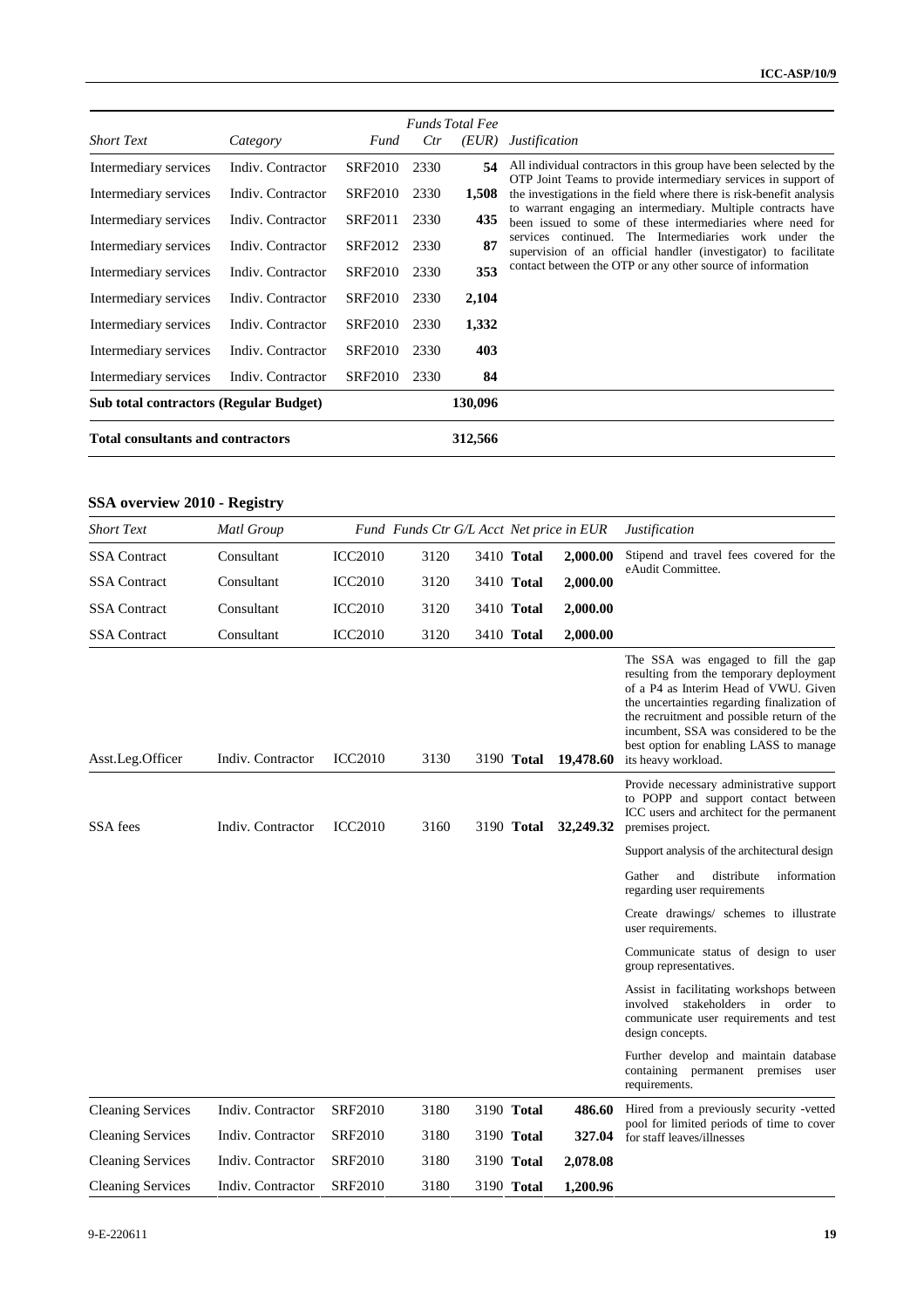| <b>Short Text</b>                                 | <b>Matl Group</b> |                | Fund Funds Ctr G/L Acct Net price in EUR |                   |           | <i>Justification</i>                                                                                                                                                                                        |
|---------------------------------------------------|-------------------|----------------|------------------------------------------|-------------------|-----------|-------------------------------------------------------------------------------------------------------------------------------------------------------------------------------------------------------------|
| Driving services                                  | Indiv. Contractor | <b>SRF2010</b> | 3180                                     | 3190 Total        | 1,860.78  | Hired from a previously security-vetted                                                                                                                                                                     |
| <b>Driving Services</b>                           | Indiv. Contractor | <b>SRF2010</b> | 3180                                     | 3190 Total        | 542.35    | pool for limited periods of time to cover<br>for either staff leaves/illnesses, driver                                                                                                                      |
| <b>Driving Services</b>                           | Indiv. Contractor | <b>SRF2010</b> | 3180                                     | 3190 Total        | 542.35    | overtimes and/or operational support<br>related shortfalls. Senior Driver(s) - hired                                                                                                                        |
| <b>Driving Services</b>                           | Indiv. Contractor | <b>SRF2010</b> | 3180                                     | 3190 Total        | 1,063.30  | to cover operational shortfalls and until<br>such time recruitment drives could be                                                                                                                          |
| <b>Driving Services</b>                           | Indiv. Contractor | <b>SRF2010</b> | 3180                                     | 3190 Total        | 2,689.28  | duly completed/finalized                                                                                                                                                                                    |
| <b>Driving Services</b>                           | Indiv. Contractor | <b>SRF2010</b> | 3180                                     | 3190 Total        | 2,689.28  |                                                                                                                                                                                                             |
| <b>Driving Services</b>                           | Indiv. Contractor | <b>SRF2010</b> | 3180                                     | 3190 Total        | 8,126.22  |                                                                                                                                                                                                             |
| Admin Assitant                                    | Indiv. Contractor | <b>SRF2010</b> | 3180                                     | 3190 Total        | 1,074.61  | Hired to cover operational shortfalls and<br>until such time recruitment drives could<br>be duly completed/finalized (which has<br>been the case)                                                           |
| SSA pour agent<br>d'etretien                      | Indiv. Contractor | <b>SRF2010</b> | 3180                                     | 3190 Total        | 489.72    | Temporary cleaner to stand in for the G-1<br>when/while on leave                                                                                                                                            |
| SSA Admin Assistant Indiv. Contractor             |                   | <b>SRF2010</b> | 3180                                     | 3190 Total        | 8,075.78  | Hired to cover operational shortfalls and<br>until such time recruitment drive can be<br>duly completed/finalized                                                                                           |
| Interim Field Office<br>Manager                   | Indiv. Contractor | <b>SRF2010</b> | 3180                                     | 3190 Total        | 282.00    | as interim FOM to cover<br>Hired<br>operational shortfalls and FOM who is on<br>extended medical leave (approved by<br>Registrar)                                                                           |
| <b>SSA</b> Contract                               | Indiv. Contractor | SRF2010        | 3180                                     | 3190 Total        | 1,465.78  | Hired from a previously security-vetted<br>pool for limited period of time to cover<br>for staff leave                                                                                                      |
| <b>SSA</b>                                        | Indiv. Contractor | <b>SRF2010</b> | 3180                                     | 3190 Total        | 3,823.82  | To replace resignation of staff member<br>while the recruitment process is ongoing.                                                                                                                         |
| <b>SSA</b>                                        | Indiv. Contractor | <b>SRF2010</b> | 3180                                     | 3190 Total        | 10,920.00 | Extra contractual services                                                                                                                                                                                  |
| Service Contract                                  | Indiv. Contractor | <b>SCSL</b>    | 3210                                     | 3190 Total        | 23,100.00 | Special Court of Sierra Leone                                                                                                                                                                               |
| Consultant for HR                                 | Indiv. Contractor | <b>ICC2010</b> | 3210                                     | 5910 Total        | 4,830.80  | for<br>HR<br>Consultancy<br>services<br>classification/re-classification, payable on<br>satisfactory completion of services, based<br>on actual completed work units.                                       |
| <b>SSA for HR LDU</b>                             | Consultant        | <b>ICC2010</b> | 3220                                     | 3410 <b>Total</b> | 37,893.44 | To provide administrative support and<br>assistance to the LDU activities                                                                                                                                   |
| <b>SAU</b> contractor                             | Consultant        | <b>ICC2010</b> | 3220                                     | 3410 Total        | 2,145.00  | To provide administrative support for<br>internal projects in SAU                                                                                                                                           |
| HR/SAU contractor                                 | Consultant        | <b>ICC2010</b> | 3220                                     | 3410 <b>Total</b> | 18,947.50 | To provide $HR / IT$ activities for the Staff<br><b>Administration Unit</b>                                                                                                                                 |
| Internship contractor Indiv. Contractor T001-1001 |                   |                | 3220                                     | 3190 Total        | 16,731.00 | This additional expenditure was due to<br>the request for the creation of an alumni<br>network, this network was requested from<br>our donors, in order to measure impact<br>effectiveness of the programme |
| <b>HR</b> Consultant                              | Consultant        | <b>ICC2010</b> | 3220                                     | 3410 Total        | 5,677.00  | To provide expert advice on and<br>assistance with the change of conditions<br>of service for internationally-recruited<br>staff in field duty stations                                                     |
| HR/SAU contractor                                 | Consultant        | <b>ICC2010</b> | 3220                                     | 3410 <b>Total</b> | 2,717.00  | To carry out the functions of HR<br>Assistant until the arrival of the selected<br>candidate.                                                                                                               |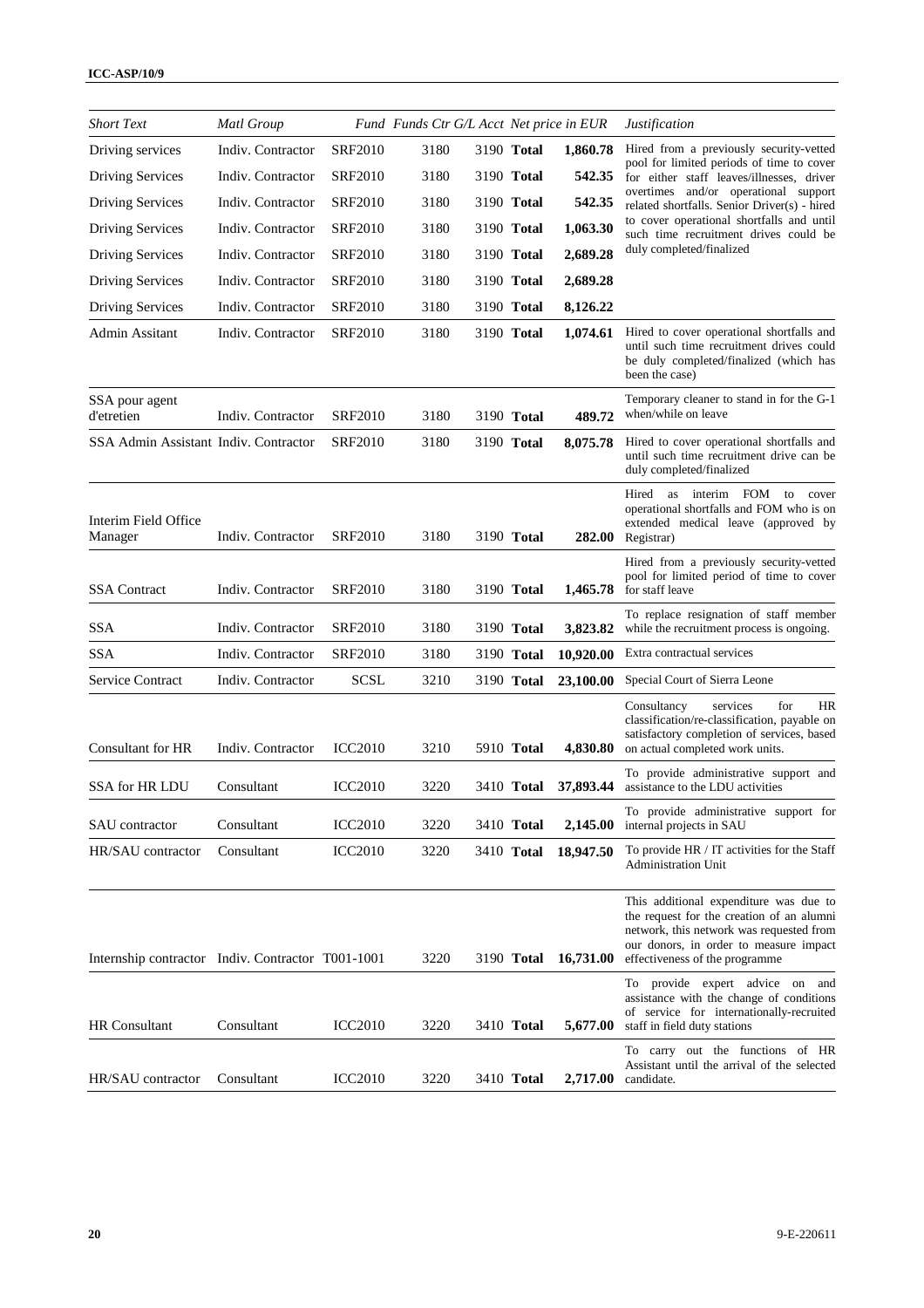| <b>Short Text</b>                             | <b>Matl Group</b> |                | Fund Funds Ctr G/L Acct Net price in EUR |      |                   |           | <i>Justification</i>                                                                                                                                                                                                                                                 |  |
|-----------------------------------------------|-------------------|----------------|------------------------------------------|------|-------------------|-----------|----------------------------------------------------------------------------------------------------------------------------------------------------------------------------------------------------------------------------------------------------------------------|--|
| Service Contract Ms.<br>M. Sanjaya            | Indiv. Contractor | <b>ICC2010</b> | 3240                                     |      | 3190 Total        | 23,100.00 | To carry out the additional support<br>activities mainly related to Year-end,<br>Financial Year-end reporting, CBF<br>preparation, CoCo and other meetings<br>preparations, periods with extraordinary<br>high number of trips, and any other<br>support activities. |  |
| SSA Daniel Dadon                              | Indiv. Contractor | <b>ICC2010</b> | 3250                                     |      | 3190 Total        | 6,580.00  | Hired to provide necessary support to the<br>FMU help desk team.                                                                                                                                                                                                     |  |
| SAP EH&S<br>implementation                    | Indiv. Contractor | <b>ICC2010</b> | 3260                                     |      | 5904 Total        | 26,151.96 | Engaged to provide specialist knowledge<br>for the IT project for the Medical<br>Services IT system (SAP EH&S).                                                                                                                                                      |  |
| <b>SSA</b> Contract                           | Indiv. Contractor | <b>ICC2010</b> | 3260                                     |      | 5904 Total        | 5,228.10  | To assist with the installation of a large<br>batch of new computers                                                                                                                                                                                                 |  |
| <b>SSA Contract</b>                           | Indiv. Contractor | <b>ICC2010</b> | 3260                                     | 5904 |                   | 8,295.88  | To assist with the ICT move of offices                                                                                                                                                                                                                               |  |
|                                               |                   |                |                                          | 3190 |                   | 5,827.25  | within the Arc and to the HV, to assist<br>with IT equipment installation and IT                                                                                                                                                                                     |  |
|                                               |                   |                |                                          |      | Total             | 14,123.13 | Stockroom Inventory tasks.                                                                                                                                                                                                                                           |  |
| <b>ITC Med. Database</b><br>consultant        | Indiv. Contractor | <b>ICC2010</b> | 3260                                     |      | 5904 <b>Total</b> | 25,000.00 | To deal with migration of legacy data<br>(scanning and manual data entry),<br>following the implementation of the new<br>EH&S system (the Medical Services IT<br>system).                                                                                            |  |
| SSA Contract                                  | Indiv. Contractor | <b>ICC2010</b> | 3260                                     |      | 5904 Total        | 39,585.00 | Engaged to work on the ICT Asset<br>Inventory Project, on the administration<br>of the System Center Configuration<br>Manager, on the creation of ICC PC<br>images and on software packaging and<br>automatic deployment.                                            |  |
| TFV Project - FI/CO<br>SSA consultant         | Indiv. Contractor | <b>ICC2010</b> | 3260                                     |      | 5904 Total        | 6,875.00  | Specific programming and customization<br>activities to be done in order for the TFV<br>solution to comply with the overall SAP<br>system                                                                                                                            |  |
| Intranet migration<br>project                 | Indiv. Contractor | <b>ICC2010</b> | 3260                                     |      | 5904 Total        | 19,305.00 | To perform functional tests and provide<br>first level support to assist users in testing<br>portal software applications.                                                                                                                                           |  |
| List of Expert<br>Consultant                  | Consultant        | <b>SRF2010</b> | 3310                                     |      | 3410 <b>Total</b> |           | Expert on human resource hired to verify<br>and check applications for the ICC list of<br><b>540.00</b> Experts                                                                                                                                                      |  |
| Freezing of Assets<br>Specialist              | Consultant        | <b>SRF2010</b> | 3310                                     |      | 3410 Total        |           | 3,360.00 Freezing of Assets Specialist                                                                                                                                                                                                                               |  |
| Names and social                              |                   |                |                                          |      |                   |           | Names and social conventions in the DRC                                                                                                                                                                                                                              |  |
| conventions in the<br>DRC                     | Consultant        | <b>SRF2010</b> | 3310                                     |      | 3410 Total        | 8,127.00  |                                                                                                                                                                                                                                                                      |  |
| Assistant Legal<br>Officer                    | Indiv. Contractor | <b>SRF2010</b> | 3310                                     |      | 3190 <b>Total</b> | 26,056.00 | To provide assistance with Legal work.                                                                                                                                                                                                                               |  |
| <b>Total Eclipse training</b><br>in The Hague | Consultant        | <b>SRF2010</b> | 3320                                     |      | 5110 Total        | 11,500.00 | Train all the Court Reporters on the use of<br>total eclipse.                                                                                                                                                                                                        |  |
| <b>Court Reporting</b><br>Services            | Consultant        | <b>CON1001</b> | 3320                                     | 3410 |                   | 1,693.90  | Train the French Court reporters on the<br>use of total eclipse and provide<br>consultancy on possible enhancements to                                                                                                                                               |  |
|                                               |                   | <b>ICC2010</b> | 3320                                     | 3410 |                   | 3,264.00  | the current working methods.                                                                                                                                                                                                                                         |  |
|                                               |                   |                |                                          |      | <b>Total</b>      | 4,957.90  |                                                                                                                                                                                                                                                                      |  |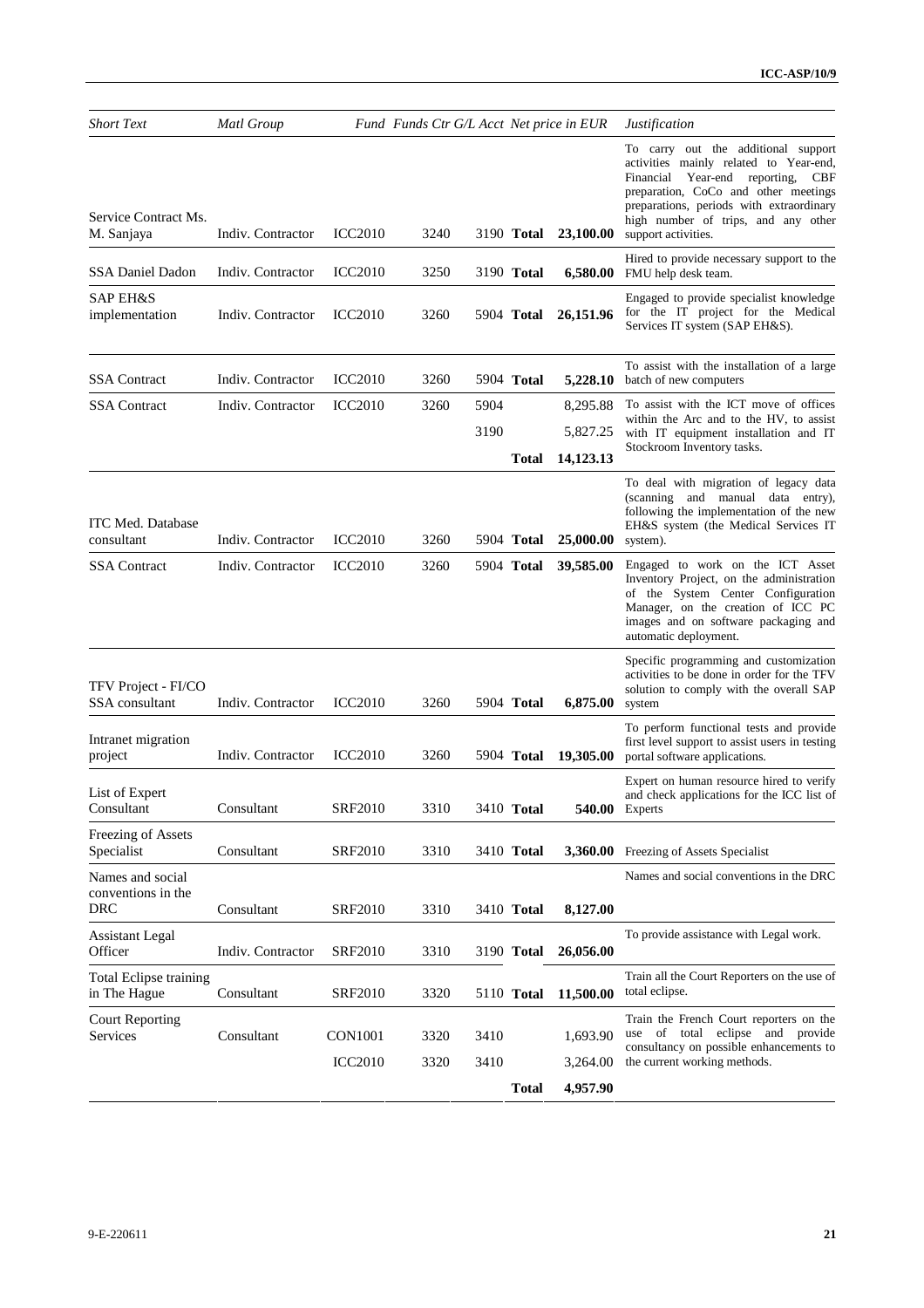| <b>Short Text</b>                        | <b>Matl Group</b> |                | Fund Funds Ctr G/L Acct Net price in EUR |      |                   |           | <i>Justification</i>                                                                                                                                                                                                                                                                                                                                                                      |
|------------------------------------------|-------------------|----------------|------------------------------------------|------|-------------------|-----------|-------------------------------------------------------------------------------------------------------------------------------------------------------------------------------------------------------------------------------------------------------------------------------------------------------------------------------------------------------------------------------------------|
| Language assistance<br>for 10_F033       | Indiv. Contractor | <b>SRF2010</b> | 3340                                     | 3190 |                   | 768.27    | Field/Operational Interpreter recruited<br>from a pool of accredited field                                                                                                                                                                                                                                                                                                                |
|                                          |                   | <b>CON1001</b> | 3340                                     | 3190 |                   | 15,877.58 | interpreters to provide interpretation and<br>other language services in relation to the                                                                                                                                                                                                                                                                                                  |
|                                          |                   | <b>CON1003</b> | 3340                                     | 3190 |                   | 23,048.10 | Lubanga case (Lendu interpretation in the<br>courtroom) and Katanga/Ngudjolo case                                                                                                                                                                                                                                                                                                         |
|                                          |                   |                |                                          |      | Total             | 39,693.95 | (special project).                                                                                                                                                                                                                                                                                                                                                                        |
| Language assistance<br>for 10_F033       | Indiv. Contractor | <b>SRF2010</b> | 3340                                     |      | 3190 Total        | 1,111.22  | TFV - Bunia - deployment of field<br>interpreter from a pool of accredited field<br>interpreters.<br>Swahili,<br>Lendu,<br>Alur<br>interpretation.                                                                                                                                                                                                                                        |
| Language assistance<br>for 10 F046       | Indiv. Contractor | <b>CON1001</b> | 3340                                     |      | 3190 Total        | 1,190.59  | VWU request - Bunia -<br>witness<br>familiarization (Lingala).                                                                                                                                                                                                                                                                                                                            |
| Language assistance<br>10_F004           | Indiv. Contractor | <b>SRF2010</b> | 3340                                     |      | 3190 Total        | 5,880.28  | HQ - deployment of field interpreter from<br>a pool of accredited field interpreters.<br>Zaghawa interpretation.                                                                                                                                                                                                                                                                          |
| Language assistance<br>for 10_F032       | Indiv. Contractor | <b>SRF2010</b> | 3340                                     | 3190 |                   | 2,816.99  | Witness<br>familiarization<br>HQ<br>$\mathcal{L}_{\mathcal{A}}$<br>deployment of a field interpreter from a<br>pool of accredited field interpreters. DRC                                                                                                                                                                                                                                 |
|                                          |                   | <b>CON1001</b> | 3340                                     | 3190 |                   | 7,426.61  | Implementation<br>languages.<br>οf                                                                                                                                                                                                                                                                                                                                                        |
|                                          |                   |                |                                          |      | <b>Total</b>      | 10,243.60 | Regulations 174/175 of the Regulations<br>of the Registry.                                                                                                                                                                                                                                                                                                                                |
| <b>Consultant for Exam</b><br>ParaPro    | Consultant        | <b>SRF2010</b> | 3340                                     |      | 3410 Total        | 528.00    | External examiner from ESIT<br>to<br>participate in the examination panel for<br>Sango para-professional interpreters.                                                                                                                                                                                                                                                                    |
| Language assistance                      |                   |                |                                          |      |                   |           | Language assistance in the field                                                                                                                                                                                                                                                                                                                                                          |
| for 10_F076 and<br>10_F077               | Indiv. Contractor | <b>SRF2010</b> | 3340                                     |      | 3190 Total        | 2,310.11  |                                                                                                                                                                                                                                                                                                                                                                                           |
| Language Assistance<br>for 10_F039       | Indiv. Contractor | CON1001        | 3340                                     |      | 3190 Total        | 714.35    | Field/Operational Interpreter recruited<br>from a pool<br>of accredited field<br>interpreters for<br>assistance to VWU<br>(Lendu).                                                                                                                                                                                                                                                        |
| Language assistance<br>for 10_F004       | Indiv. Contractor | SRF2010        | 3340                                     |      | 3190 Total        | 10,500.50 | HQ, Kampala - Deployment of a field<br>interpreter from a pool of accredited field<br>interpreters. Arabic, Zaghawa.                                                                                                                                                                                                                                                                      |
| Language expert<br>Sango                 | Consultant        | <b>CON1001</b> | 3340                                     |      | 3410 <b>Total</b> | 26,966.50 | HQ - Invited to participate in a<br>multilingual language expert panel for<br>languages used for the situations and<br>cases in ICC but do not have any case-<br>from<br>international<br>judicial<br>law<br>organizations or have little or no written<br>sources that would serve as a basis to<br>compile a terminology for translation and<br>interpretation purposes. Preparation of |
|                                          |                   | <b>SRF2010</b> | 3340                                     |      | 3410 Total        | 735.45    | Sango terminology for the Bemba trial.<br>From list of accredited STIC experts.                                                                                                                                                                                                                                                                                                           |
| Linguistic expertise                     | Consultant        | <b>SRF2010</b> | 3340                                     |      | 3410 Total        | 660.62    | Registry language expert for Ngiti -<br>testimony<br>expert<br>in<br>court<br>(Katanga/Ngudjolo case).                                                                                                                                                                                                                                                                                    |
| <b>Consultant for Swahili Consultant</b> |                   | <b>SRF2010</b> | 3340                                     |      | 3410 Total        | 2,354.67  | Expertise in Standard Kiswahili (SWH                                                                                                                                                                                                                                                                                                                                                      |
| Language expert                          | Consultant        | <b>SRF2010</b> | 3340                                     |      | 3410 Total        | 2,354.67  | for situation/case language re.Kenya<br>situation).                                                                                                                                                                                                                                                                                                                                       |
| Language assistance<br>for 10_F049       | Indiv. Contractor | <b>CON1001</b> | 3340                                     | 3190 |                   | 79.37     | Kinshasa - deployment of a field<br>interpreter from a pool of accredited field                                                                                                                                                                                                                                                                                                           |
|                                          |                   | <b>CON1003</b> | 3340                                     | 3190 |                   | 308.70    | interpreters. DRC languages.                                                                                                                                                                                                                                                                                                                                                              |
|                                          |                   |                |                                          |      | <b>Total</b>      | 388.07    |                                                                                                                                                                                                                                                                                                                                                                                           |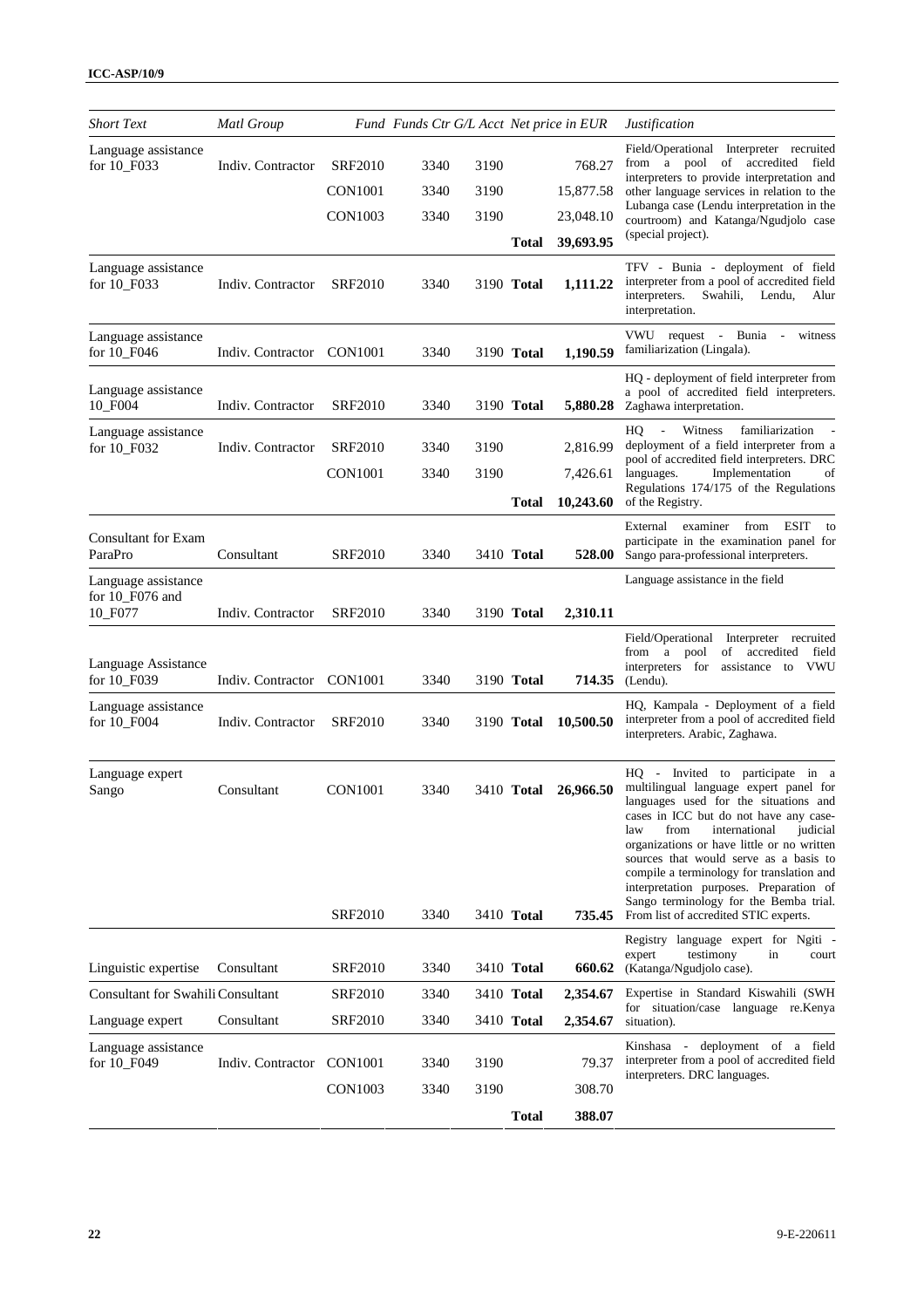| <b>Short Text</b>                           | Matl Group                |                |      |      | Fund Funds Ctr G/L Acct Net price in EUR |                       | <i>Justification</i>                                                                                                                                                                                                                                                                                                                                                        |
|---------------------------------------------|---------------------------|----------------|------|------|------------------------------------------|-----------------------|-----------------------------------------------------------------------------------------------------------------------------------------------------------------------------------------------------------------------------------------------------------------------------------------------------------------------------------------------------------------------------|
| Language assistance<br>for 10F_062          | Indiv. Contractor         | <b>CON1001</b> | 3340 | 3190 |                                          | 79.48                 | Bunia - Deployment of a field interpreter<br>from a pool of accredited field<br>interpreters. DRC languages.                                                                                                                                                                                                                                                                |
|                                             |                           | CON1003        | 3340 | 3190 |                                          | 1,466.98              |                                                                                                                                                                                                                                                                                                                                                                             |
|                                             |                           |                |      |      | Total                                    | 1,546.46              |                                                                                                                                                                                                                                                                                                                                                                             |
| Language assistance<br>for 10_F047          | Indiv. Contractor         | <b>CON1001</b> | 3340 | 3190 |                                          | 1,508.08              | VWU request - Bunia - interpretation<br>services (Alur, Swahili).                                                                                                                                                                                                                                                                                                           |
|                                             |                           | <b>CON1003</b> | 3340 | 3190 |                                          | 1,576.92              |                                                                                                                                                                                                                                                                                                                                                                             |
|                                             |                           |                |      |      | Total                                    | 3,085.00              |                                                                                                                                                                                                                                                                                                                                                                             |
| Language assistance<br>for 10_F032          | Indiv. Contractor         | <b>SRF2010</b> | 3340 |      | 3190 <b>Total</b>                        | 2,940.14              | VWU request - Bunia -<br>witness<br>familiarization (Lingala).                                                                                                                                                                                                                                                                                                              |
| Language Assistance<br>10_F001              | Indiv. Contractor         | <b>CON1001</b> | 3340 | 3190 |                                          | 612.69                | OPCV request: deployment of a field<br>interpreter from a pool of accredited field<br>interpreters, Sango interpretation.                                                                                                                                                                                                                                                   |
|                                             |                           | <b>SRF2010</b> | 3340 | 3190 |                                          | 995.62                |                                                                                                                                                                                                                                                                                                                                                                             |
|                                             |                           |                |      |      | Total                                    | 1,608.30              |                                                                                                                                                                                                                                                                                                                                                                             |
| Language assistance<br>for 10_F001          | Indiv. Contractor         | <b>CON1001</b> | 3340 |      | 3190 Total                               | 612.69                | Sango para-<br>Aptitude testing for<br>professional interpretation programme at<br>HQ.                                                                                                                                                                                                                                                                                      |
| Language assistance<br>for 10_F001          | Indiv. Contractor         | <b>CON1001</b> | 3340 | 3190 |                                          | 382.93                | OPCV request: deployment of a field<br>interpreter from a pool of accredited field<br>interpreters, Sango interpretation.                                                                                                                                                                                                                                                   |
|                                             |                           | SRF2010        | 3340 | 3190 |                                          | 765.86                |                                                                                                                                                                                                                                                                                                                                                                             |
|                                             |                           |                |      |      | Total                                    | 1,148.79              |                                                                                                                                                                                                                                                                                                                                                                             |
| Language assistance<br>for 10_F010          | Indiv. Contractor         | <b>SRF2010</b> | 3340 |      | 3190 Total                               | 4,373.84              | Kenya - deployment of a field interpreter<br>from a pool of accredited interpreters.<br>Arabic.                                                                                                                                                                                                                                                                             |
| Language assistance<br>for 10_F073          | Indiv. Contractor         | SRF2010        | 3340 |      | 3190 Total                               | 374.36                | Language assistance in the field                                                                                                                                                                                                                                                                                                                                            |
| Language lessons                            | Consultant                | <b>SRF2010</b> | 3340 |      | 3410 Total                               |                       | 3,520.00 Language lessons                                                                                                                                                                                                                                                                                                                                                   |
| Language assistance<br>for 10_F007          | Indiv. Contractor         | <b>SRF2010</b> | 3340 |      | 3190 Total                               | 12,381.33             | familiarisation<br>Witness<br>HQ<br>deployment of a field interpreter from a<br>pool of accredited field interpreters. DRC<br>languages. HQ - Implementation of<br>Regulations 174/175 of the Regulations<br>of the Registry. DRC languages. Bunia<br>and Lubumbashi - Deployment of a field<br>interpreter from a pool of accredited field<br>interpreters. DRC languages. |
| Language assistance<br>for various requests | Indiv. Contractor CON1001 |                | 3340 |      | 3190 Total                               | 46,800.00             | Witness<br>familiarisation<br>HQ.<br>$\sim$<br>deployment of a field interpreter from a<br>pool of accredited field interpreters. DRC<br>implementation<br>languages.<br>οf<br>Regulations 174/175 of the Regulations<br>of the Registry. DRC languages.                                                                                                                    |
| Language assistance<br>for 10_F002          | Indiv. Contractor         | CON1001        | 3340 | 3190 |                                          | 31,146.60             | HQ<br>Witness<br>familiarisation<br>deployment of a field interpreter from a                                                                                                                                                                                                                                                                                                |
|                                             |                           | <b>CON1003</b> | 3340 | 3190 | 20,087.30                                |                       | pool of accredited field interpreters. DRC<br>languages.<br>implementation<br>of                                                                                                                                                                                                                                                                                            |
|                                             |                           |                |      |      | <b>Total</b>                             | 51,233.90             | Regulations 174/175 of the Regulations<br>of the Registry. DRC languages.                                                                                                                                                                                                                                                                                                   |
| Language assistance<br>for 10_F032          | Indiv. Contractor         | SRF2010        | 3340 |      | 3190 Total                               | 3,990.19              | Deployment in Kinshasa of a field<br>interpreter from a pool of accredited field<br>interpreters, VWU request.                                                                                                                                                                                                                                                              |
| Language assistance<br>for 10_F064          | Indiv. Contractor         | <b>SRF2010</b> | 3340 |      | 3190 Total                               | <b>840.04</b> Arabic. | Deployment of field interpreter from a<br>pool of accredited field interpreters -                                                                                                                                                                                                                                                                                           |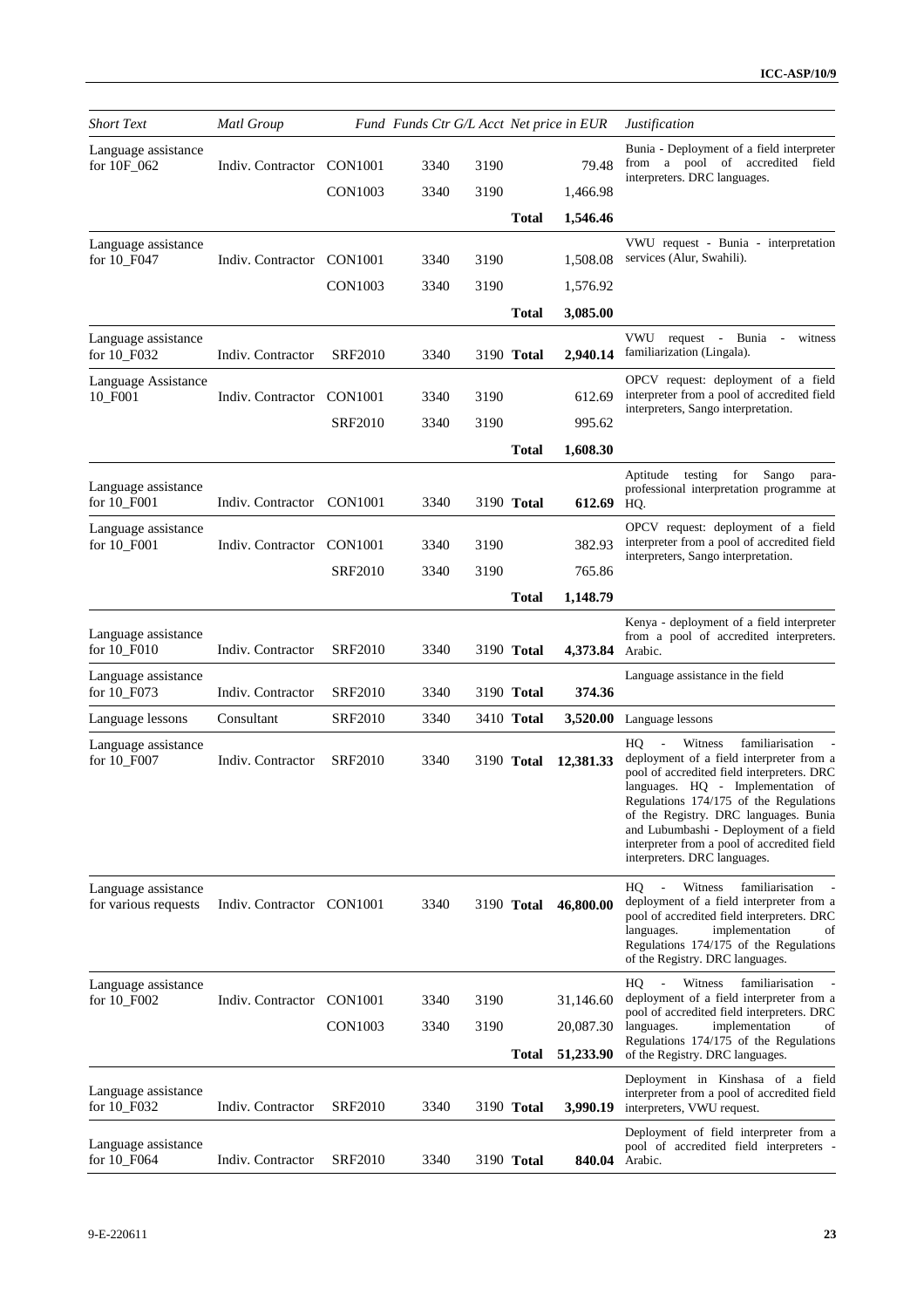| <b>Short Text</b>                     | Matl Group        |                | Fund Funds Ctr G/L Acct Net price in EUR |      |              |                        | <i>Justification</i>                                                                                                                                                                                                                                                                                                                                                                                                                                                                                                                                                                                                                                                                                                                                                                                                                                                                                     |
|---------------------------------------|-------------------|----------------|------------------------------------------|------|--------------|------------------------|----------------------------------------------------------------------------------------------------------------------------------------------------------------------------------------------------------------------------------------------------------------------------------------------------------------------------------------------------------------------------------------------------------------------------------------------------------------------------------------------------------------------------------------------------------------------------------------------------------------------------------------------------------------------------------------------------------------------------------------------------------------------------------------------------------------------------------------------------------------------------------------------------------|
| Language Assistance<br>for 10_F001    | Indiv. Contractor | CON1001        | 3340                                     |      | 3190 Total   | 612.69                 | for<br>testing<br>Sango<br>Aptitude<br>para-<br>professional<br>interpretation<br>training<br>programme at HQ.                                                                                                                                                                                                                                                                                                                                                                                                                                                                                                                                                                                                                                                                                                                                                                                           |
| Language Assistance<br>for 10_F001    | Indiv. Contractor | <b>CON1001</b> | 3340                                     | 3190 |              | 612.69                 | for<br>Sango<br>Aptitude testing<br>para-<br>professional<br>interpretation<br>training<br>programme at HQ.                                                                                                                                                                                                                                                                                                                                                                                                                                                                                                                                                                                                                                                                                                                                                                                              |
|                                       |                   | SRF2010        | 3340                                     | 3190 |              | 612.69                 |                                                                                                                                                                                                                                                                                                                                                                                                                                                                                                                                                                                                                                                                                                                                                                                                                                                                                                          |
|                                       |                   |                |                                          |      | Total        | 1,225.37               |                                                                                                                                                                                                                                                                                                                                                                                                                                                                                                                                                                                                                                                                                                                                                                                                                                                                                                          |
| Language Assistance Indiv. Contractor |                   | <b>SRF2010</b> | 3340                                     | 3190 |              | 634.98                 | Field/Operational Interpreter recruited<br>from a pool of accredited field interpreters                                                                                                                                                                                                                                                                                                                                                                                                                                                                                                                                                                                                                                                                                                                                                                                                                  |
| for 10_F036                           |                   | CON1001        | 3340                                     | 3190 |              | 10,358.96              | to provide interpretation and other language                                                                                                                                                                                                                                                                                                                                                                                                                                                                                                                                                                                                                                                                                                                                                                                                                                                             |
|                                       |                   | <b>CON1003</b> | 3340                                     | 3190 |              | 6,064.63               | services in relation to the Lubanga case<br>(Lendu interpretation in the courtroom) and<br>Katanga/Ngudjolo case (special project).                                                                                                                                                                                                                                                                                                                                                                                                                                                                                                                                                                                                                                                                                                                                                                      |
|                                       |                   |                |                                          |      | Total        | 17,058.57              |                                                                                                                                                                                                                                                                                                                                                                                                                                                                                                                                                                                                                                                                                                                                                                                                                                                                                                          |
| Language assistance<br>for 10_F048    | Indiv. Contractor | <b>CON1002</b> | 3340                                     |      | 3190 Total   | 1,215.74               | PIDS request - deployment of a field<br>interpreter from a pool of accredited field<br>interpreters - Swahili interpretation.                                                                                                                                                                                                                                                                                                                                                                                                                                                                                                                                                                                                                                                                                                                                                                            |
| Administrative                        |                   |                |                                          |      |              |                        | Coordinating<br>special<br>transcription<br>projects for the section - recruited from a                                                                                                                                                                                                                                                                                                                                                                                                                                                                                                                                                                                                                                                                                                                                                                                                                  |
| assistance May                        | Indiv. Contractor | <b>CON1001</b> | 3340                                     | 3190 |              | 11,261.60              | pool of HR roster of administrative                                                                                                                                                                                                                                                                                                                                                                                                                                                                                                                                                                                                                                                                                                                                                                                                                                                                      |
|                                       |                   | CON1003        | 3340                                     | 3190 |              | 11,100.72              | assistants.                                                                                                                                                                                                                                                                                                                                                                                                                                                                                                                                                                                                                                                                                                                                                                                                                                                                                              |
|                                       |                   |                |                                          |      | Total        | 22,362.32              |                                                                                                                                                                                                                                                                                                                                                                                                                                                                                                                                                                                                                                                                                                                                                                                                                                                                                                          |
| Language assistance<br>for $F_048$    | Indiv. Contractor | CON1002        | 3340                                     |      | 3190 Total   | 1,122.32               | VPRS request: deployment of a field<br>interpreter from a pool of accredited field<br>interpreters - Swahili interpretation.                                                                                                                                                                                                                                                                                                                                                                                                                                                                                                                                                                                                                                                                                                                                                                             |
| Language assistance<br>for 10_F067    | Indiv. Contractor | <b>CON1003</b> | 3340                                     |      | 3190 Total   | 536.10                 | OPCV request: Deployment of field<br>interpreter from a pool of accredited field<br>interpreters - Sango and Arabic.                                                                                                                                                                                                                                                                                                                                                                                                                                                                                                                                                                                                                                                                                                                                                                                     |
| Language assistance<br>for 10 F066    | Indiv. Contractor | <b>CON1003</b> | 3340                                     |      | 3190 Total   | 158.96                 | OPCV request: Deployment of field<br>interpreter from a pool of accredited field<br>interpreters - Swahili.                                                                                                                                                                                                                                                                                                                                                                                                                                                                                                                                                                                                                                                                                                                                                                                              |
| SSA contract                          | Consultant        | <b>SRF2010</b> | 3350                                     |      | 3410 Total   | 6,552.00               | To assist on the workload of VWU                                                                                                                                                                                                                                                                                                                                                                                                                                                                                                                                                                                                                                                                                                                                                                                                                                                                         |
| Consultant                            | Indiv. Contractor | <b>SRF2010</b> | 3350                                     | 5910 |              | 12,491.51              | The designated individual is required to                                                                                                                                                                                                                                                                                                                                                                                                                                                                                                                                                                                                                                                                                                                                                                                                                                                                 |
|                                       | Consultant        | <b>SRF2010</b> | 3350                                     | 3410 | Total        | 16,674.56<br>29,166.07 | conduct extensive research in the<br>preparation of the filings and hearings as<br>well as drafting of the submissions and<br>speaking notes and ensuring that the<br>necessary cooperation within the Registry<br>occurs. Different Judges have been<br>frequently asking for the VWU reports to<br>be submitted to the attention of the<br>Chamber. The involvement of<br>this<br>individual is to ensure coherent and<br>consistent<br>approach<br>in<br>the<br>implementation of the Unit's mandate.<br>With two ongoing trials, the workload of<br>the Associate Legal Officer, both during<br>recess and during the court sessions, has<br>increased to an extent whereby the<br>presence of legal staff in the Unit is<br>required at any given time and throughout<br>the entire calendar year. Also, there is a<br>VWU legal involvement related to the<br>negotiation of relocation agreement. |
| 44 possible working<br>days           | Indiv. Contractor | <b>ICC2010</b> | 3420                                     |      | 3190 Total   | 5,943.52               | To assist in the absence of the Associate<br>Library Officer on SLWOP                                                                                                                                                                                                                                                                                                                                                                                                                                                                                                                                                                                                                                                                                                                                                                                                                                    |
| SSA for Protocol and<br>Events Unit   | Indiv. Contractor | <b>ICC2010</b> | 3440                                     | 3190 |              | 5,914.00               | She was supporting the Unit in daily<br>work such as manning the reception desk                                                                                                                                                                                                                                                                                                                                                                                                                                                                                                                                                                                                                                                                                                                                                                                                                          |
|                                       |                   | <b>CON1001</b> | 3430                                     | 3190 |              | 6,236.00               | between, receiving groups of visitors and<br>answering visit requests.                                                                                                                                                                                                                                                                                                                                                                                                                                                                                                                                                                                                                                                                                                                                                                                                                                   |
|                                       |                   |                |                                          |      | <b>Total</b> | 12,150.00              |                                                                                                                                                                                                                                                                                                                                                                                                                                                                                                                                                                                                                                                                                                                                                                                                                                                                                                          |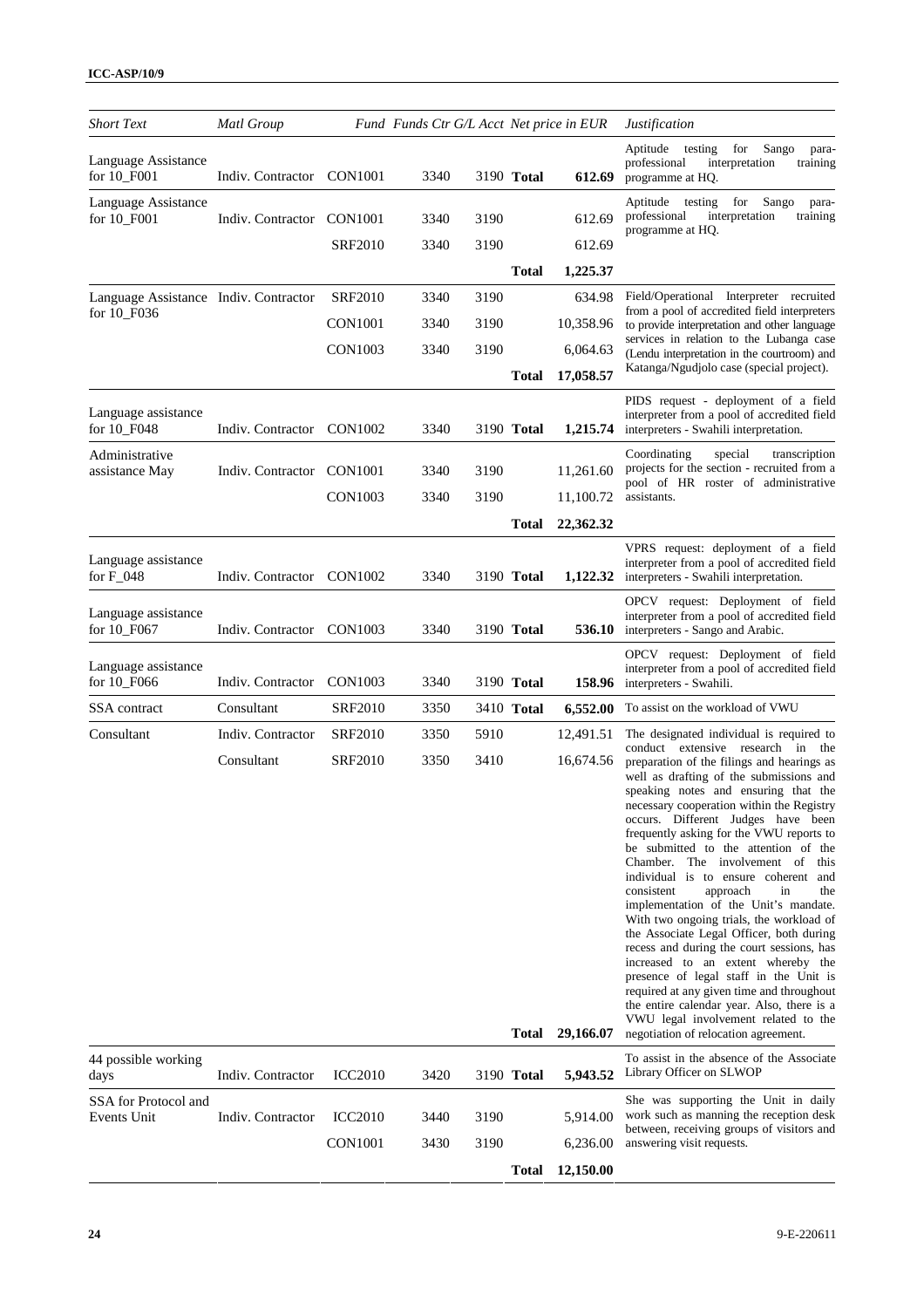| <b>Short Text</b>                      | Matl Group                  |                | Fund Funds Ctr G/L Acct Net price in EUR |      |              |                               | <i>Justification</i>                                                                                                                                                                                                                                                                                                                             |
|----------------------------------------|-----------------------------|----------------|------------------------------------------|------|--------------|-------------------------------|--------------------------------------------------------------------------------------------------------------------------------------------------------------------------------------------------------------------------------------------------------------------------------------------------------------------------------------------------|
| SSA 30 days 1-30 Sep Indiv. Contractor |                             | <b>ICC2010</b> | 3430                                     |      | 3190 Total   | 7,080.00                      | To assist with the additional workload                                                                                                                                                                                                                                                                                                           |
| possible max 63 wkg<br>days            | Indiv. Contractor           | <b>ICC2010</b> | 3430                                     |      | 3190 Total   | 9,660.00                      | To assist with the additional workload                                                                                                                                                                                                                                                                                                           |
| individual contractor<br>for protocol  | Indiv. Contractor           | <b>ICC2010</b> | 3430                                     |      | 3190 Total   | 10,868.00                     | Temporary Individual Contractor to cover<br>during the recruitment process for a fixed<br>post (10-INF-024-RF) Protocol Assistant.<br>Full-time for 80 working days.                                                                                                                                                                             |
| Recrutiment of a SSA Indiv. Contractor |                             | <b>ICC2010</b> | 3440                                     | 3190 |              | 23,240.00                     | Due to the long-term sickness of the<br>Webcontent manager and the needed                                                                                                                                                                                                                                                                        |
|                                        |                             | <b>ICC2010</b> | 3430                                     | 3190 | Total        | 4,186.00                      | distribution of tasks assistance was<br>required for a graphic designer to assist<br>with the general design and formatting of<br>new Court publications<br>and other<br>documents as well as the updating of<br>publications<br>already in production.<br>Particular assistance was needed for the<br>Arabic versions as well as the hand drawn |
| To renforce PIDS                       |                             |                |                                          |      |              | 27,426.00                     | illustrations made to complement the text.<br>To reinforce PIDS team for Kampala                                                                                                                                                                                                                                                                 |
| team for Kampala<br>Conf.              | Indiv. Contractor           | <b>SRF2010</b> | 3440                                     |      | 3190 Total   | 11,616.00                     | <b>Review Conference</b>                                                                                                                                                                                                                                                                                                                         |
| <b>SSA</b> Contract                    | Indiv. Contractor T305-2010 |                | 3520                                     | 3190 |              | 4,147.00                      | Assistance in the preparation of the                                                                                                                                                                                                                                                                                                             |
|                                        |                             | <b>ICC2010</b> | 3520                                     | 3190 |              | 1,430.00                      | Seminar of Counsel and updating several<br>databases of the Section                                                                                                                                                                                                                                                                              |
|                                        |                             |                |                                          |      | <b>Total</b> | 5,577.00                      |                                                                                                                                                                                                                                                                                                                                                  |
| TATAM 2010                             | Consultant                  | <b>ICC2010</b> | 3530                                     |      | 3410 Total   | 2,700.00                      | To work on the finalization<br>and<br>installation of the Victims Database for<br>VPRS. It was a project that he started<br>with the section in 2008                                                                                                                                                                                             |
| <b>RANDON</b><br><b>CONTRACT</b>       | Indiv. Contractor           | <b>SRF2010</b> | 3530                                     |      | 3190 Total   | 25,092.00                     | To assist the section on urgent backlog of<br>victim applications to be processed and<br>filed with Chambers.                                                                                                                                                                                                                                    |
| <b>SSA</b> Contract                    | Indiv. Contractor           | <b>SRF2010</b> | 3530                                     |      | 3190 Total   | 3,960.00                      | To assist with the additional workload                                                                                                                                                                                                                                                                                                           |
| <b>SSA</b> Contract                    | Indiv. Contractor           | <b>SRF2010</b> | 3530                                     |      | 3190 Total   | 12,172.02                     | To assist the section on urgent backlog of<br>victim applications to be processed and<br>filed with Chambers.                                                                                                                                                                                                                                    |
|                                        |                             |                |                                          |      |              | <b>Grand Total 921,764.99</b> |                                                                                                                                                                                                                                                                                                                                                  |

## **SSA overview 2010 - Secretariat of the ASP**

| <b>Short Text</b> | Matl Group |                |      |      | Fund Funds Ctr G/L Acct Net price in EUR |                              | <i>Justification</i>                                                                                                                                                          |
|-------------------|------------|----------------|------|------|------------------------------------------|------------------------------|-------------------------------------------------------------------------------------------------------------------------------------------------------------------------------|
| SSA for media     | Consultant | <b>ICC2010</b> | 4300 | 3410 | Total                                    | 2.737.00                     | Review Conference: Among other responsibilities<br>related to media, contractor's main duty was to<br>cover the Arabic press releases.                                        |
| Legal Officer     | Consultant | <b>ICC2010</b> | 4100 | 3410 |                                          | Total 17,365.00              | To assist with legal work, particularly Oversight<br>Committee premises.                                                                                                      |
| SSA for media     | Consultant | <b>ICC2010</b> | 4300 | 3410 | <b>Total</b>                             | 7,236.00                     | Review Conference: Contractor's main duties<br>were in press/ media, where she was required to<br>take the lead in establishment of media strategy<br>and its implementation. |
|                   |            |                |      |      |                                          | <b>Grand Total 27,338.00</b> |                                                                                                                                                                               |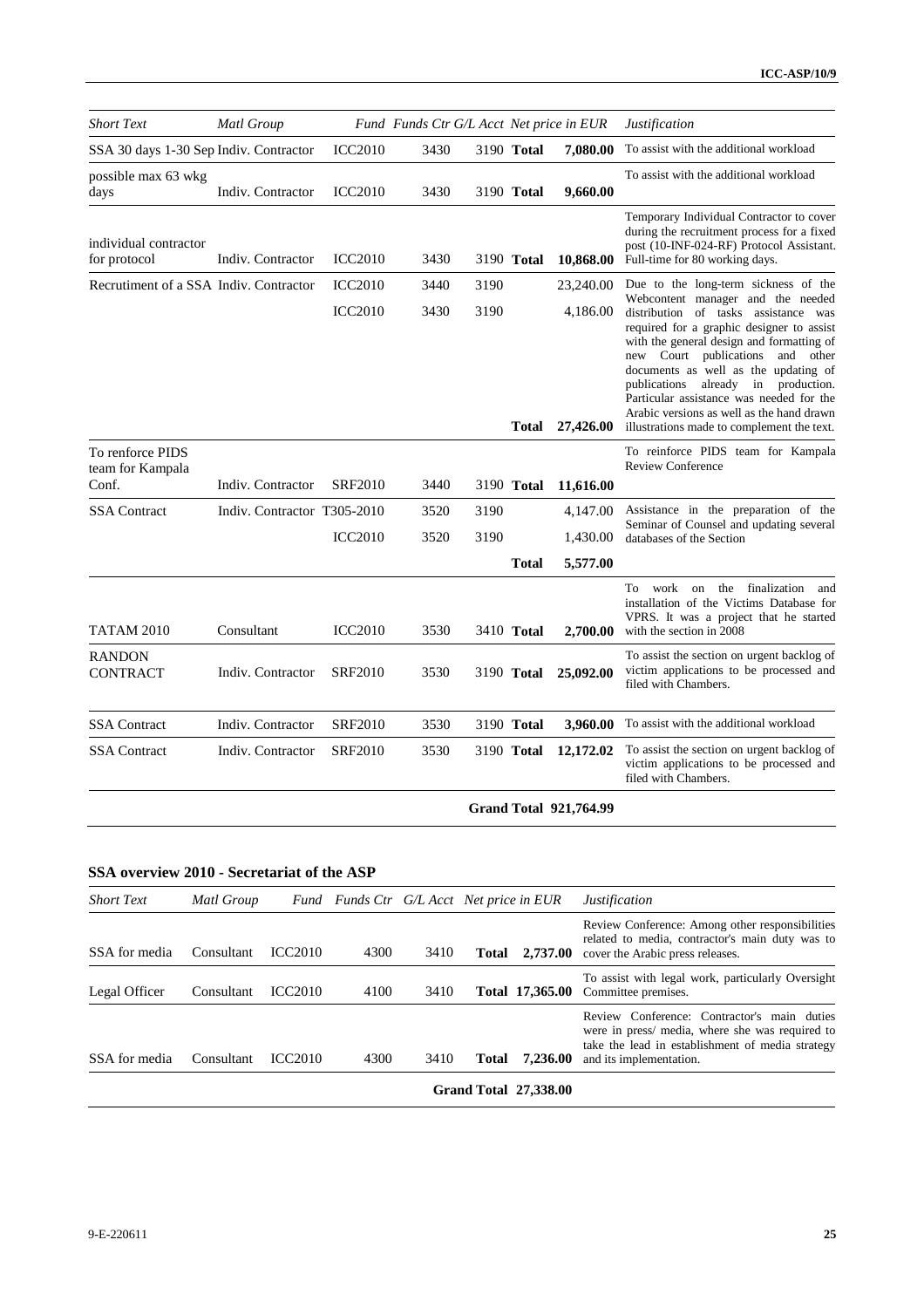## **SSA overview 2010 - Secretariat of the TFV**

| <b>Short Text</b>                   | Matl Group                | Fund Funds Ctr G/L Acct Net price in EUR |      |              |                              | Justification                                                                                                                                                                                                                                                                                                                                  |
|-------------------------------------|---------------------------|------------------------------------------|------|--------------|------------------------------|------------------------------------------------------------------------------------------------------------------------------------------------------------------------------------------------------------------------------------------------------------------------------------------------------------------------------------------------|
| <b>SSA</b><br>Contract              | Indiv. Contractor SRF2010 | 6100                                     | 3190 |              | Total 33,000.00              | Contractor was chosen based on his experience<br>working in the justice sector and in establishing<br>qualitative and quantitative research systems. He has<br>designed and led the development of the research<br>methodology for the longitudinal impact research on<br>2,000 victims in DRC and Uganda who are receiving<br>TFV assistance. |
| SSA - Indiv.<br>contractor          | Indiv. Contractor SRF2010 | 6100                                     | 3190 | <b>Total</b> | 500.00                       | Group of local contractors hired to input survey<br>results into a database. They will be paid $\bigoplus$ per<br>survey as per agreement reviewed and approved by                                                                                                                                                                             |
| SSA - Indiv.<br>contractor          | Indiv. Contractor SRF2010 | 6100                                     | 3190 | <b>Total</b> | 428.00                       | the Registrar. Once the job is completed, each<br>contractor will submit the total number of surveys<br>filled in by him.                                                                                                                                                                                                                      |
| SSA - Indiv.<br>contractor          | Indiv. Contractor SRF2010 | 6100                                     | 3190 | <b>Total</b> | 70.00                        |                                                                                                                                                                                                                                                                                                                                                |
| SSA - Indiv.<br>contractor          | Indiv. Contractor SRF2010 | 6100                                     | 3190 | <b>Total</b> | 260.00                       |                                                                                                                                                                                                                                                                                                                                                |
|                                     |                           |                                          |      |              |                              | The contractor has been hired as surgeon for 3<br>months to perform the following tasks for the Trust<br>Fund for Victims:                                                                                                                                                                                                                     |
|                                     |                           |                                          |      |              |                              | Assess the injuries and related surgery needs<br>(a)<br>of 500 identified victims in various locations within<br>the Ituri District;                                                                                                                                                                                                           |
| Surgeon for<br><b>DRC</b>           | Indiv. Contractor SRF2010 | 6100                                     | 3190 | <b>Total</b> | 2,292.00                     | Identify the capacity of the medical centres in<br>(b)<br>Bunia and Ituri for the surgery and medical follow-<br>up of these 500 victims.                                                                                                                                                                                                      |
| $SSA -$<br>Individual<br>Contractor | Indiv. Contractor SRF2010 | 6100                                     | 3190 | Total        | 5,400.00                     | In the absence of a full-time lawyer working at the<br>Secretariat of the TFV, the Secretariat hired Ms.<br>Wojtylak as an individual contractor to help in<br>drafting legal documents and doing research on<br>reparations.                                                                                                                  |
|                                     |                           |                                          |      |              | <b>Grand total 41,950.00</b> |                                                                                                                                                                                                                                                                                                                                                |

# **SSA Overview 2010 - Project Director's Office**

| <b>Short Text</b>                                            | Matl Group | Fund Funds Ctr G/L Acct Net price in EUR |  |                              | <i>Justification</i>                  |
|--------------------------------------------------------------|------------|------------------------------------------|--|------------------------------|---------------------------------------|
| Temp. Admin Assistance - Archiving Indiv. Contractor ICC2010 |            | 7100                                     |  | 3190 Total 8,437.00          | Development Project<br>Archive visual |
| Project archive activities                                   |            |                                          |  | Total 15,301.00              | materials                             |
|                                                              |            |                                          |  | <b>Grand total 23,738.00</b> |                                       |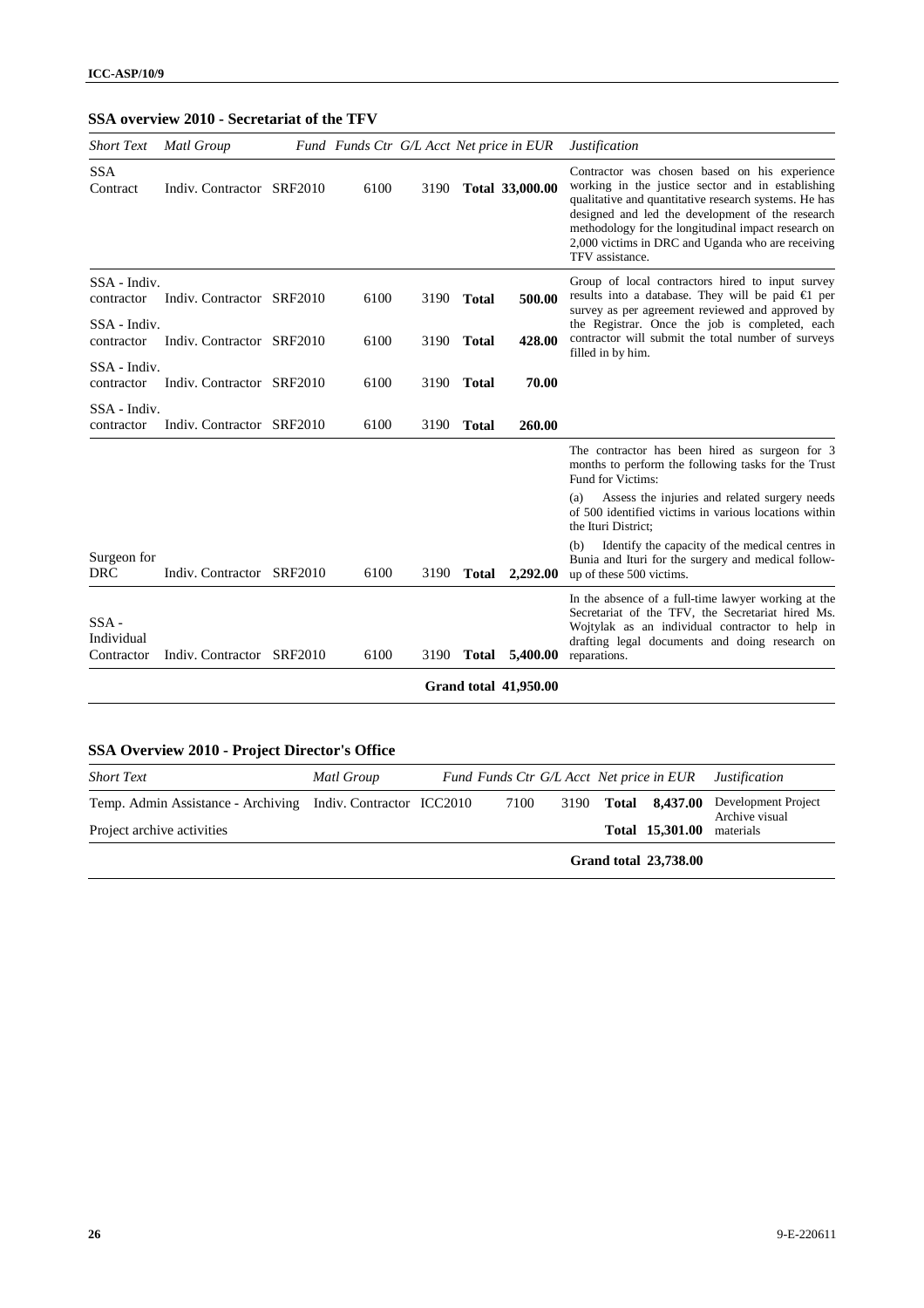## **Annex III**

# **Sample memorandum of understanding (hereafter referred to as MOU) between the International Criminal Court and the donor country concerning the provision of junior professional officers**

### **Article 1**

The Donor Country undertakes to provide Junior Professional Officers to support the activities of the International Criminal Court in accordance with the following principles:

(a) Junior Professional Officers shall be provided in response to specific requests from the International Criminal Court, and shall be assigned to assist experts of the International Criminal Court;

(b) Junior Professional Officers shall not be placed at the Headquarters of the International Criminal Court or its field offices in any established posts;

The final decision regarding the assignment of Junior Professional Officers shall rest with the International Criminal Court;

(d) Junior Professional Officers shall, for the duration of their assignment to the International Criminal Court, be subject, as international civil servants, to the rules and regulations of the International Criminal Court, as set forth in their letters of appointment, which will be issued by the International Criminal Court;

(e) The Donor Country shall be responsible for all identifiable costs pertaining to the employment of each Junior Professional Officer.

### **Article 2**

The International Criminal Court undertakes to submit to the Donor Country requests for Junior Professional Officers for which, in the opinion of the International Criminal Court, suitable candidates may be found in the Donor Country. Each request shall normally be in the form of a job description, which shall be forwarded to all countries participating in the Junior Professional Officer Programme.

#### **Article 3**

The Donor Country, although not committed to the provision of any specific number of Junior Professional Officers in any given period, undertakes to make every effort to find suitable candidates for any request submitted to it in accordance with article 2 above, and to advise the International Criminal Court of the results within a reasonable period of time.

### **Article 4**

Each Junior Professional Officer shall normally be assigned for an initial period of not more than twelve months, but this period of service may be extended by the International Criminal Court in agreement with the Donor Country.

#### **Article 5**

The Donor Country shall provide the International Criminal Court with funds to meet all identifiable costs resulting from the employment of Junior Professional Officers under this MOU and will, on an annual basis, deposit a sum for this purpose in an account designated by the International Criminal Court (*insert account number*). Such deposit shall be in freely convertible currency. Prior to the appointment of a Junior Professional Officer or the extension of his/her assignment, an estimate of costs shall be sent to the Donor Country. No appointment shall be made until after the Donor Country has acknowledged the receipt of the estimate and unless the costs thus estimated are covered by the amount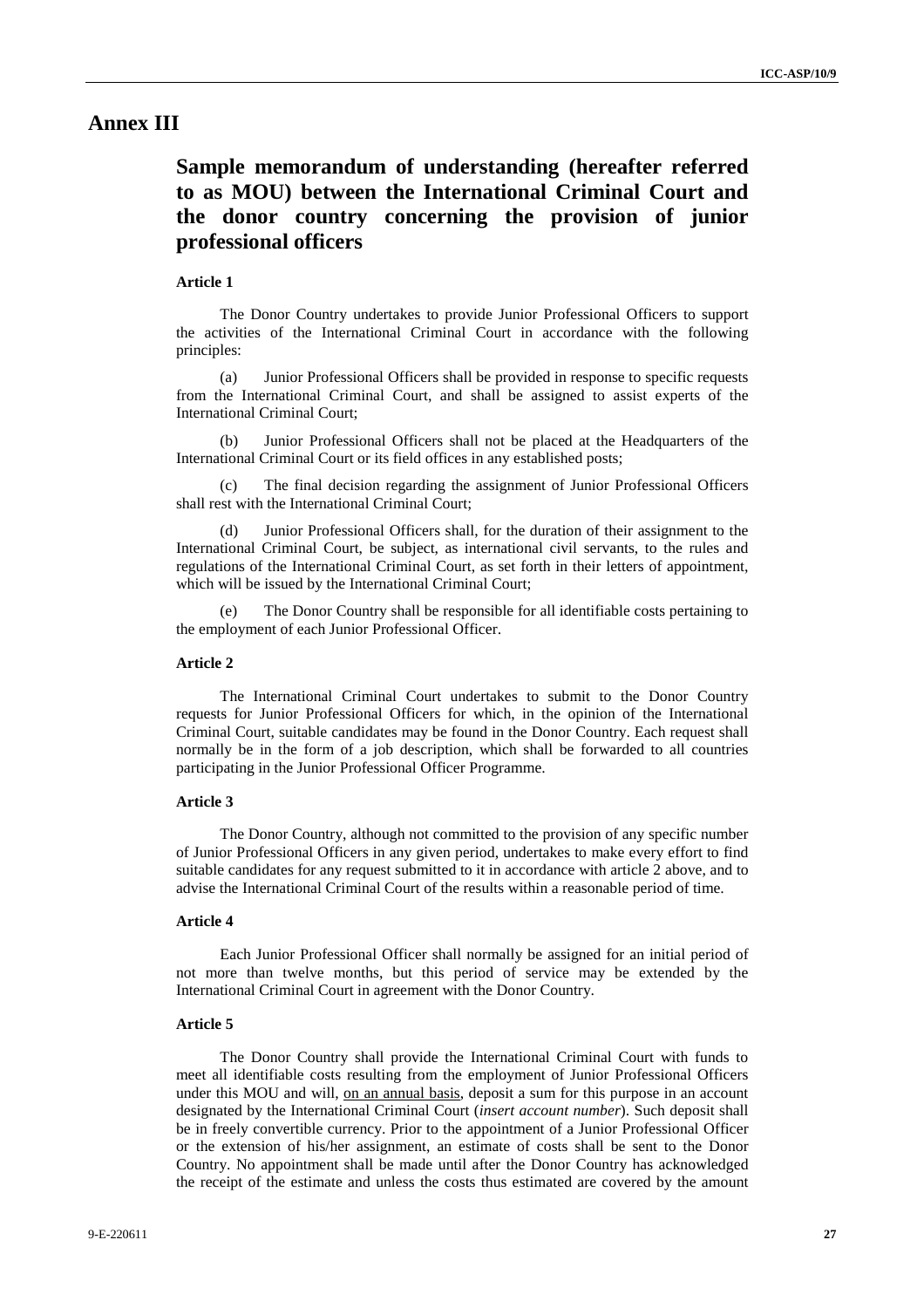deposited by the Donor Country. All deposits to and payments from the account in currencies other than US dollars will be made on the basis of the International Criminal Court's rate of exchange in effect on the date of payment. Should the sum deposited annually by the Donor Country be greater than the total amount actually expended by the Organization during a given year, the residual and uncommitted amount shall be carried over to the next year.

### **Article 6**

The International Criminal Court shall from this account meet all expenses connected with the assignment of the Junior Professional Officers, which include:

(a) Salaries and allowances;

- (b) Transportation to and from the duty station and related costs and allowances;
- (c) Travel costs within the country or area of assignment agreed by the Donor Country;
- (d) Travel to and from the duty station for dependents and related costs and allowances;

(e) Insurance of the Junior Professional Officer against sickness, disability and death as well as contributions to the International Criminal Court Joint Staff Pension Fund payable by the employing organization;

(f) Any other identifiable but unforeseen expenses payable in accordance with the International Criminal Court Staff Regulations and Rules and/or the terms of appointment of the Junior Professional Officers;

(g) Twelve per cent or such greater percentage as may subsequently be agreed of the total identifiable costs to cover administrative expenses for the International Criminal Court.

#### **Article 7**

Annually, as soon as audited accounts are available, and not later than 31 May, the International Criminal Court will submit to the Donor Country a statement of the financial position of the account as at 31 December of the preceding year.

#### **Article 8**

On termination of the MOU, the International Criminal Court will refund to the Donor Country any uncommitted credit balance remaining in the trust fund account; and the Donor Country will remit any amount due pursuant to article 6 above.

### **Article 9**

In a Letter of Appointment to be given to the Junior Professional Officer, the International Criminal Court will describe the conditions of service in full detail.

### **Article 10**

This MOU shall enter into force on the day of its signature.

### **Article 11**

This MOU shall remain in force until terminated by the giving of three months' notice in writing, either by the International Criminal Court or the Donor Country. Notwithstanding such termination, the obligations of the International Criminal Court and of the Donor Country shall continue for the duration of any subsisting Junior Professional Officer appointment made pursuant to this MOU.

IN WITNESS THEREOF the respective representatives of the International Criminal Court and of the Donor Country have signed this MOU on day of signature.

FOR THE INTERNATIONAL CRIMINAL COURT FOR THE DONOR COUNTRY

Date: \_\_\_\_\_\_\_\_\_\_\_\_\_\_\_\_\_\_\_\_ Date: \_\_\_\_\_\_\_\_\_\_\_\_\_\_\_\_\_\_\_\_\_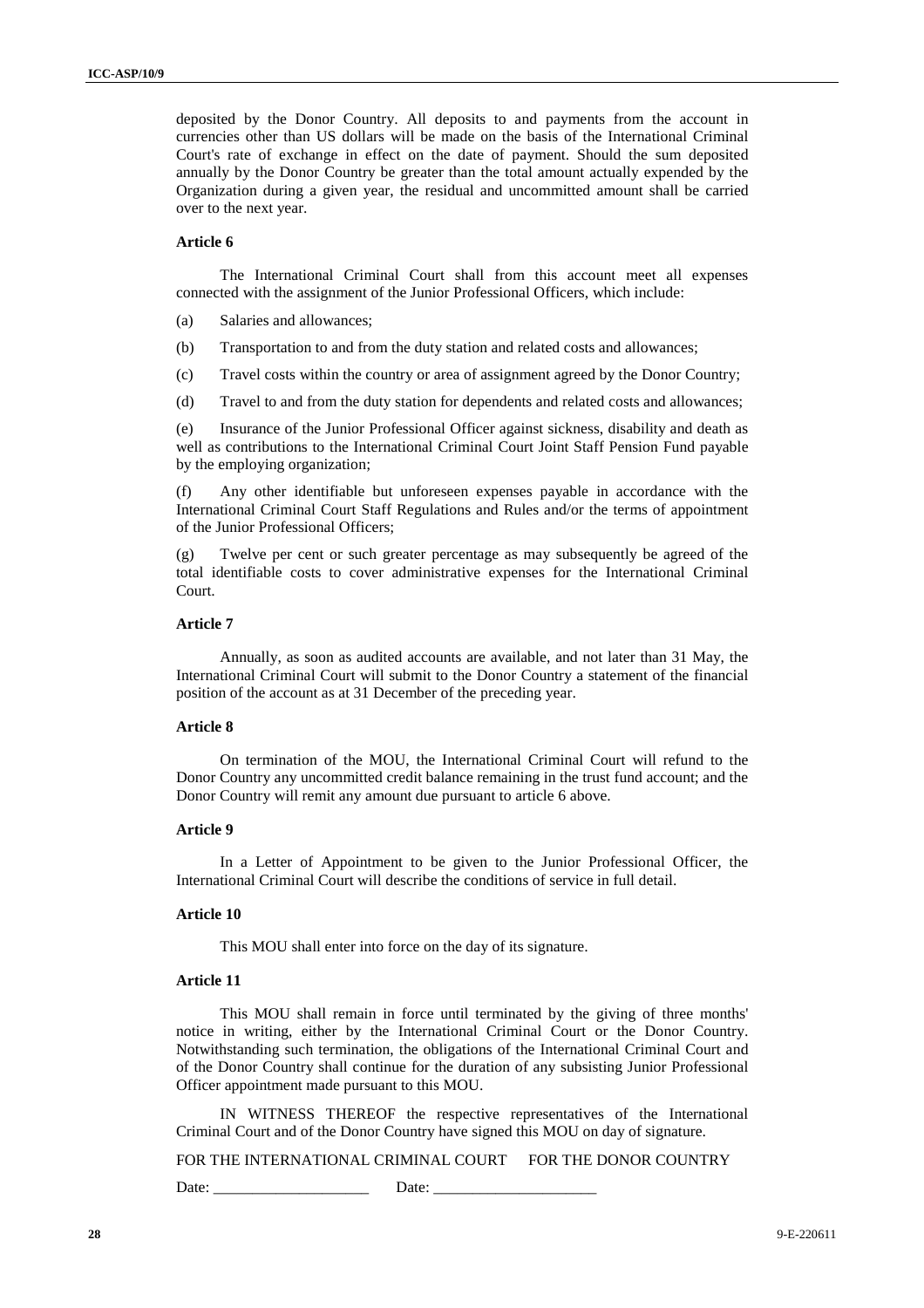## **Annex IV**

# **Outline of Guidelines for the Junior Professional Officer (JPO) Programme in the International Criminal Court (ICC)**

## **A. General**

Introduction

Purpose of the Programme Agreements between ICC and Sponsoring Government Administration of the JPO Programme in ICC

## **B. Establishment of JPO posts**

Principles Creation of JPO posts Funding of JPO posts Cost of a JPO

## **C. Recruitment of JPOs**

Minimum Requirements Application and Review Process Medical Clearance Visa Offers of Appointment

## **D. Conditions of service**

Contractual Status Entitlements and Benefits Participation in the Pension Fund Disciplinary Measures Separation from service

## **E. Supervision, orientation and training**

Supervision and performance evaluation Orientation Training

## **F. Financial management**

### **G. Annexes**

Forms and templates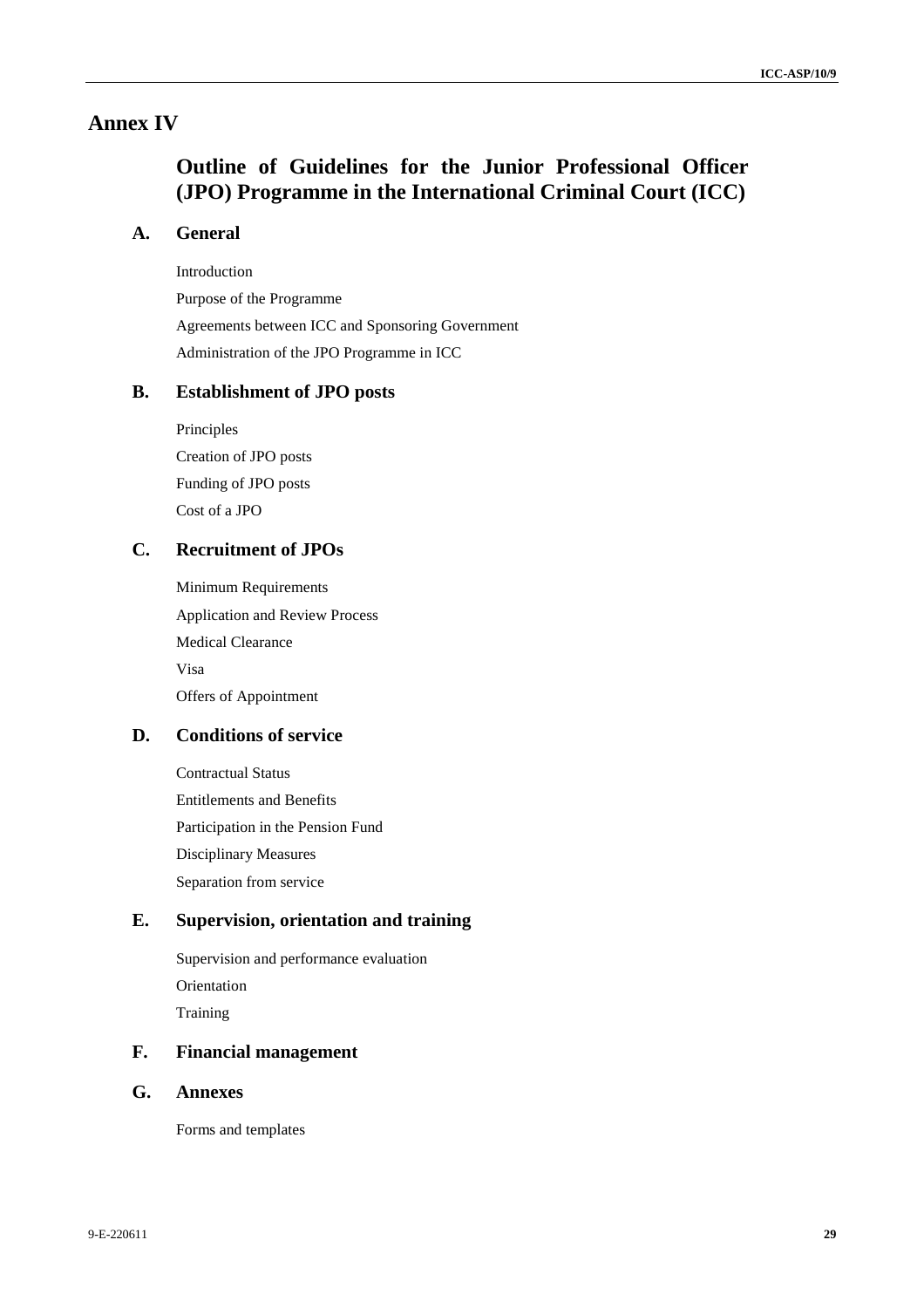## **Annex V**

## **Retiree health insurance scheme**

1. The Court requested the organization's medical insurance provider, Vanbreda

2. International (VBI), to conduct a study of future projected premiums payable under the retiree medical and dental insurance plan.

3. Staff members who retire from ICC can stay insured if:

(a) They have reached regular or early retirement age under UNJSPF (62 or 55+, respectively); and

(b) They have had coverage under a group health plan with an organization that applies the common system for ten years of which at least five years in ICC.

4. The premium paid by retirees is a percentage of the retiree's last salary as an active staff member and varies according to the number of eligible dependants that are included in the coverage.

5. VBI drew on statistics of insured families at the end of 2007 as a starting point of the future projections. Marital status, child dependants, age and gender distribution and age difference between employee and spouse were based on the end 2007 population. Other assumptions, regarding mortality, retirement rates and withdrawal rates were based on the total VBI portfolio of international organizations and from UNJSPF data, while taking into account the specific retirement policy of ICC.

6. The parameters for the input of development of the projection model used by VBI can be summarized as follows:

(a) Medical inflation: 5%; Medical inflation is anticipated based on inflation trend of the past 36 months and average medical inflation rate for similar organizations. Medical inflation is main trigger for increases in premiums;

(b) Age, gender, marital status and child dependants: based on 2007 ratio's and VBI portfolio;

(c) Distribution of new entrants by age and gender is taken from analysis of new joiners over the year 2007;

(d) Initial growth for 6 years, afterwards stable population until 2027:

|                                                  |  | 2007 2008 2009 2010 2011 2012 2013 2014 |  |  |
|--------------------------------------------------|--|-----------------------------------------|--|--|
| No. active staff 663 679 679 750 750 800 879 879 |  |                                         |  |  |

- (e) Mortality rate: taken from UNJSPF;
- (f) Rates of retirement: taken from UNJSPF;
- (g) Retirement age: between 55 and 65;
- (h) Withdrawal rate: from overall VBI portfolio; and
- (i) Over 20 year period recruit 1,200 new active staff members\

7. Table 1 and figure 1 below show the results of the study of potential subsidy cost developments for the period of 2008 – 2027. After the 20 year period, annual subsidy at 67 per cent might be in the order of approximately EUR 3 - 3.5 million.

**Table 1: Basic scenario result of retiree health insurance subsidy (in Euros)** 

|             | 2008  | 2011   | 2015    | 2019    | 2023      | 2027      |
|-------------|-------|--------|---------|---------|-----------|-----------|
| 67% subsidy | 1.340 | 35.510 | 250,580 | 789.260 | 1.802.970 | 3,510,800 |
| 80% subsidy | 1.600 | 42,400 | 299,200 | 942,400 | 2.152.800 | 4,912,000 |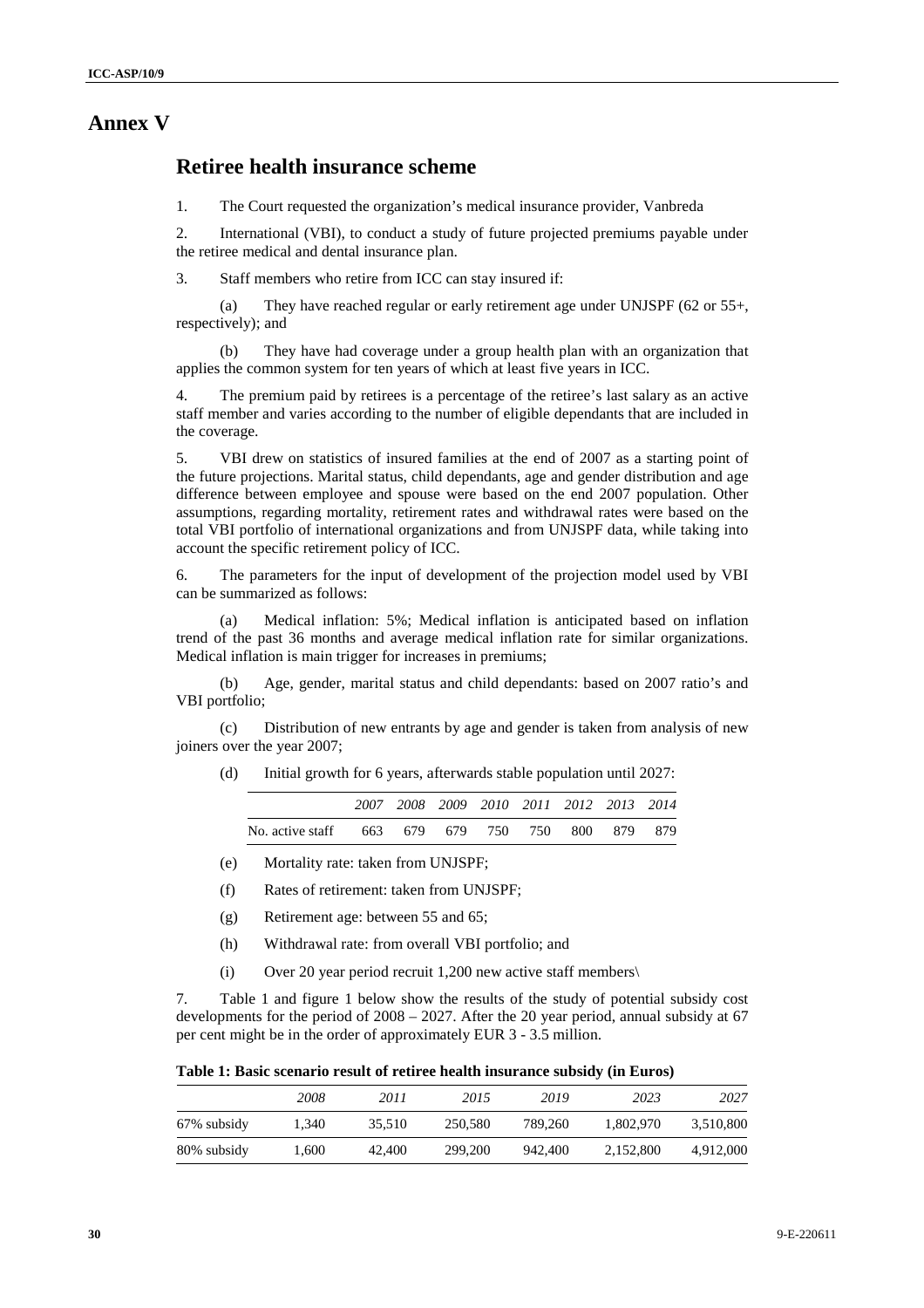

**Figure 2: Basic scenario result of retiree health insurance subsidy (in Euros)** 

8. It should be noted that the assumptions made by Vanbreda in the actuarial study represent a "worst case" scenario. For example, it is assumed that most staff would stay at the Court until retirement or that every eligible retiree would in fact choose the retiree insurance health plan. Obviously, this is not the case in reality. It has already been shown that the number of eligible retirees has been below the projected estimate.

9. The Court will continue to monitor expenditure developments in this regard, such as the demographics of its population, at regular intervals.

10. All UN and other international organizations provide subsidized health insurance to retirees. The levels of subsidy vary from 80 per cent to 50 per cent. The annex to this paper provides an overview of cost share of premiums in other organizations.